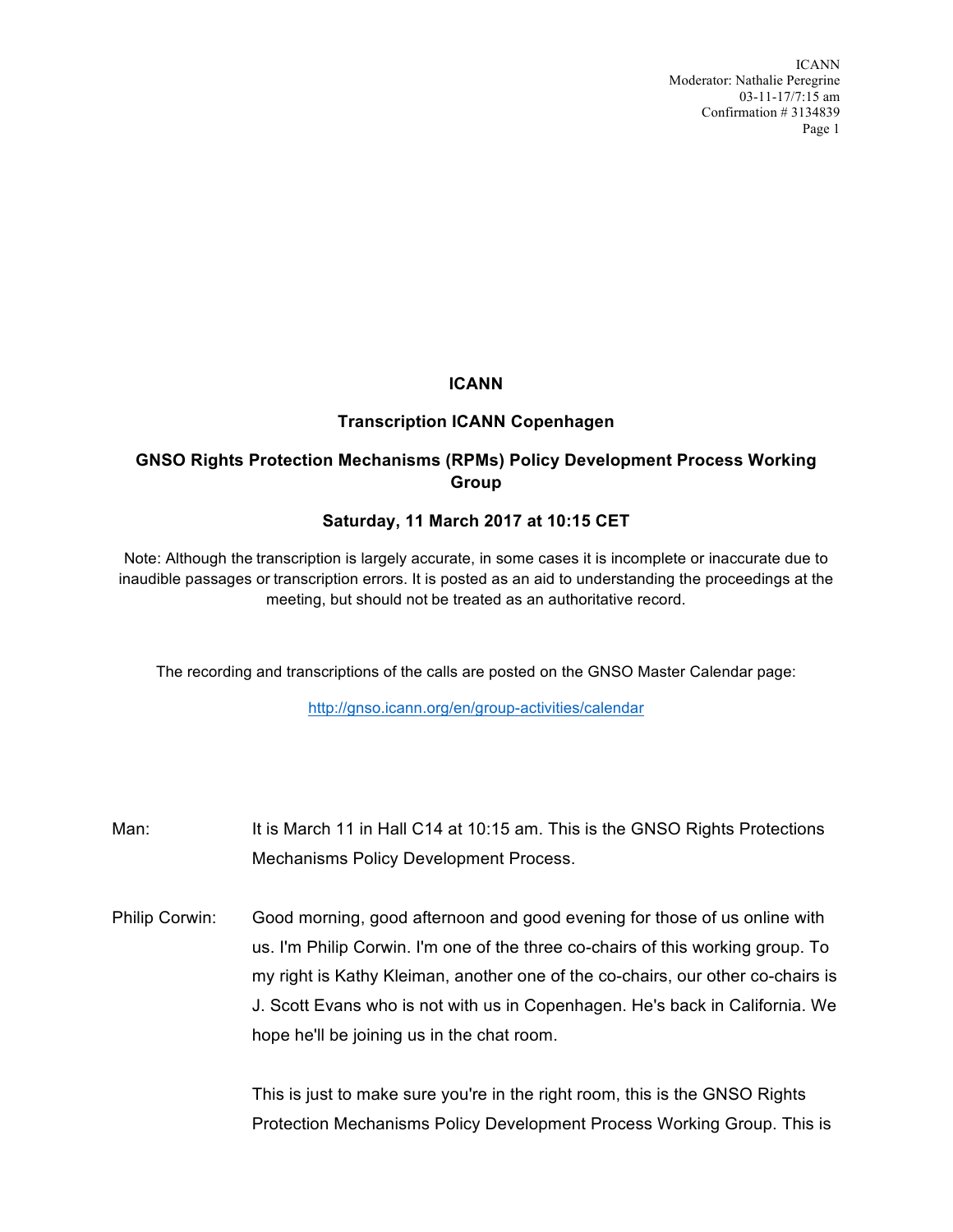our face to face meeting in Copenhagen. Our agenda for today and then I'll turn it over to Kathy for some opening remarks, while we're starting a bit late the - so you're all welcome we're not going to do roll call and we're going to be speaking with Vicky Folens and her colleague from Deloitte who operate the trademark clearing house under contract for ICANN.

Following their presentation and discussion with them we're going to reviewing all the trademark clearing house charter questions to see which questions in the opinion of working group members require additional work and discussion and which ones we can basically set aside for the time being. We're going to have a lunch break from 12:15 to 12:45 and then we're going to resume the charter question discussion and we're going to close out the session with a review of our updated workplan and agree on next steps. And we had some of that discussion on our last member call.

And in order to keep pace with our projected schedule we're probably going to be stepping up the time of these meetings from we've been working hour meetings and to keep up with the timetable we're probably going to be moving to 90 minute or 2 hour meetings for the immediate future to stay on schedule as our workload gets heavier. So I'll stop there. We welcome the participation of everyone here in the room in Copenhagen. And it's lovely outside despite the windowless nature of the room and here's Kathy.

Kathy Kleiman: Hi. Kathy Kleiman. Thanks Phil co-chair of this working group. And I wanted to thank all of you for being here. And I also want to thank everyone for coming every week to the meetings. We're having excellence attendance at our weekly sessions and really good discussion so thank you so much for being there and just encouraging everyone to participate in the weekly discussion and not just observe but come on to the calls and ask questions and, you know, participate and be involved and debate the issues.

> We really have an awesome responsibility here. We're the first working group to review the trademark clearing house, to review the uniform rapid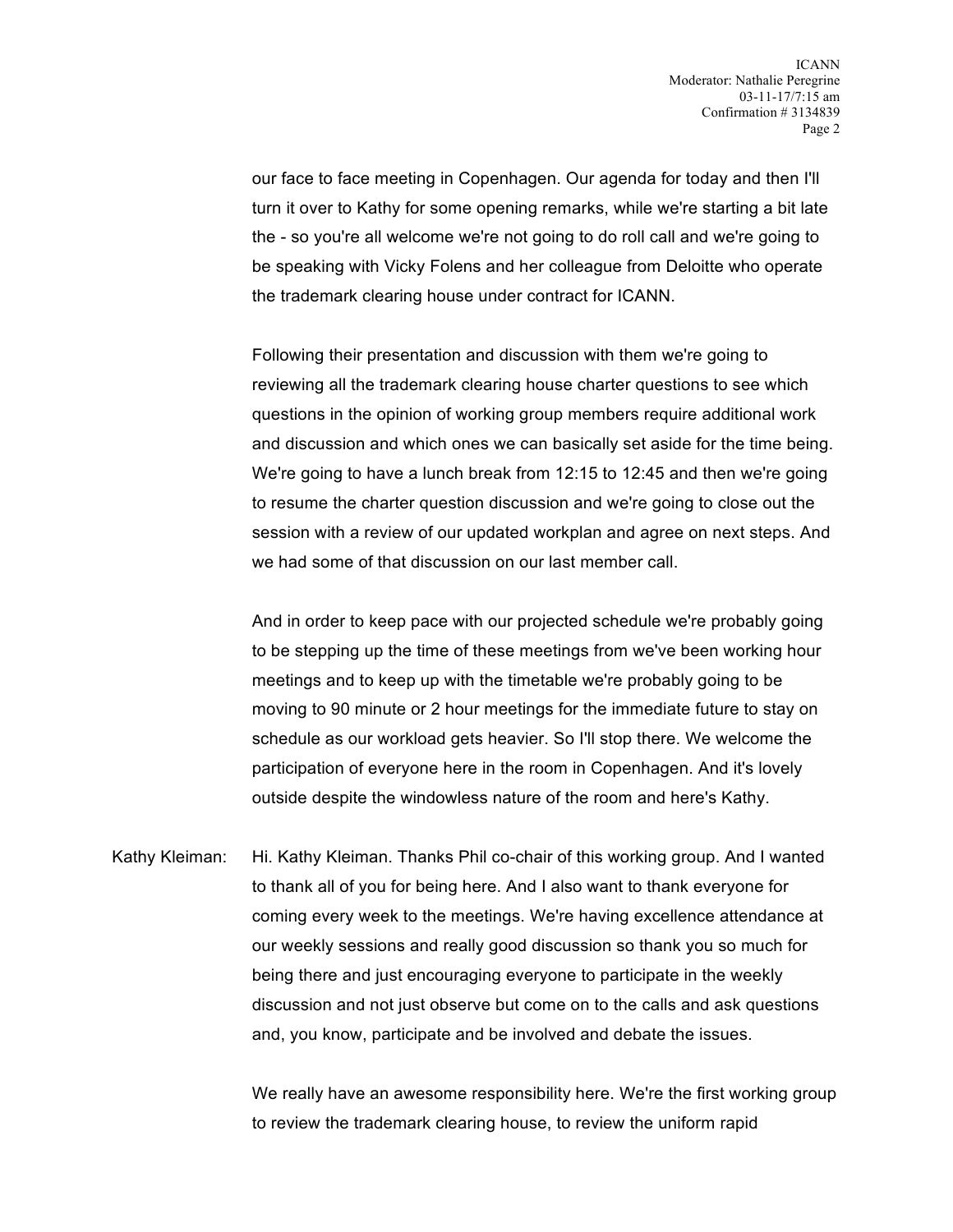suspension, even to review the uniform dispute resolution policy. These are policies created from whole class by ICANN. And it is our job to review them and look into them and understand them and see if they're working the way they were designed and the way we need them. So this is a long process but we're doing it together and it's a very important process so again, thank you.

And I just wanted - I was talking with somebody who turns out last night who turns out to be one of the framers of the original idea of the trademark clearing house. And I just wanted to share something he shared with me. And this would be without direct attribution but that the trademark clearing house actually started as a very simple concept that it was designed to be cost effective and efficient, one place for people to put their trademarks. Instead of registering them in the past every new gTLD -- and these were kind of sponsored gTLDs in the old days before we had the big new gTLD rollout but under the sponsored gTLDs every new registry created their own trademark database for which trademark owners paid to be put into it and then use that for their own rollout sometimes called the sunrise, sometimes called other things.

And this was designed really as a clean, clear cost-effective efficient mechanism. We're using it in many ways far beyond that so our role as reviewers of this process is even more important but I thought that history was interesting. So we are going to move quickly on. I don't think we're going to do updates to statements of interest today.

Philip Corwin: Sure.

Kathy Kleiman: We'll save that for the weekly call. But we are very pleased to have Deloitte with us today and not just Vicky Folens but Jan…

Jan Corstens: Corstens, Jan Corstens of Deloitte. I was there from the beginning of the clearing house together with Vicky.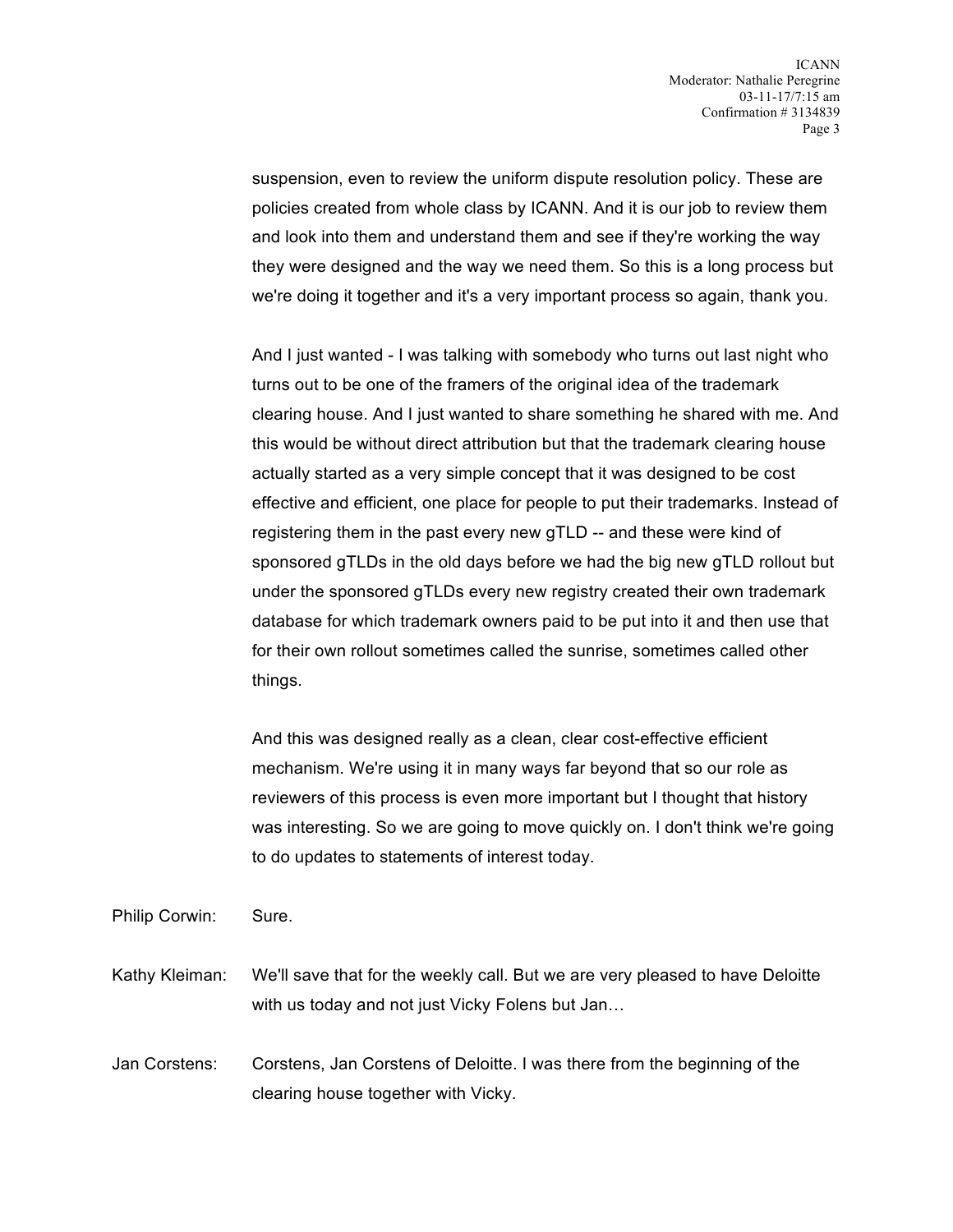- Kathy Kleiman: Jan signed the contract with ICANN he tells us so this is great. And so as you know we've spent weeks putting together not only initial questions for Deloitte but follow-up questions. And so they're going to be introducing themselves, the trademark clearing house a little bit, some new material they've put together just for us and then we'll be launching into a discussion of the followup questions as well as other questions that are in the room. Thank you very much. Over to Phil for a second.
- Philip Corwin: And one other thing I wanted to note before we let the folks from Deloitte begin their presentation the co-chairs of the working group about an hour ago received an email from the Electronic Frontier Foundation transmitting a letter signed by quite a number of law professors taking issue with some aspects of the trademark clearing house that has nothing to do with Deloitte. They didn't design the rules for the clearing house. So that's a - those are policy decisions.

I'm just noting the receipt that letter will be distributed to working group members. We're not taking any - certainly the chairs are not taking any position either agreeing or disagreeing with the contents of that letter at this time. We're simply noting it's receipt and that it will - is relevant to the clearing house and will be distributed to working group members. And with that we welcome our colleagues from Deloitte and please launch into your presentation regarding the key aspects of the clearing house and the new data that you've developed for this meeting. Thank you.

- Vicky Folens: Good morning everyone. I'm Vicky Folens, Director of Deloitte and I am the Project Manager of the Trademark Clearing House. So I check to see that our groups or our foundation teams throughout the globe do the correct process.
- Jan Corstens: And my name's Jan Corstens. I'm a partner with Deloitte. I signed the agreement with ICANN at the time and I bear and responsibility within Deloitte. And I'm also involved in the project following-up on a weekly basis with the team on how things are going.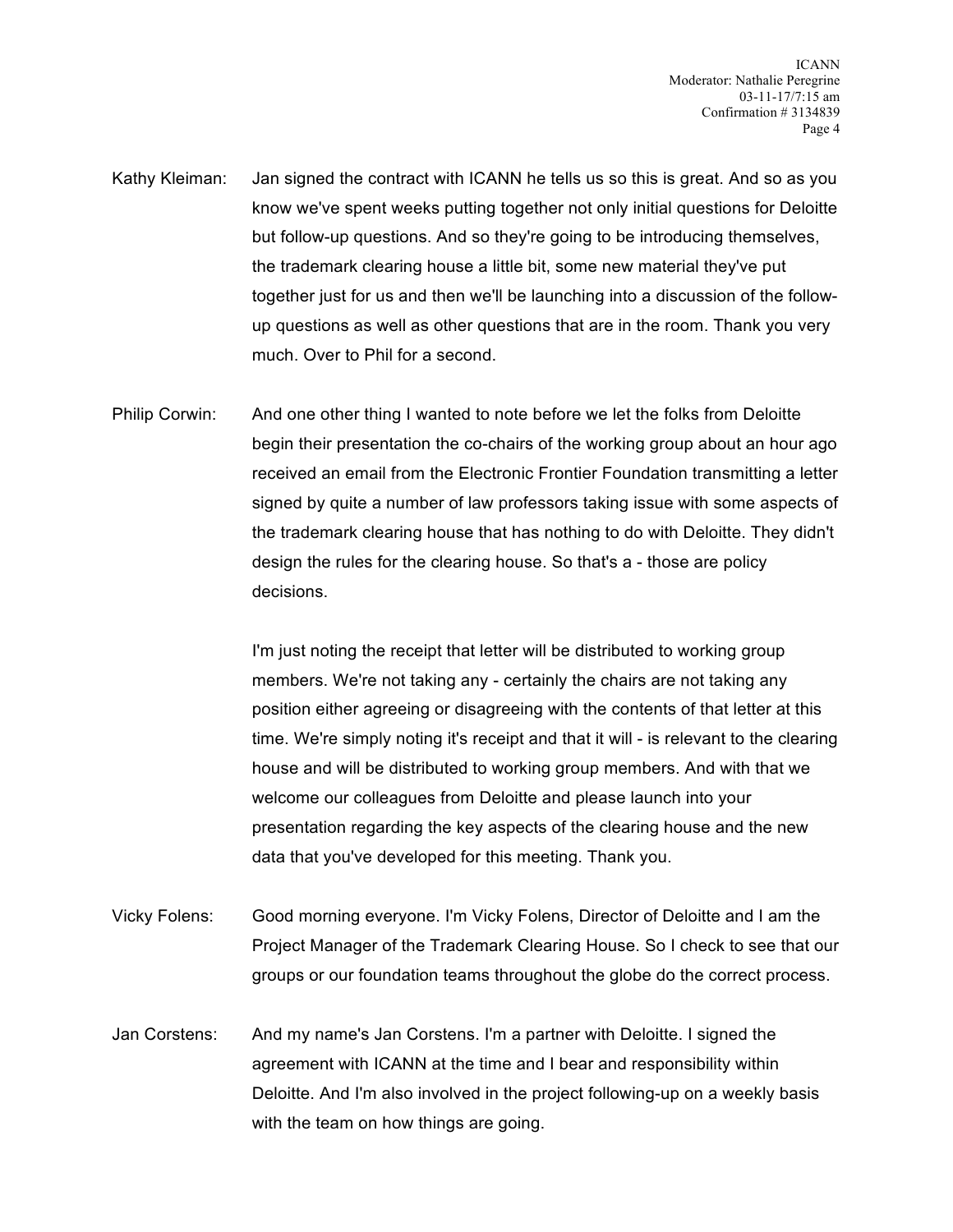ICANN Moderator: Nathalie Peregrine 03-11-17/7:15 am Confirmation # 3134839 Page 5

Vicky Folens: Mary the…

Mary Wong: We're having some technical issues so we do have the document that was sent by (Peter) and we'll upload as soon as connectivity is back, apologies for that.

- Vicky Folens: Okay, no worries. Thank you. So what I wanted to share today was the fact that on the last set of questions that you posed to us there were a lot of questions around the numbers of how many trademark records there were in the clearinghouse, how many were unverified, how many did not pass the validation process or the verification process. And that is what we wanted to share with you today in addition to answering other questions that you may have. Yes.
- Jan Corstens: Shall we just talk through it? I mean, okay it's not on the screen but we can obviously...
- Philip Corwin: Yes why don't you just presenting it...
- Jan Corstens: Oh, well...
- Philip Corwin: ...so hopefully the technical difficulties will be resolved.
- Jan Corstens: Well we have to we'll have to pull it up ourselves so, yes.
- Philip Corwin: For those who are not in the room but online we're having some technical difficulty displaying the document from Deloitte so they're going to start presenting as soon as they bring it up on their own computer. And as soon as we can bring it to the screen in the Adobe chatroom we will. But the reason folks are not seeing it both here in the room and online is that there's a technical problem which is unusual at ICANN but does happen.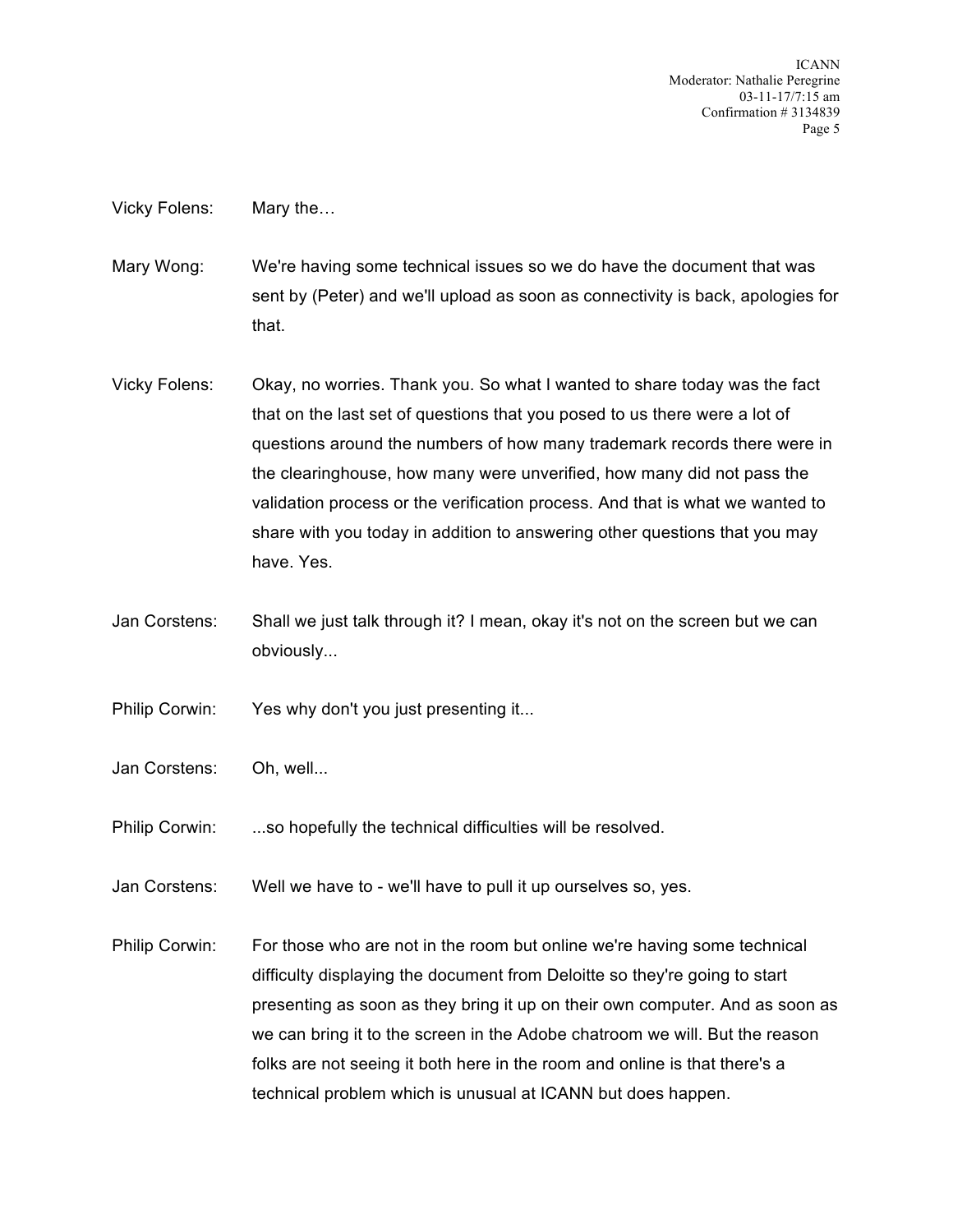Vicky Folens: Yes I do, thank you. So the first thing that we want to share is definitely from the - this kind of type of trademark records that we have in the clearinghouse. And we have the registered trademark records. We have the trademark records that the trademarks that are protected by statute or treaty. And then we have the court validated trademarks. So those are the only three distinctions that we make in the clearinghouse.

From a registered trademark records going - give me one second here.

Kathy Kleiman: And while Vicky's looking I should note that a lot of this information is already in the reports to ICANN but it was spread out over many months and in a format that's difficult to read so we thank Deloitte for kind of putting this together specially for us.

Vicky Folens: So from the trademark record activities so these are numbers that you will indeed as Kathy said find in the ICANN reports. But we provide a monthly report to ICANN and so that's why we consolidated all the numbers so that you have a full overview. For the trademark records that are submitted to the clearinghouse there are 4251 currently submitted, yes. That means they're just submitted. That's the total number of all the trademark records in the clearing house. Some of them have passed the process of verification and of that number that's 38,000 that are successfully have the status verified in the clearinghouse. We have another status in the clearinghouse which is incorrect, yes. That is the status where the trademark records when they don't - I'm sorry, when they don't pass the first verification process they receive an incorrect status. And that actually allows the trademark holders to correct that information.

> We don't count that incorrect status in the trademark clearinghouse as an actual number here for the reporting due to the fact that it hasn't had received a final status because we have two final status which is the verified trademark status and the invalid trademark status. From the numbers that are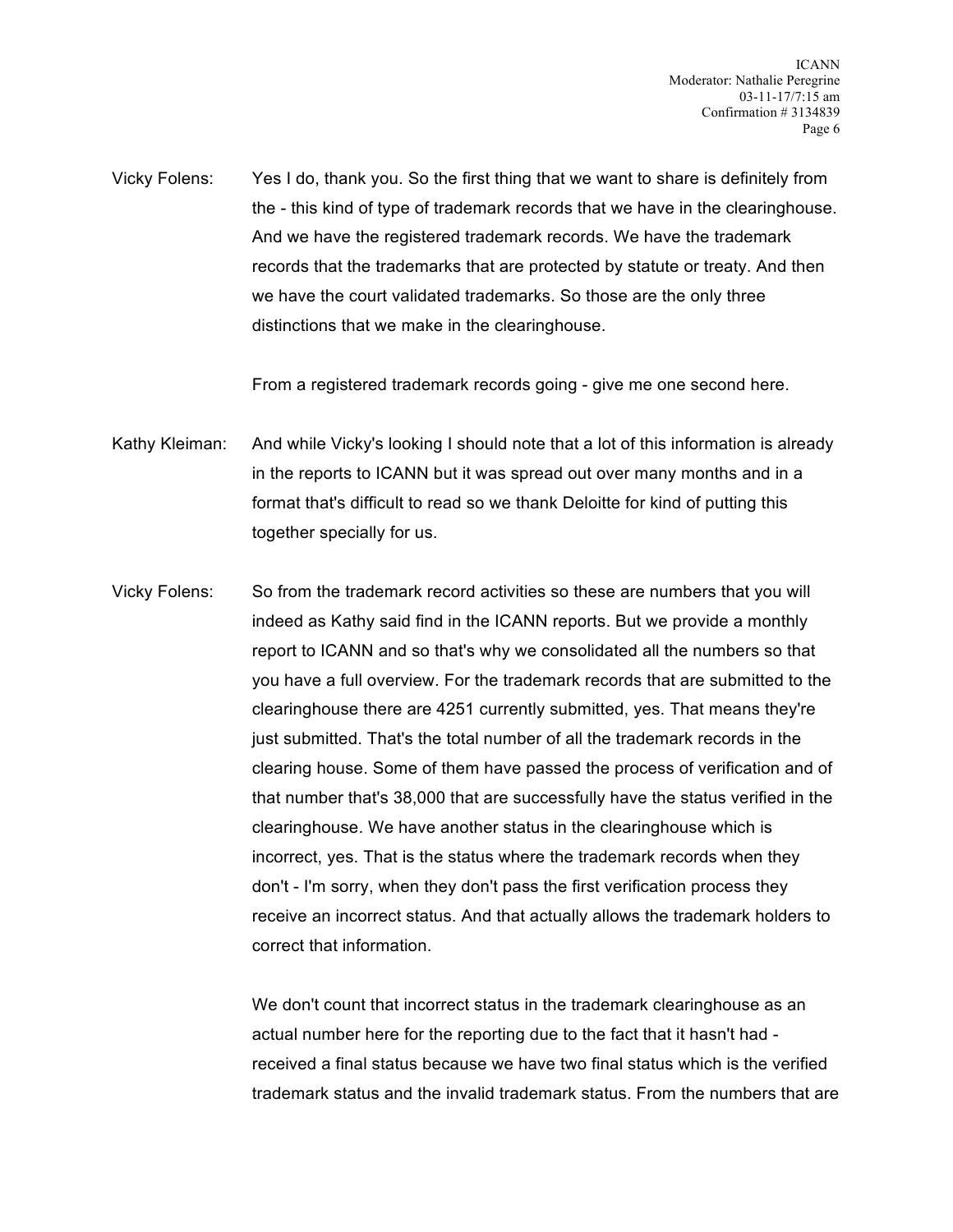unable to be verified we're about 3800 trademark records so I'm exactly saying - exact 3879.

And then you'll see in the report that we provide information of deactivated trademark records. And what is that some - when - as we have two final statues, the verified trademark record status and the invalid trademark record status. And due to the fact in that I think when - was one of the questions as also that came up in today in - or in the paper that you guys sent was the question what happens if a trademark record goes to invalid? Does it need the database? So for trademark clearinghouse purposes it was always requested that no data would be deleted. So that's why it becomes invalid. Sorry, not it doesn't become invalid. That's - it becomes deactivated. So in the event that a client wishes no longer to have anything to do with the clearinghouse those trademark records will indeed become - I mean, will have the deactivated status now.

Now as I mentioned we about 42,000 trademark records in the clearinghouse. And of those 42,000 there are 41,937 that are - sorry, are registered trademark records. If we look at the other numbers by trademark - I mean, the trademark records that includes the trademark that are validated by court of law or a judicial proceeding those are 16 that were submitted to the clearinghouse and only four of them were successfully verified. And some trademarks detected by statute or treaty the total number that was submitted to the clearinghouse as of date is 98. And 75 of those are verified.

And it's also important to note that with these different type of trademark records that we have there is different type of information that the trademark holder needs to submit to the clearinghouse. So it's in - I mean if you'll see it's in the trademark clearinghouse guidelines you'll see all the different type of information that we request. And depending on that information they pass the verification or receive the invalid status in the event that they were unable to provide the corrected information. And from the number of abused labels I think we mentioned that as well in our last responses but we have 209 cases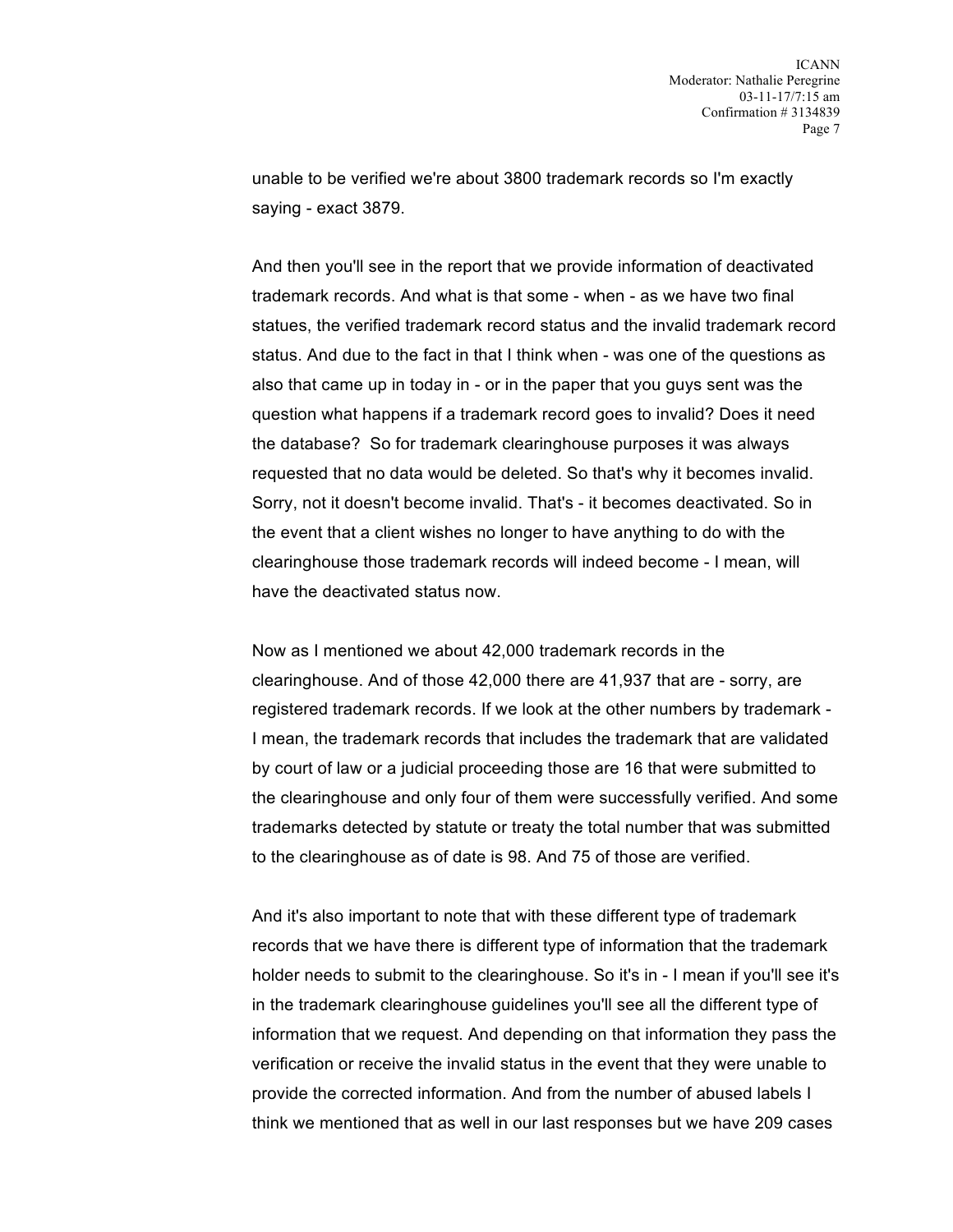that were submitted. And of those cases there were 375 labels that came out of those UDRP cases.

Kathy Kleiman: And for those following the other name that's the trademark plus 50 issues.

Vicky Folens: Correct. And that gives a little bit overview of the numbers in the clearinghouse.

- Kathy Kleiman: Thank you very much for preparing that. Does anybody have a burning question they want to open the floor with for Deloitte? We've got our follow-up questions but people have them. Go ahead Susan, Susan Payne.
- Susan Payne: Thanks Susan Payne for the record. It's a really quick burning question. You've mentioned your reports that you give to ICANN and I don't believe the full scope of the report is being made public at the moment to the wider community. I think there are aspects of the report that are being published. From your perspective is there any reason why your full reports couldn't be made publicly available?
- Vicky Folens: The reporting that we provide to ICANN has other items in the I mean has other items mentioned that we have on the contract with ICANN yes? And some items that are in that reporting can become confusing if you just see it without - if you just see numbers without the information. For example one of the items that we have in the reporting is that the number of trademark holders that have a - that are - have an account with the clearinghouse. And if you take that number and you would then think of all those trade - because they - we have a lot of trademark holders that just come through the clearinghouse and they just create an account but they don't submit anything. And if you see that number then you're going to start having questions about why is there so less trademark records if you look at the numbers? So there's a lot of information in there that could lead to misinterpretation of the numbers.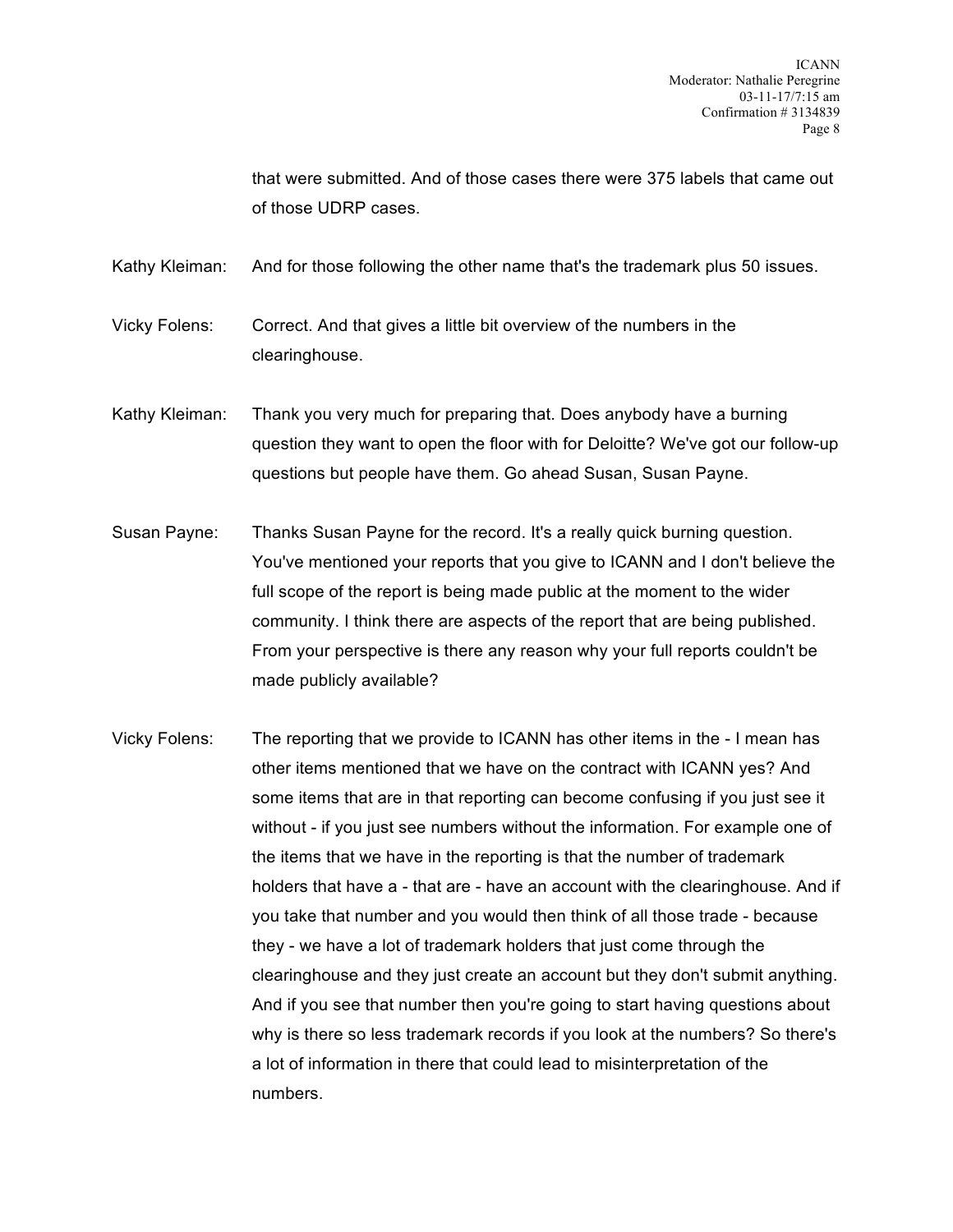ICANN Moderator: Nathalie Peregrine 03-11-17/7:15 am Confirmation # 3134839 Page 9

Philip Corwin: Yes Philip for the record. I'm just prompts a question. Why would a trademark owner register with the clearinghouse but not submit any trademarks? What advantage would they get from the initial...

Vicky Folens: They don't...

Philip Corwin: ...registration?

Vicky Folens: They don't get any advantage of actually creating an account. The one thing that they - well most likely why - what stops them is because of the fact that they don't understand the program, yes? So they just register something to - I mean, to create an account, just to create an account.

> And secondly they'll see sometimes that they'll start looking at all the information that they need to provide and then they'll work with the trademark agent. So we have trademark agents that are firms that are have accounts with the trademark clearinghouse that submit the trademark information on behalf of the trademark holder. So they'll create an account and then stop there and just say I'm just going to give it to my lawyer or whatever that represents them to submit that information to the clearinghouse.

Philip Corwin: Thank you for that response and Phil again for the record. One other just I was taking the notes just to summarize I believe the basic data you just gave us was that there was 42,000 trademarks submitted. Of those about 38,000 were validated, close to 4000 were invalidated so about 90% of those submit are validated, about 10% invalid. And of the ones validated the 38,000 379 come from trademark plus 50 so the TM plus 50 marks represent about 1% of the total number of validated marks.

Vicky Folens: And can you repeat that the last toll?

Philip Corwin: Well you said there were 38,000 validated remarks and then you said there were 379 marks resulting from 209 abused labels which were basically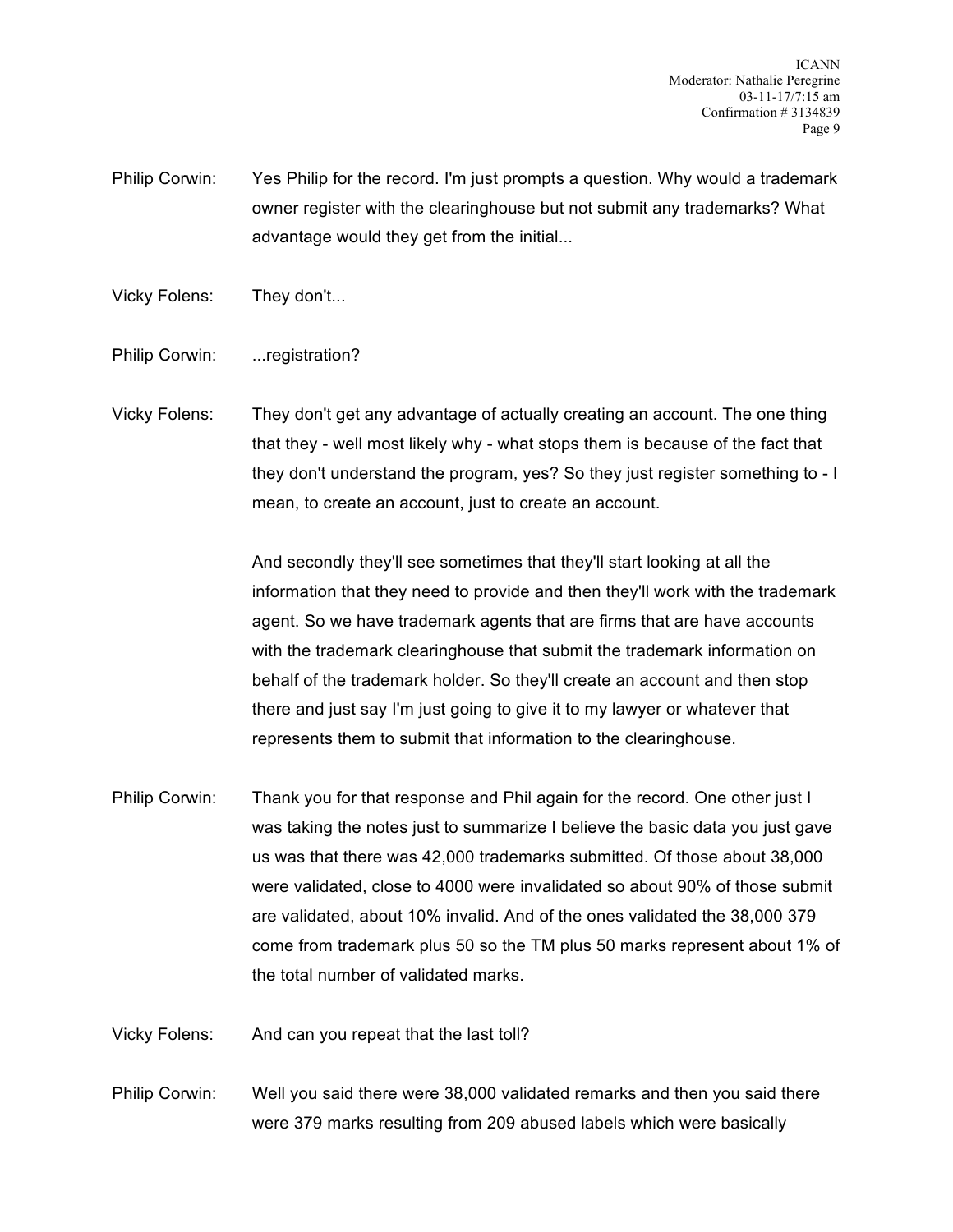trademark plus 50 program registration so that would be 379 would be about 1% of the total 38,000. Vicky Folens: It's - not quite sure how you come to that number because from the cases they're only 209 UDRP cases and... Philip Corwin: I know but you said there were 379 marks resulting from those submissions. And if I'm wrong, you know, let me be corrected now. My notes were... Vicky Folens: At... Philip Corwin: ...(unintelligible). ((Crosstalk)) Vicky Folens: ...375 labels yes... Philip Corwin: Okay. Vicky Folens: ...that are coming out of those UDRP cases so the... Philip Corwin: Right. Vicky Folens: UDRP case every label that is mentioned in the UDRP case where they have and that they got the transfer can be added through the clearinghouse to get the claims notifications. Philip Corwin: Right. And all I was observing is that those 375 would constitute about 1% of the total 38,000 mark that have been... Vicky Folens: Yes but... Philip Corwin: ...validated in the clearinghouse.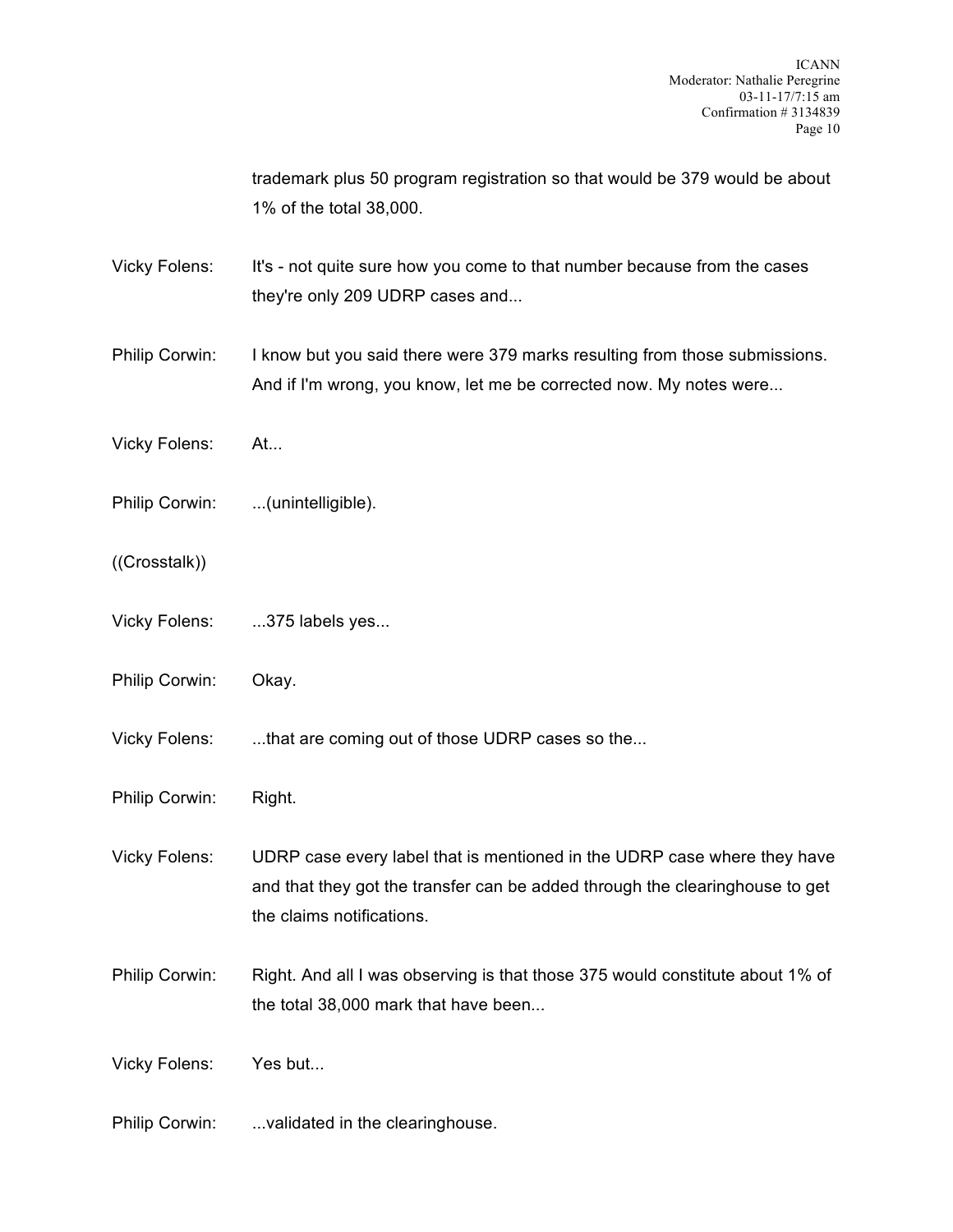ICANN Moderator: Nathalie Peregrine 03-11-17/7:15 am Confirmation # 3134839 Page 11

- Vicky Folens: Those the labels or the strings actually...
- Philip Corwin: Right.

Vicky Folens: ...yes? But if you look from a trademark record perspective...

- Philip Corwin: I realize they're not trademark but they are in the clearinghouse.
- Vicky Folens: Yes.
- Philip Corwin: Okay, thank you.
- Mary Wong: So before we hand it back to Vicky just a note that we're back up in Adobe Connect both of those here as well as for those joining us remotely. And so thank you for your patience. What we have on the screen now is the report that Vicky is presenting parts of it. And I note that there's also a question from one of our working group members in the chat. And I can read that out or and let you know the whole question.

This is a question from George Kirikos. And he asks, "How many recordals will verify with proof of use and therefore sunrise eligible?"

Vicky Folens: So to answer that question and you can actually find that also information on - in the report on Page 10. So first of all for the proof of use it's important to note that the proof of use only needs to be submitted with the trademark records that include the registered trademark sorry, so court validated trademarks. And marked protecting of statute treaty does not meet that proof of use. And if you look in the reporting here so we're talking about the verified trademark records that meet the sunrise eligibility or are in total are 27,228. I'm sorry, getting my numbers wrong in the different languages. That doesn't mean that the other trademark records I - in the question did they submit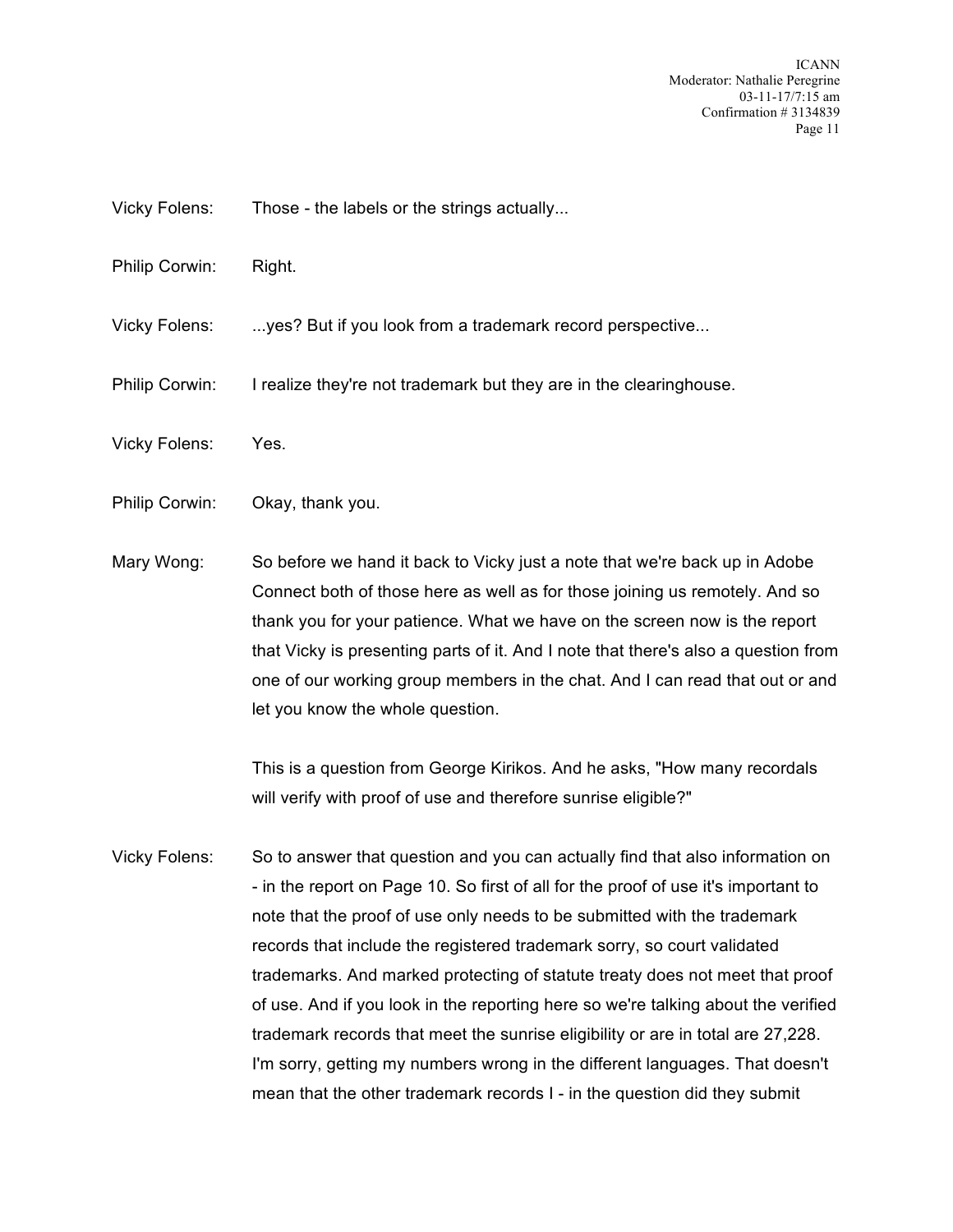proof of use? It could be that indeed they submitted proof of use but only 27,228 are indeed sunrise eligible.

Kathy Kleiman: Great. Thank you. And Mary please keep interrupting us as questions come in from the room of participants. Other burning questions and of course the mic is open back there for people sitting in the seats.

> Okay well one of the questions we've been talking about -- and I mentioned it just prior to the meeting -- is geographical indications. There's been a lot of question about what it is, how it might be protected and whether shy of having a trademark, not having a trademark, whether it's being accepted into the trademark clearinghouse. And this is of course one of our follow-up questions. But if you haven't - you know, if it's an appropriate time to answer it we'd love to know.

- Vicky Folens: So geographical indications was given as an example and you can see that in our clearinghouse guidelines as well. As an example of a trademark protected and a statute or treaty, yes? And but how many they have been submitted to the trademark clearinghouse that we don't have numbers of because of the fact that they've - we only have three types of trademark records in the clearinghouse So they constitutes or if they are submitted through the trademark clearinghouse it will be under trademarks protected by statute or treaty.
- Kathy Kleiman: Can you give an example of a geographical indication that's in the clearinghouse or of the type you might accept?
- Vicky Folens: At this stage the example that we provided was as mentioned in the clearinghouse guidelines. There is an example there that we could accept to the clearinghouse but I don't know by heart what it was. And from what actually was accepted in the clearinghouse I don't have that number at this moment.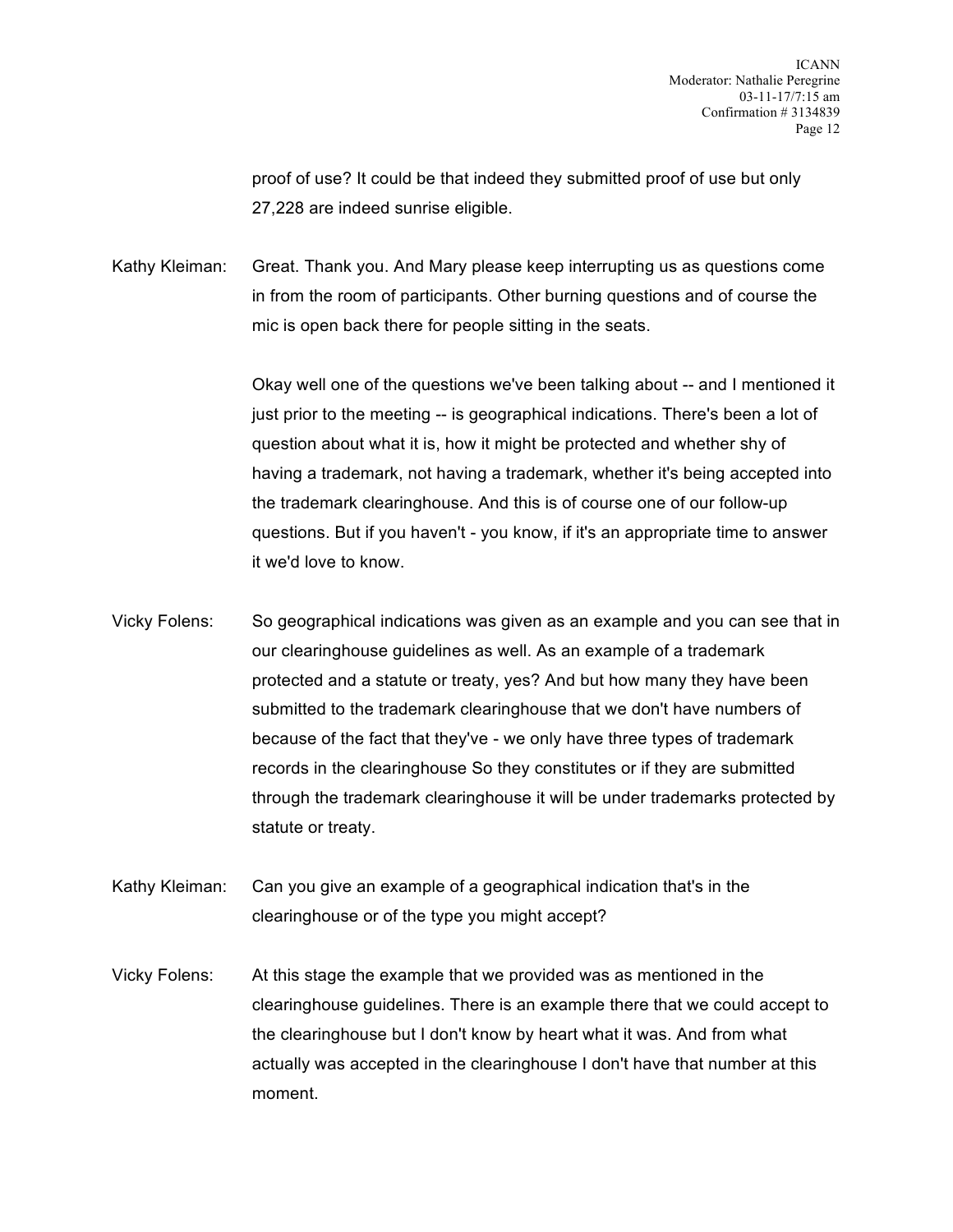- Kathy Kleiman: Okay of the 75 marks have been accepted through statute or treaty some portion of those are geographical indications but we don't know...
- Vicky Folens: Correct.

Kathy Kleiman: Okay, that don't have underlying trademarks?

Vicky Folens: Because yes that I don't know either because we make the splits between these three different trademark records.

Kathy Kleiman: Great, thank you. Does anyone want to follow-up on geographical indications? Again it's been a topic we discussed extensively on the weekly meetings. Okay then design marks, another topic of great interest to the working group, a number of examples we're (unintelligible) which we don't have to go to - that we'll expect, you know, them in the written responses but we had asked about design marks.

> A question came back that that was an improperly defined question. So we did seek to clarify and Jan has - I'm looking at the follow-up question but I'll just read briefly. Design marks are marks that describe device or image mark or otherwise marks that do not exclusively consist of letters, words, numerals, special characters which are discussed - those things discussed in the trademark clearinghouse guidelines. So if you have an ampersand it can be replaced by nothing or an and.

> But this is something that is more, you know, design or figurative or it's called different things in different countries. So we were wondering how many of these have been submitted and validate, what's your criteria for validating them, you know, if you can talk about design marks. Thank you.

> So indeed we accept device, marks. Device marks in Europe are mostly word marks. That was one of the issues that or the reasoning behind it the fact in trademark clearinghouse that there is no global standard or no global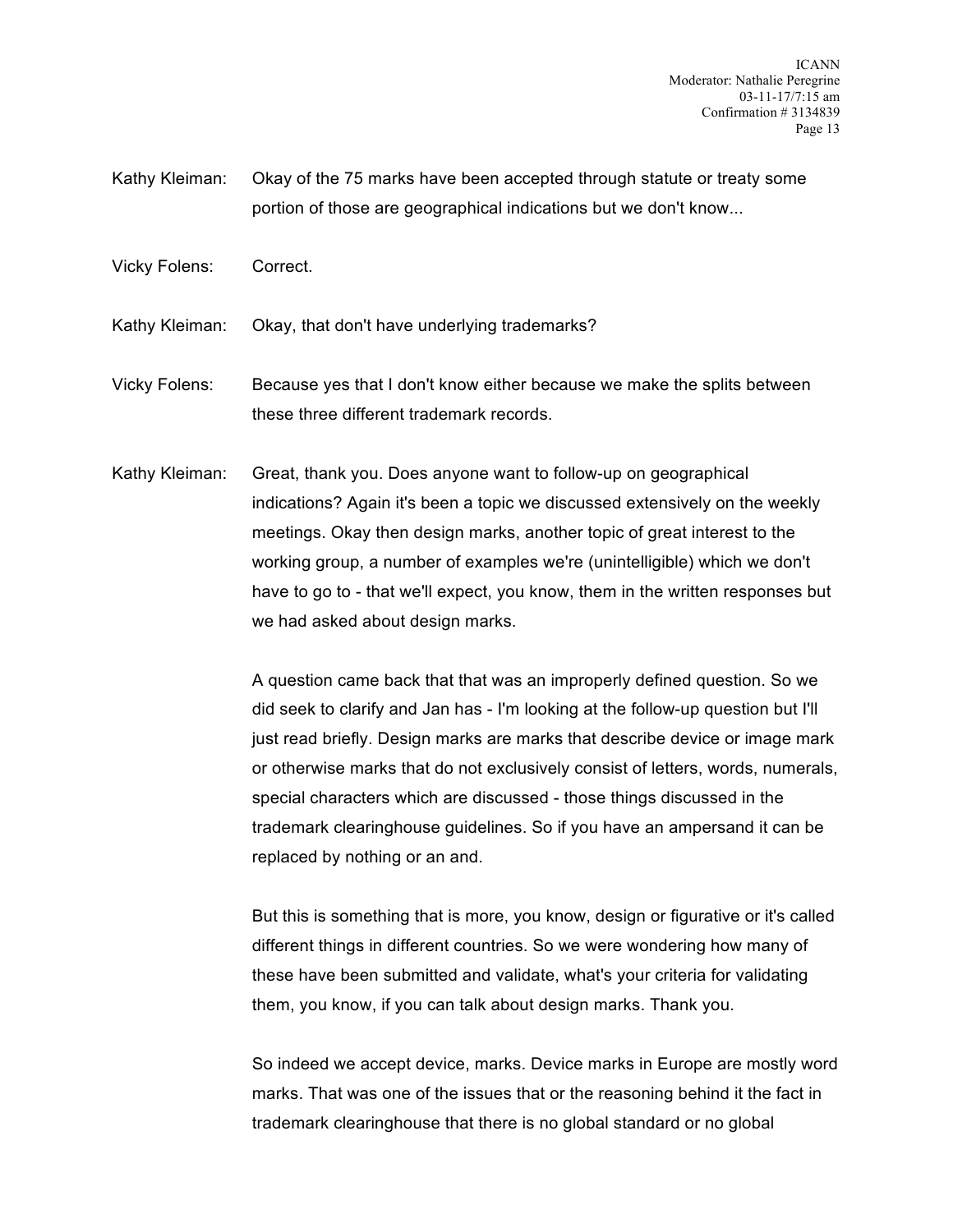definition of a device mark because in some countries a device mark is a word mark, in other countries it's a combined mark, in other countries it's a stylized mark. So there is no general definition of an image or a device mark.

From the numbers in the trademark clearinghouse so we don't make a distinction as such when it comes in to – whether it's a design mark or a word mark. So a mark that doesn't have any kind of image in it but how we verify? We verify it at the same manner.

So we take a look at the – so when it's important to note that we get the information from the trademark holder yes? So they submit this information and they submit the word that corresponds with their - with the trademark on the trademark certificates yes? We then take a look at the trademark certificates and what we can take out of that word - I would take the words out of that trademark that will be is what it is represented on the trademark record. And if we can match that then we will accept it.

Philip Corwin: Okay. Let me ask a follow-up. Phil for the record. So you accept marks that might be considered design mark. They're mostly words but there's some design aspect to them but then so that's per acceptance. But in terms of actual operation of the clearinghouse the rights protection mechanisms linked to it only the words would really be important as I would…

Vicky Folens: Correct.

- Philip Corwin: …understand it. And then…
- Vicky Folens: …because it's only the word that can be representative in a domain name.
- Philip Corwin: Right. The trademark on it would only have if they have proof of use a sunrise registration right and they'd get a claims notice there's an attempt to or there's an actual registration of a term that is an exact match of the mark…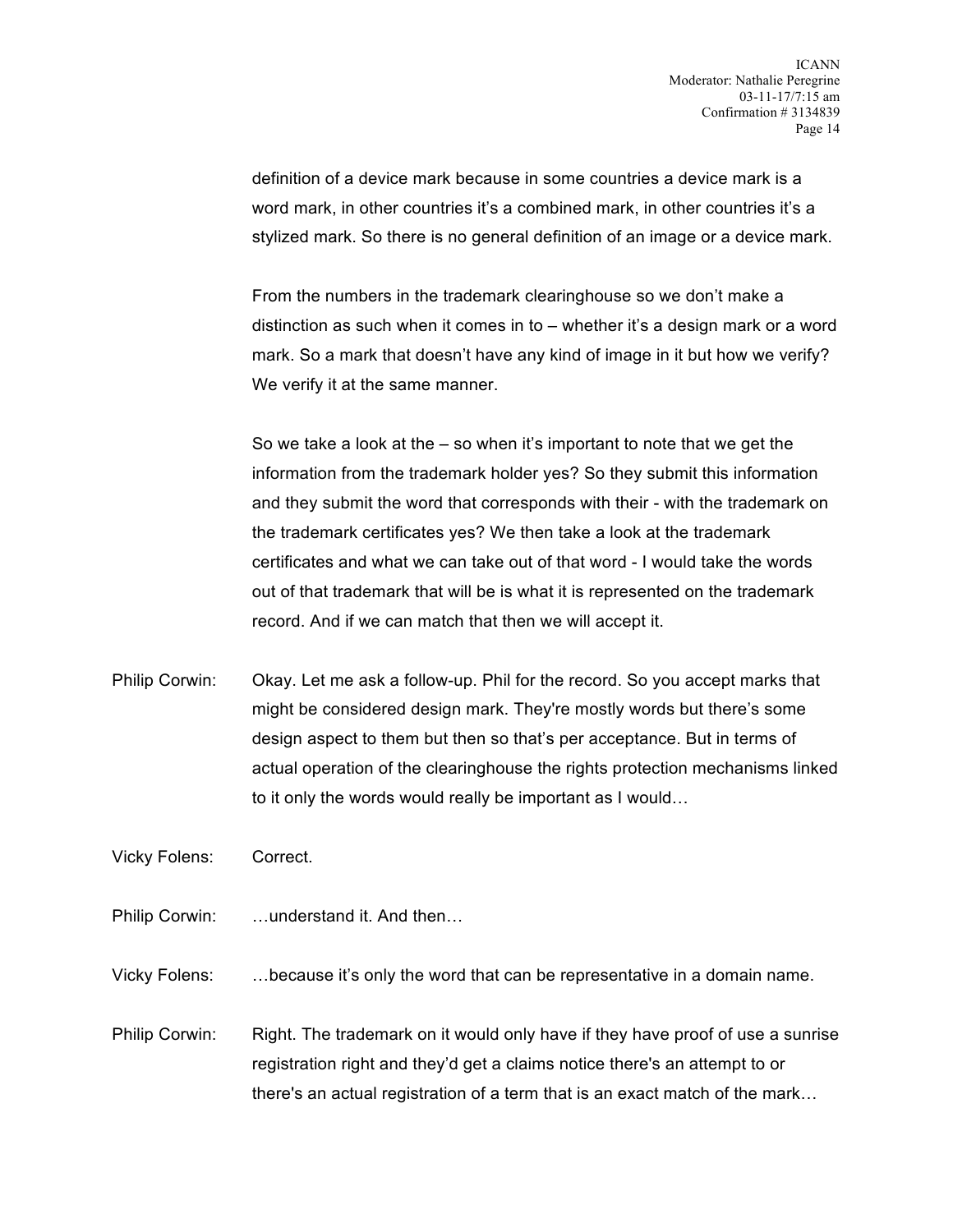ICANN Moderator: Nathalie Peregrine 03-11-17/7:15 am Confirmation # 3134839 Page 15

Vicky Folens: Yes.

Philip Corwin: …of the word mark but not the design aspect. Thank you.

- Kathy Kleiman: Questions about design marks? I've got a few more but let's open it up? Okay in the United States in the design mark the trademark owner can disclaim exclusive right to use that mark and in fact will particularly if pushed by the trademark examiner. If there's a disclaimer does that affect what you're porting into the trademark clearinghouse?
- Vicky Folens: Not that I am aware of because of the fact that it's the disclaimer has a legal connotation and we don't provide any legal opinions. We just check the factual data and then submit it in the trademark record and see that it corresponds with what is on the trademark certificate.
- Kathy Kleiman: Other questions on design marks? Please. Come to the microphone please and thank you.
- Woman: Part of the mark consists of a generic term such as beer or something like that just put it in the database or?
- Vicky Folens: As I mentioned earlier we just check the factual information. So we don't we're not a trademark office. So from a trademark clearinghouse perspective if that is indeed what is on the trademark certificate then it will be indeed accepted if they meet all the other criteria.

Kathy Kleiman: Greg Shatan please.

Greg Shatan: Thanks. Greg Shatan for the record. Do you have any particular definition of what constitutes a design mark and does that include a mark that's in words only but just in a font other than, you know, just typed letters?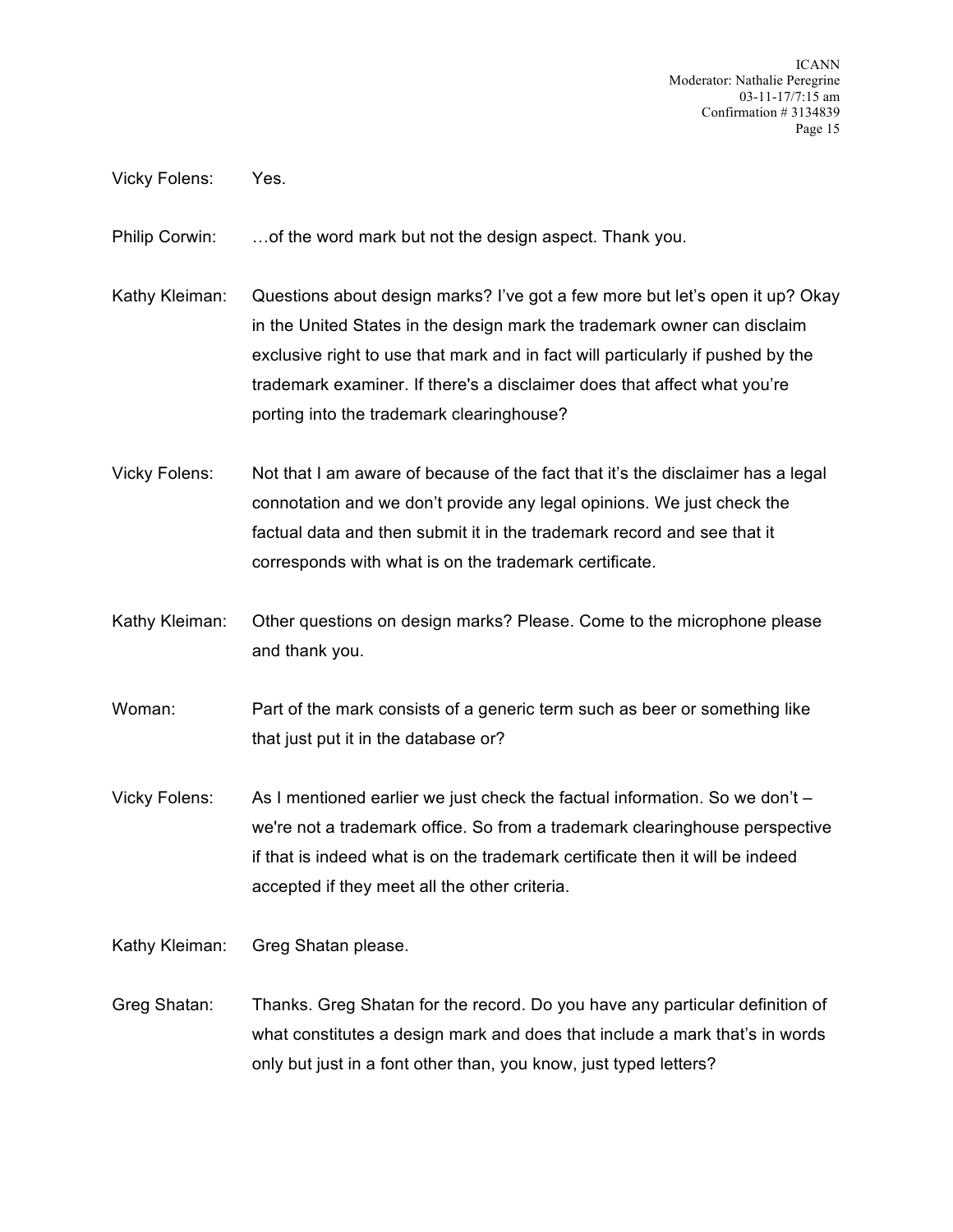- Vicky Folens: So in our clearinghouse guidelines we give the two different type of marks that can be represented in the clearinghouse because of the fact that it's representable in a domain name. But that's the only two categorization that we provide. We don't make any other distinction. And I'm apologize but the definition is so long that I don't know it by heart.
- Amr Elsadr: Yes.
- Kathy Kleiman: Amr could you introduce yourself as this is your first meeting with…
- Amr Elsadr: Yes. Hi. I'm Amr Elsadr. I just joined ICANN staff and I will be supporting this PDP working group. I'm also doing a remote participation management for this meeting and there's a question from George Kirikos in the chat. He's asking if there are any statistics on the percentage of design marks?
- Vicky Folens: Unfortunately we don't have those statistics as we don't make that distinction.
- Kathy Kleiman: So as an appendix to our follow-up question there's a number of examples that members of the working group put together, you know, with some time. So I'll just highlight one. One is cars. It's a very stylized mark, a design mark for cars for clothing the goods and services or clothing.

And so what we're hoping that you'll give us some guidance as you go through these that they were put together. So we're looking forward to some of your responses on this. Thank you. I again because we can't see exactly what's in there will go by way of descriptive examples. Thanks. And we'll of course share that as soon as those written responses come back.

Kathy Kleiman: Additional questions for Deloitte?

Philip Corwin: Don't be shy. This is your opportunity to ask question directly of the people who run the clearinghouse. So if you have any questions about it? Yes sir. Cloud you please go to the microphone and introduce yourself?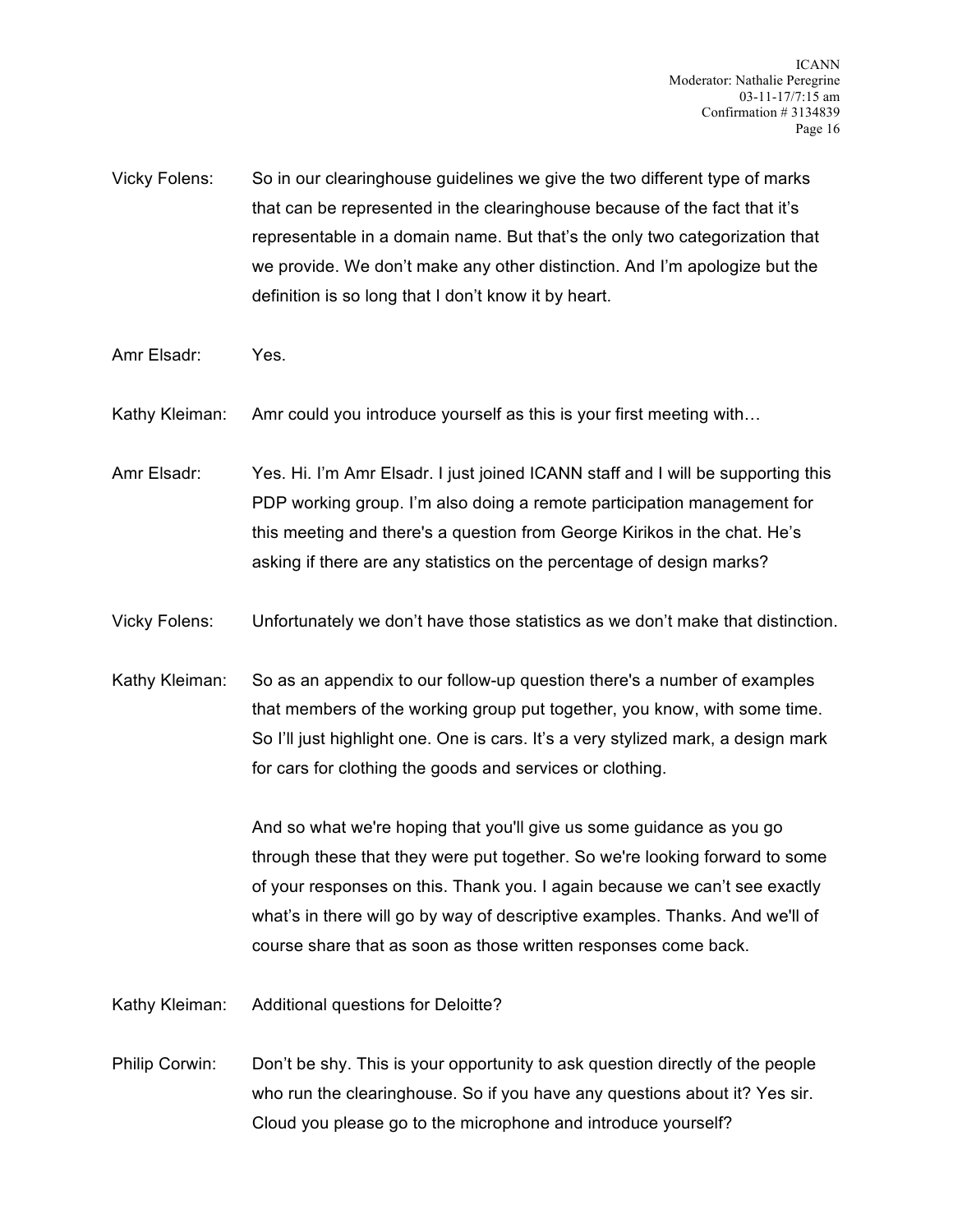ICANN Moderator: Nathalie Peregrine 03-11-17/7:15 am Confirmation # 3134839 Page 17

#### Kathy Kleiman: Yes.

- John Rodriguez: Hi. Good morning. My name is John Rodriguez and I'm with the US Patent Trademark Office. I did want to take a step back and go – return to a question that was initially asked to Deloitte regarding geographical indications just for clarification purposes. Could you explain the why aspect as to why GIs are included in the trademark clearinghouse? I understand from reviewing the framework document that the clearinghouse focus is mainly on trademarks. And I know many parties do distinguish these designations between trademarks and geographical indications. I know there are varying perspectives on the scope of protection that GIs have. That is an ongoing discussion that's happening in many other international fora so I was curious or wanting to know really why this type of designation was being included? So any elaboration you could have would be appreciated. Thank you so much.
- Vicky Folens: Thank you. It was always represented as a mark, as an example of a mark protected by statute or treaty. And then it's, you know, there's no other reasoning behind it.
- Philip Corwin: Jon Nevett I think you had a question.
- Jon Nevett: Yes, a quick question. Hi guys, thanks for your presentation. Phil mentioned a letter that went out this morning. It was published this morning that we saw about the trademark clearinghouse from several law professors. The second part of the letter suggests that the clearinghouse should be open and searchable. And I was wondering if you guys have an opinion on that issue of if we came up with a policy that said the clearinghouse should be open and searchable how much more implementation and are there any other issues that you might raise in concern or not concern of that?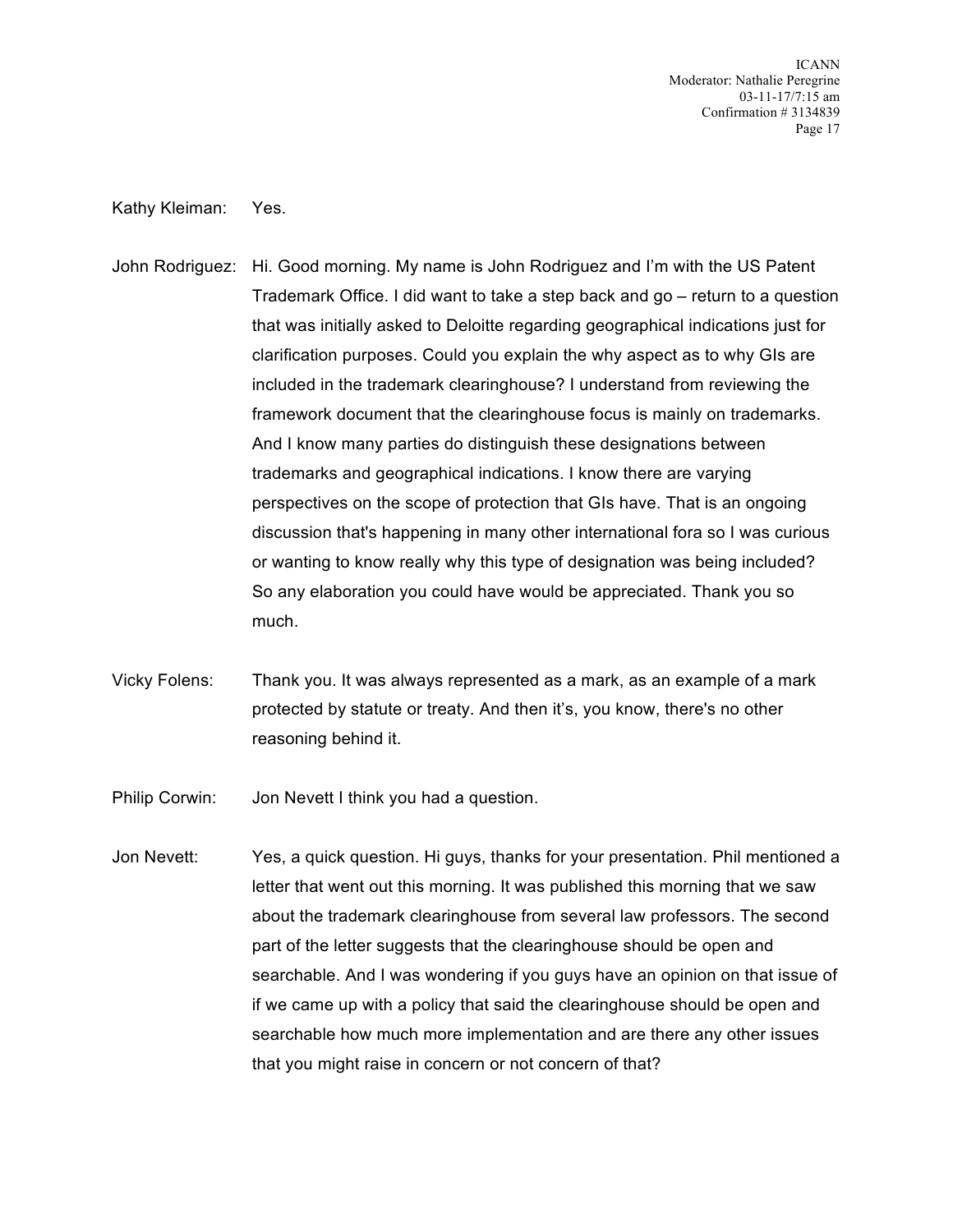- Vicky Folens: The only at this moment again at this moment it's hard to say the full grasp but there could be a privacy issue from a contact. But if it's only the trademark information because all trademark information is eventually publicly available. I don't…
- Jon Nevett: Thank you.
- Philip Corwin: Phil Corwin. Let me comment on that on a personal capacity then I see think Susan wants to say something. All the trademarks in the clearinghouse are of course available publicly in the original database from which they are derived. The decision was made as I understand by the SGI RT…
- Kathy Kleiman: Yes.
- Philip Corwin: ... or somewhere else -- I'll let Kathy speak to where -- that the marks entered into the clearinghouse should not be disclosed publicly, that they should remain private. The rationale I've heard is for that although the, while any given companies trademarks in a given nation where they've been registered will be publicly known that the ones they choose to register in the clearinghouse would indicate the priority of importance to which they give those various marks.

The working group has learned that it is possible for any party to basically reverse engineer the clearinghouse and submit a list of any company's trademarks and by if they generate a claims notice you're going to find out which ones were registered. So the question of whether the database should remain confidential is a policy issue that this working group isn't going to have to address. And I think Susan had her hand up.

Kathy Kleiman: Hold on just a sec.

Philip Corwin: Yes.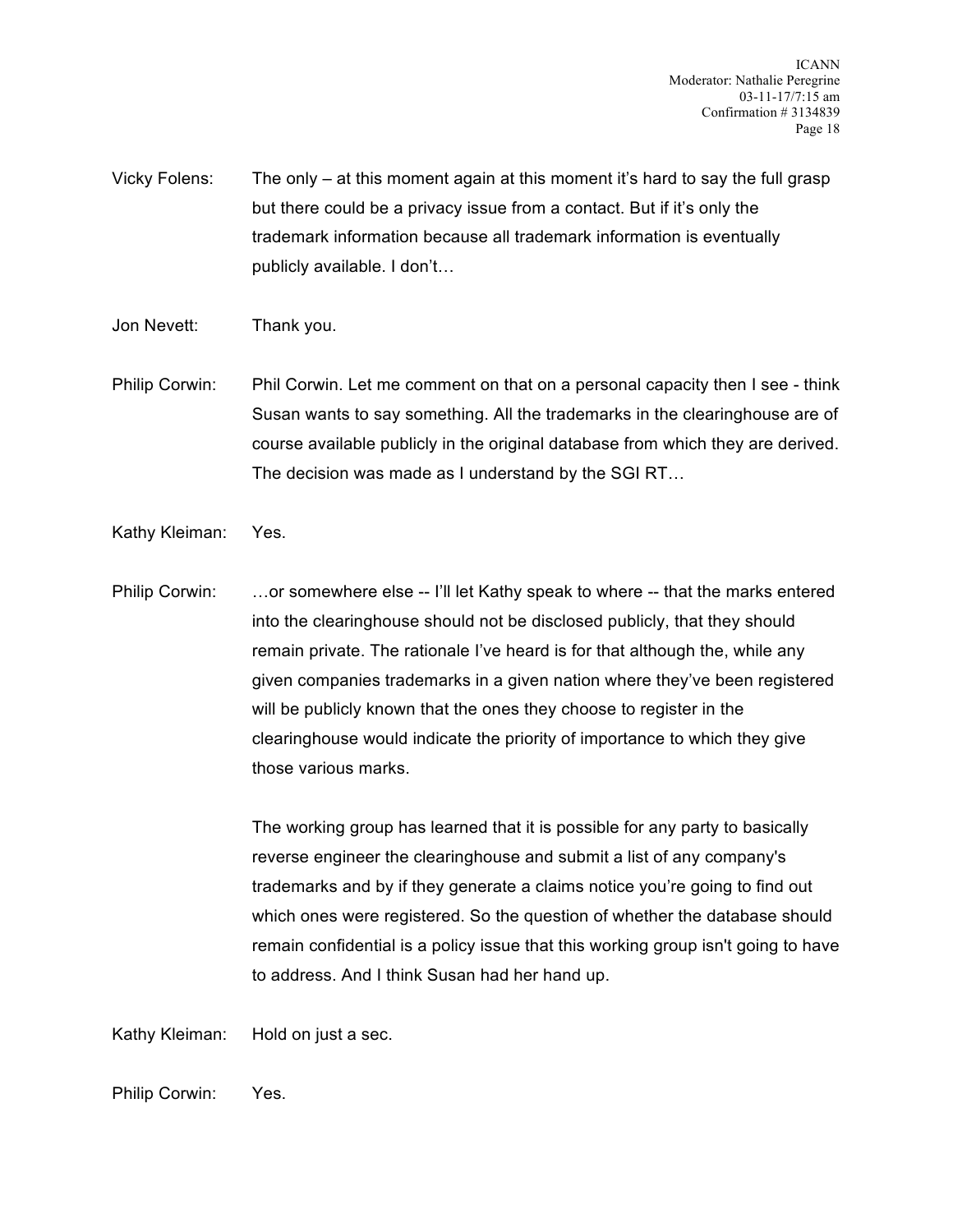ICANN Moderator: Nathalie Peregrine 03-11-17/7:15 am Confirmation # 3134839 Page 19

- Kathy Kleiman: And this is Kathy again. A preview of coming attractions this is Question 15 and we'll be dealing with this this afternoon.
- Susan Payne: Thanks. It's Susan Payne. It was just a follow-up question to John's one. We haven't decided on the policy on this issue of course and then John and I may have different views on which way we should go. But are there any technical or practical implications for you in trying to open it up? Would you have to build more systems? Is it searchable now? You know, what would it entail from your perspective and how much would it cost?
- Vicky Folens: So and before I answer that question I just want to add that we've received this question already from a lot of people as well that they would prefer to have it from a searchable but I don't know which - from which point of view that they are asking these questions. But from an implementation cost that is something that I - I think I don't know if you're able to say something but at this time it's hard to say?
- Jan Corstens: No, Jan Corstens. I think you'll have to design what type of query that then would have to be in. Is it then really public or are you still going to restrict it to people have to identify themselves yes or no? What type of information needs to be provided? Does it need to come through the trademark clearinghouse content or does it need to come from the TMBB? I think you need to describe what it is that the community wants them and after an agreement that can be implemented just like we implemented any other request we got but yes what I mean is it' not just a simple question. You have to define it properly and then we'll say. But I think we've implemented pretty much everything that was asked to us so from that perspective I think – don't think it would change.
- Philip Corwin: Thank you. And as I understand your answer if this working group were to recommend the database becoming public to any extent there are quite a number of technical questions that would have to be addressed for you to know how and to whom that revelation should take place. Are there any other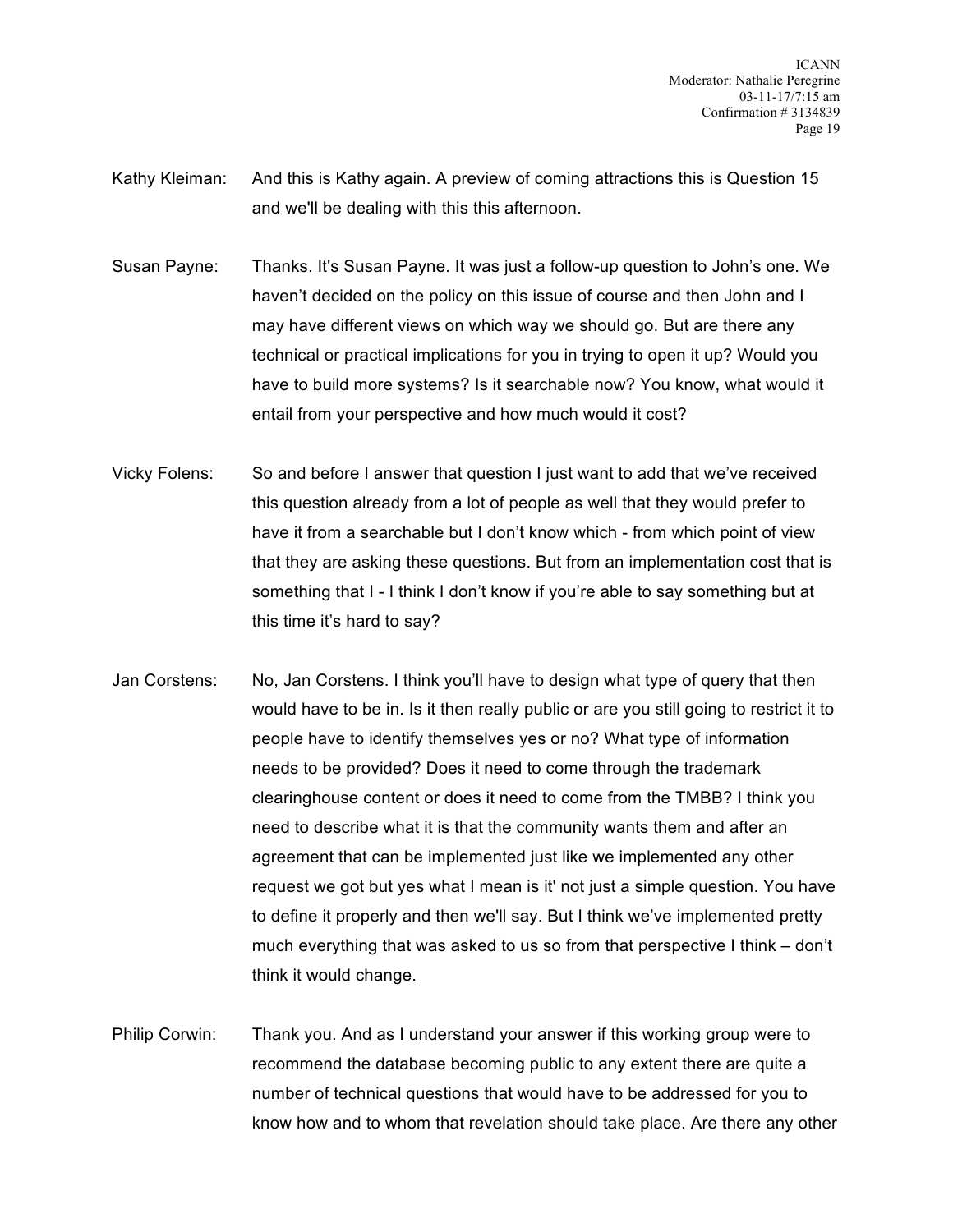we've got some online questions. Are there any other - we've got some online questions. Are any other questions from people in the room before we have Amr ask some of the online questions? Yes if you're back there please step to the microphone. That's how we know you have a question and identify yourself. Thank you.

- Susan Anthony: Microphone, good morning. My name is Susan Anthony, United States Patent and Trademark Office, sort of fading in and out here. Thank you very much for your response about geographical indications being included in the clearinghouse under the marks protected by statute or treaty. I had a followup question. My question is do you have any records indicating how many of the GIs in the TMCH are in fact protected by trademark?
- Vicky Folens: Thank you for your question. From as they are protected in the statute or treaty so we currently have if I'm not mistaken, my computer just died on me, 75 protected by a statute or treaty that have a verified status in the clearinghouse. But of that number I can't tell you at this moment how many GIs that we have as we don't have - we don't make that distinction in the clearinghouse.
- Susan Anthony: Maybe I'm not completely following your answer. What I'm trying to figure out – well then I guess you wouldn't have the information of the GIs that are in the clearinghouse how many of those geographical indications are actually protected by trademark. That's no?
- Vicky Folens: No. That's a number that we don't have.
- Susan Anthony: Thank you very much.
- Philip Corwin: Any other questions in the room? If not we're going to turn to Amr to read some of the chat room questions?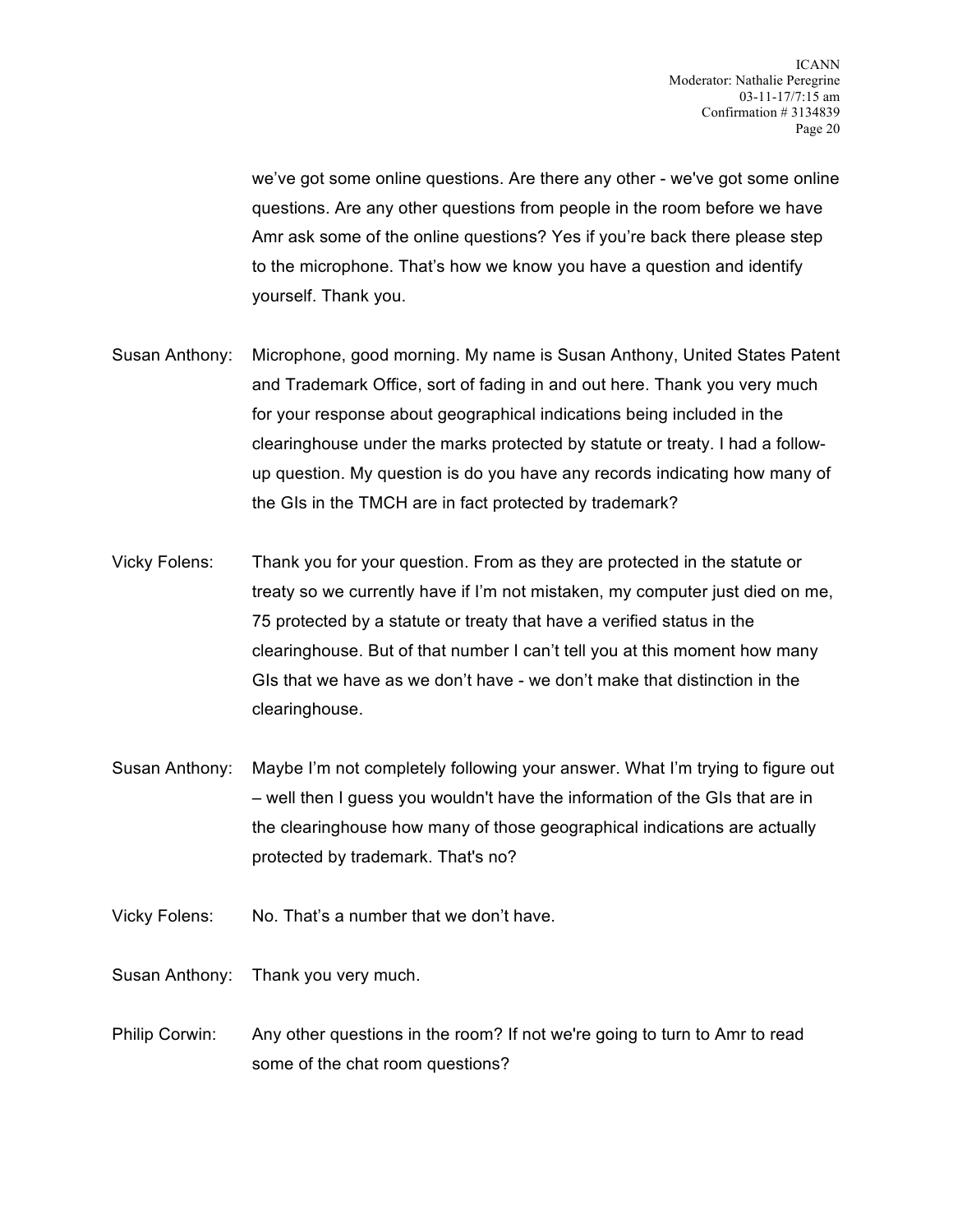- Amr Elsadr: Phil this is Amr. Actually Vicky just answered the question for the remote participant right now also about GIs and how many are protected under statutes and treaties so thanks. There's one more that just came in. This is Amr again. It's another question from George Kirikos. If the sunrise verification didn't take place how much would costs go down?
- Jan Corstens: Jan Corstens. I wouldn't know at this moment, difficult question. I mean it would still - what would the requirement then still be would be my counter question and then perhaps I could give an answer. But based on such open question impossible to say.
- Kathy Kleiman: So another one from our list of follow-up questions. And I would encourage this is an experiential one - oh I apologize. Go ahead microphone.
- (Phil Peteo): My name is (Phil Peteo) I have a question for you Jan and Vicky. I would take – I would make a distinction between privacy issue and issues of confidentiality to reveal information. Is that not what you would need to look at? I don't think I lot of people have in their personal capacity registered a trademark in your system. So I don't think that privacy laws apply in any event. Can you clarify that?
- Vicky Folens: So when I mean privacy laws okay or the question on the applicability sorry on the privacy law is because of the fact that we have before you actually submit a trademark record to the clearinghouse you need to create an account. And there you have people that do the personal information because you get the name and the full name of the person that owns the account. So it's on that part. So that's why it's important too as Jan says the requirements need to be defined as to what would be made publicly available. If it's just a trademark that is mean - being made publicly available that is not from privacy -wise that's not going to be an issue. But there's more information in the clearinghouse than just the trademark information as we have contact information, account information of the users.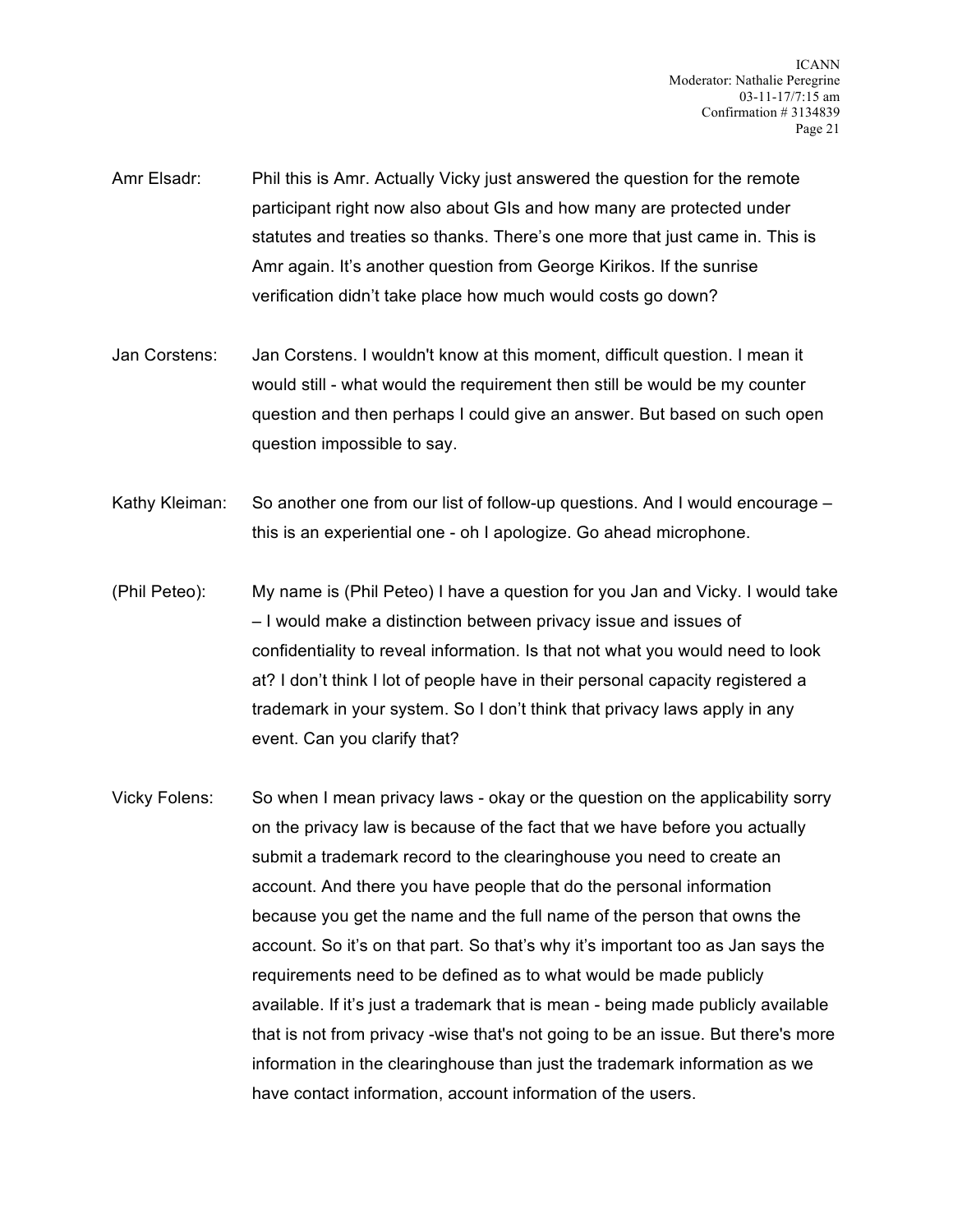- (Phil Peteo): Thank you. Well I have a more global question if you allow me which is if I recall well three, four years, 3-1/2 years ago you were at I think something like 35,000. You're now at 38,000 after verification. What does that mean macro economically? What does that represent? My clients, you know, I'm a trademark lawyer and I do a lot of litigation in trademarks. And my clients they ask me what is the use of this? They understand after we explained that it's quite relevant in the sunrise period but what is the added value of being in the system past that sunrise?
- Vicky Folens: So if I may add, you know, when you say 38,000 that means the sunrise eligibility requirements. That is correct but from the 42,000 there - sorry from we have trademarks that have the sunrise eligibility requirements but the ones that don't meet the sunrise eligibility requirements still can receive the trademarks claims notifications and the ongoing notifications. So there is an added-value of the fact that you're receiving information of when a domain name that is being registered matches your trademark in a clearinghouse. You don't have to be sunrise eligible to receive the notification.
- (Phil Peteo): Let me rephrase my question. What would the whole system how can the whole system be more attractive? I mean what do I have to expect macro economically? Should I expect 50,000 in a year or so or are you going to stay at that level? So who has not knocked on the door who could?
- Jan Corstens: Who has not knocked on the door of the new gTLD program that could have, same question. I mean I don't think it is us as an operator. It is up to us to define what the value should be. I think as it was designed it is ICANN community that has defined the value that it needed to bring and we were the ones that needed to execute upon that and that's all that we have. But I'm more than happy to share my personal opinion over a beer but I don't think this is the forum to do that.

(Phil Peteo): Thank you.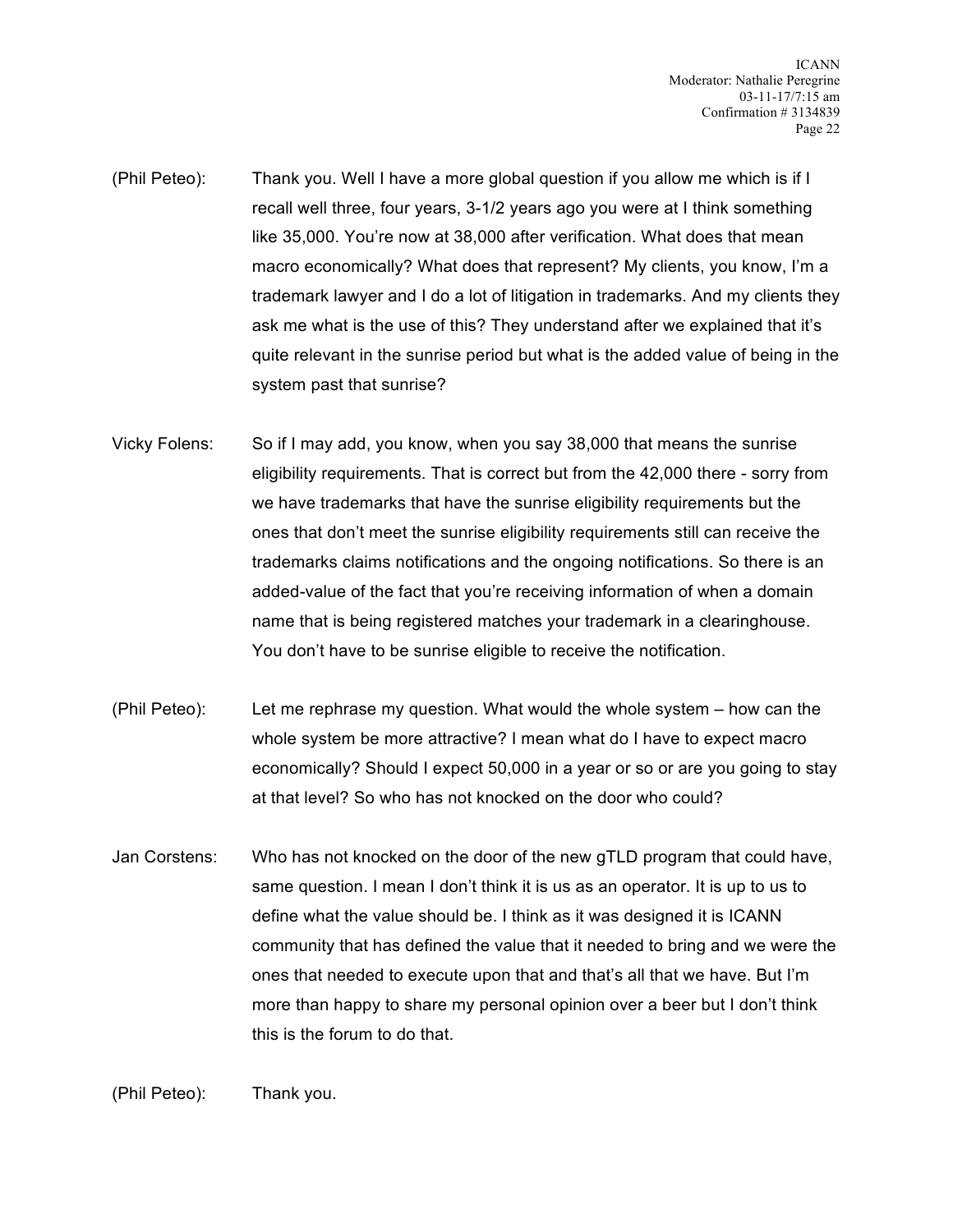Kathy Kleiman: This is Kathy Kleiman. At least in my recollection historically the trademark clearinghouse was designed as a mechanism for the rollout of new trucks for a period at the beginning of the new gTLD. So to that extent it appears to be serving its purposes for which it was designed, personal opinion.

Woman: I do have another question.

Philip Corwin: Yes and well just to follow-up and Phil Corwin and this is a personal view, not an official view as co-chair. The clearinghouse of course is the basis for two RPMs. One is the sunrise registration which is the right for a limited period at the opening of each new TLD to register a domain that corresponds to your trademark.

> That aspect will probably be - that usefulness is nearing its kind of end-of-life for the first round of new TLDs because we're pretty much at the end of the rollout of the first round. It also generates claims notices to both the registrant and the trademark owner when a domain is registered that corresponds exactly through the trademark. And the clearinghouse offers an additional service I believe for an additional fee -- and correct me if I'm wrong -- where the trademark owner can continue to get notices when such domains are registered past the initial 90 day claims notice.

> So that's basically the value to the trademark owner. The first value is going away because we're nearing the end of phase one rollout. The claims notice notification would continue to be available to the trademark owner if they paid for the additional service. And the people from Deloitte want to chime in on that.

Vicky Folens: So if they just (unintelligible). First of all there's no additional cost yes so it's one fee.

Philip Corwin: I stand corrected on that.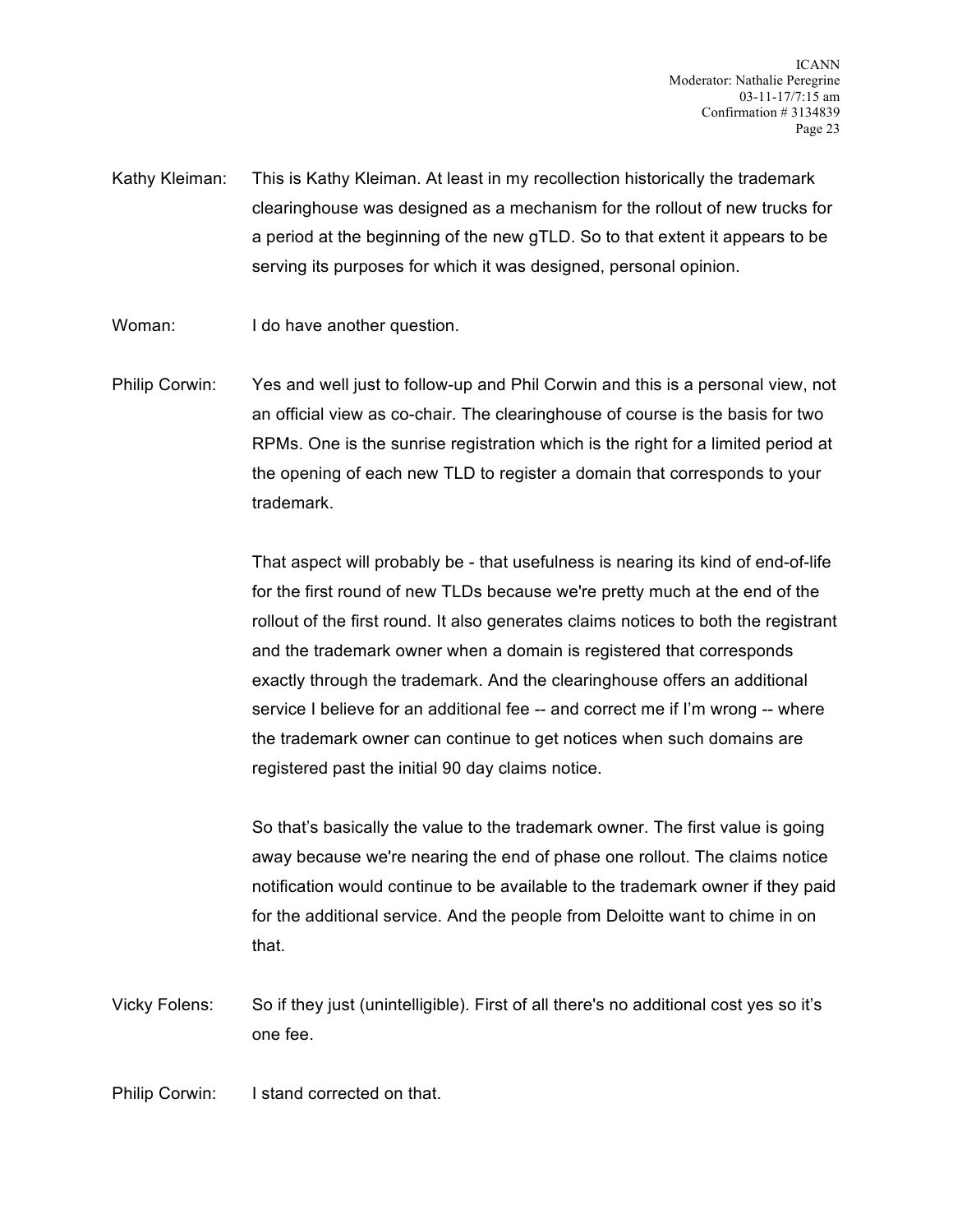- Vicky Folens: And secondly the also next to the ongoing notifications we also have registries that provide an ongoing claims notice. So that's also important added value to the users of the TMCH as well.
- Philip Corwin: And that's actually reminds me that the registration clearinghouse is the basis for other private mark protection services offered by various registries. And that's something this working group will be looking at the operation of later on in our work. Thank you.
- Kathy Kleiman: Okay another question for a follow-up questions. Previous community feedback has indicated that although the trademark clearinghouse verification process appears generally effective in restricting noneligible marks there may be a lack of consistency in the application of the submission verification and/or rejection criteria for inclusion of a trademark record in the clearinghouse. For example some community commenters have indicated it's not always clear why a particular submission was rejected or what is acceptable as a proof of use? This is a topic that the working group would like to discuss further with you at ICANN 58 in Copenhagen.

So would anyone like to kind of expand maybe on their experiences with the trademark clearinghouse and any kind of rejection or questions and if not we'll hand it over to Deloitte for a response?

Vicky Folens: Thanks. Thank you Kathy. So from - if I just may add first before diving in this what - we have a checklist of questions that our verification groups need to answer when they're checking a trademark record. So when it doesn't match the information that they find then it's going to go – the answer's going to be no and a standard pop-up information is provided saying for example the registration date does not match what is on the trademark certificate.

> We do not say what the registration date is for the simple reason that we need to verify the information that is provided to us. If we already mentioned in a process where we're already saying what the data needs to be then you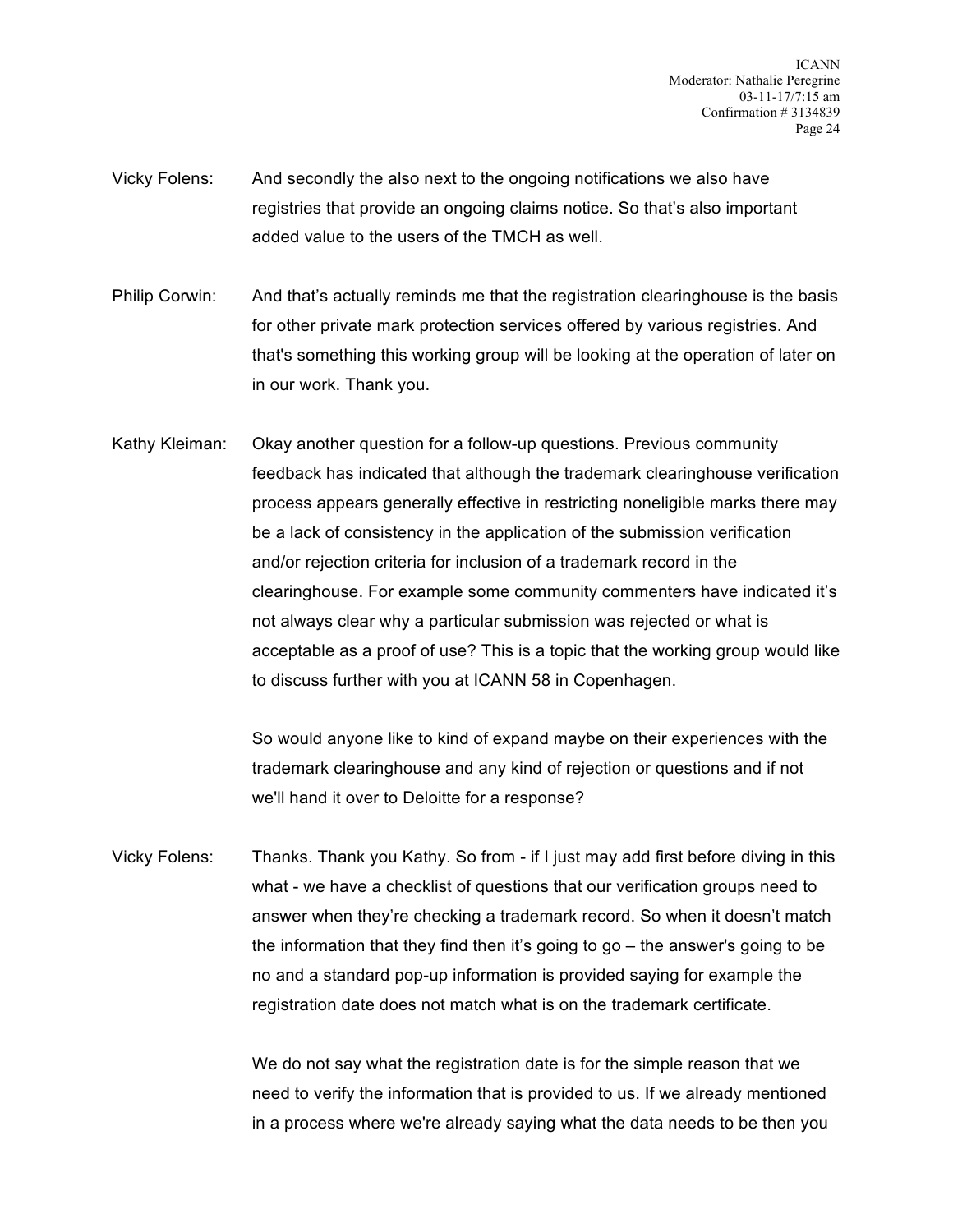already could have consistency issues yes? From a proof of use we have two main - sorry, two main standard answers that we give when a proof of use doesn't qualify for the verification in most cases because of the fact that the declaration is either not signed or the name of the submitting party doesn't match what is on the trademark record yes?

So the name of the submitting party needs to match the trademark holder information that is submitted on the trademark record which at - and in the - in back is match on the trademark certificate. So we first check the trademark information. When that passes verification then it goes to proof of use, yes?

Secondly we do have the sample of use. You have the list of samples that are accepted by ICANN. And sometimes we don't always see. For example we have packages or containers now where people take a picture and put it in there. We don't always see what that is. So we say the sample of use is insufficient because sometimes it's because they – how they presented it through a – because at the end of the day it's paper. I mean it's documents that are coming through the clearinghouse yes?

So that's why it's sometimes indeed that we just say I think we say the proof of use sample isn't sufficient because we can't always see what the actual sample is so we can't say it's because of the fact that this is not a container for example or this is not the label. So that's and I'm getting that's where the notion of inconsistency comes is because we just say sample use is insufficient, please provide us with an example.

- Kathy Kleiman: There are some people here in the audience that work with the trademark clearinghouse regularly. Let's…
- Nick Wood: Yes Nick Wood from Cum Laude. We we're a corporate domain registrant. We work with you a lot. We've always found the service from your staff to be really helpful in this regard and sometimes we put forward information from clients and we wondered whether it would meet your requirements and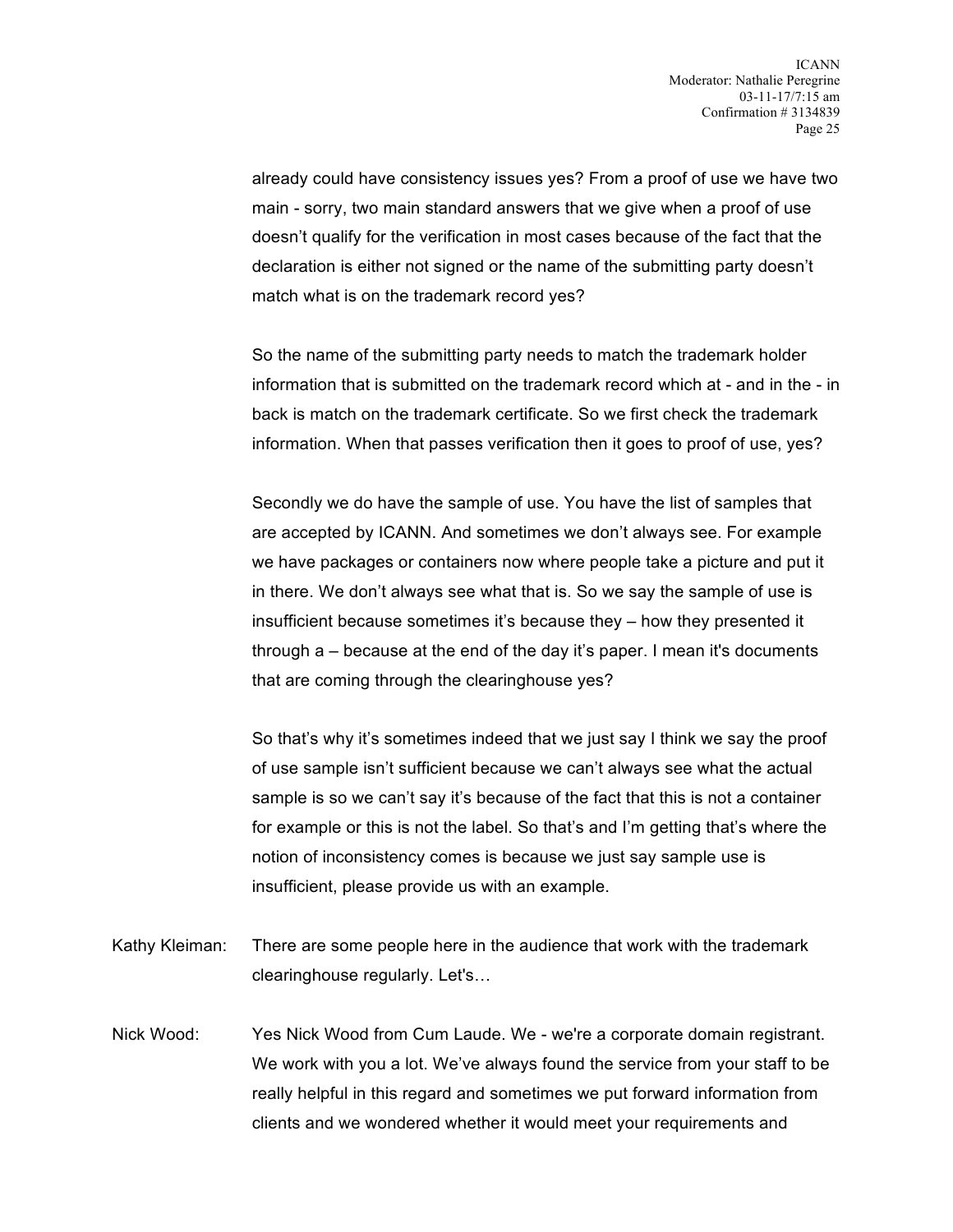you've been extremely helpful coming back and saying actually we need more.

We've never felt it's been a push over to get something in. We think you - it's a good service you provide. And buy me a beer afterward.

- Vicky Folens: Yes I just want to thank you for that.
- Kathy Kleiman: Terrific. Well we're closing our hour with Deloitte. We truly, truly appreciate you joining us here. Will you be staying for the rest of this meeting, for the rest of ICANN meeting if people want to buttonhole you in the hallways how can they find you?
- Vicky Folens: I'm here until Wednesday so definitely you can also and you're here until?
- Jan Corstens: Monday.
- Vicky Folens: Till Monday so…
- Jan Corstens: I will stay today yes.
- Vicky Folens: Yes, yes definitely yes.
- Jan Corstens: I will stay today too.
- Kathy Kleiman: Perfect. Any further questions? We've got five more minutes? Otherwise we'll begin our discussion of other - of our charter questions. Thank you again.

We will not be taking a break so we're moving on to the tables that Mary urged everyone to print out before coming here. I've got an extra copy which I can provide on break to somebody who wants them. Mary could you tell us what document and where we're starting on that please?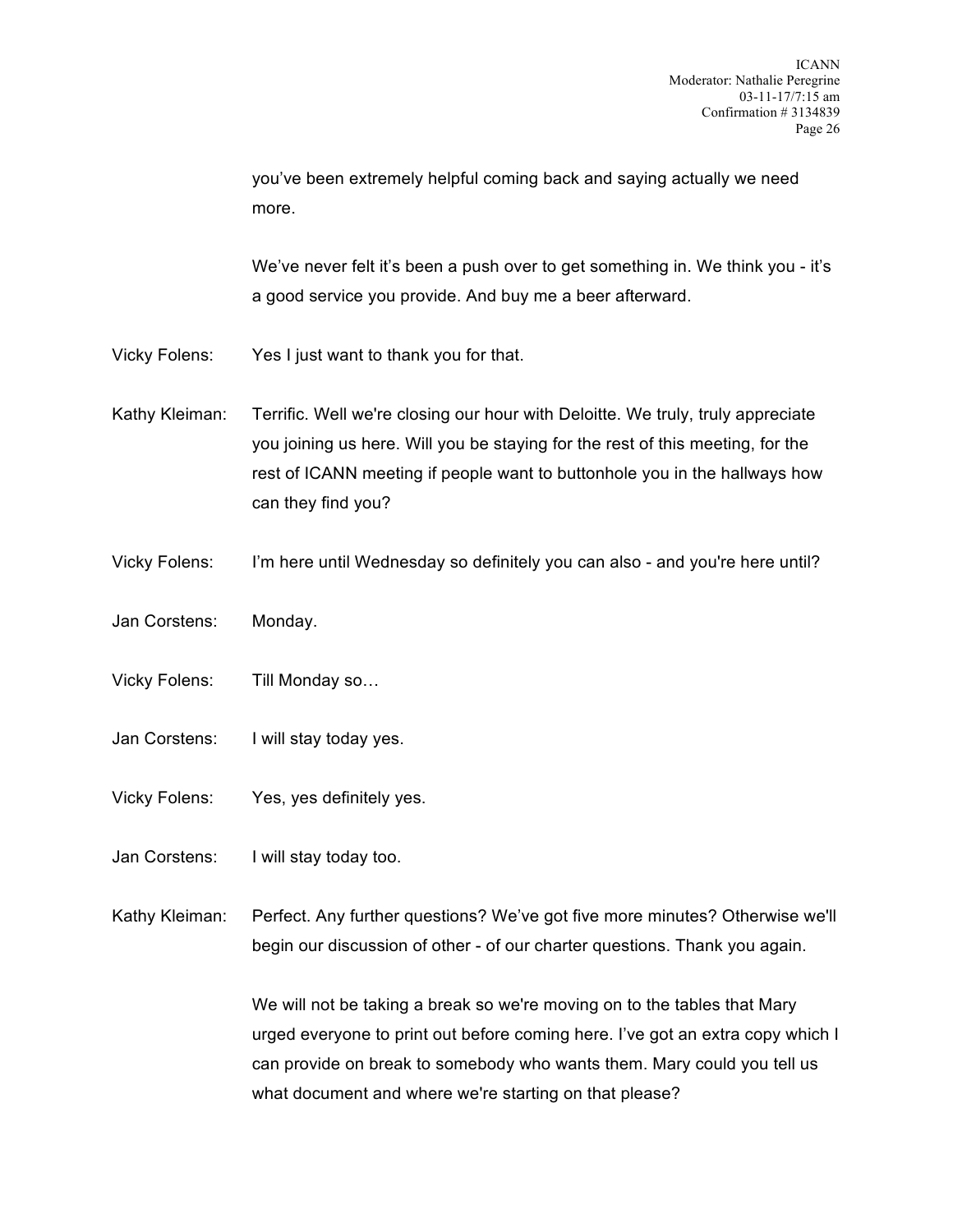Mary Wong: Sure Kathy. This is Mary from ICANN staff. And according to the agenda that was circulated to the working group there are three tables that we're considering. And those tables basically compare in a general sense each of the questions relating to the trademark clearinghouse that's from the working group charter again what I might call the developmental materials that led to the final scope of the trademark clearinghouse and those include of course the STI recommendations from the GNSO in 2009, the text from applicant guidebook and other supporting program documentation.

> So the working group has started with Category 3. And I should say that for the trademark clearinghouse charter questions that I mentioned there are 16 of them in I believe six categories. We started with Category 3 and Kathy I believe the intent today was to complete Category 3 which I think we have one question remaining then move on to the other two tables starting at Category 4 through 6 and then going back to categories 1 and 2.

Kathy Kleiman: So Kathy Kleiman again this is - thank you Mary for the introduction. This is tables that Mary spent a lot of time putting together for us. So we've already got through the questions at least once before. These are the 16 questions. For those who don't have the background these are the 16 questions, big picture questions on the TMCH charter. These are not questions on the sunrise period these are not questions on the trademark claims. These are not questions on private uses of the trademark clearinghouse. These are kind of the big picture questions that we put together. And we'll go on to those other questions in a different phase, you know, next.

> But Mary put together a comparison because one of our reviews is is stuff happening the way it's supposed to be happening? So we're looking at what was accepted by the GNSO, by the ICANN board in another column what went into the applicant guidebook, in another column what the clearinghouse is actually doing? In most cases that all corresponds but not in all cases. So this is one of the areas for our discussion.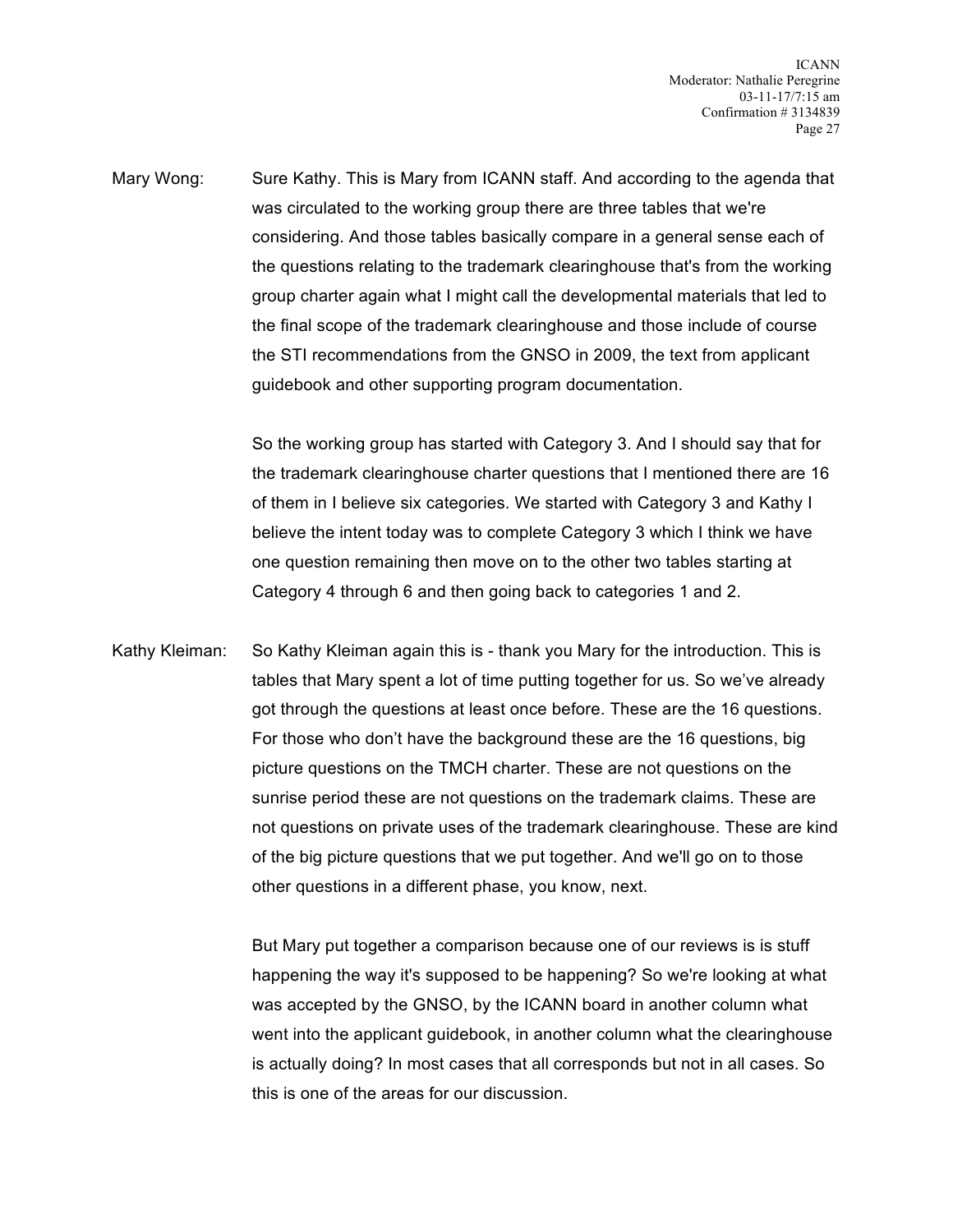So the first question is Number 11. And Mary do you want to read it and - or I can read it -- whatever's better for you? Okay I'll be happy to read it. And now we're doing the deep dive. Again we've reviewed these questions at least once but we reviewed them largely to think about the questions we wanted to ask for Deloitte - to Deloitte.

Now we're reviewing them for a deep dive. This is our job to evaluate these questions, to evaluate the answers. In fact in some cases in the table you'll see no follow-up needed from Deloitte. This is for the working group to discuss further. So this is our opportunity to go through to see if these questions they originally raised a concern for somebody.

These are questions that originated in the charter that we were given by the GNSO Council and then they were further refined by a subgroup that different people around the table were members of a defined grouped together, clarified.

But now they're before us. So if – so the purpose of the next two hours will be a break for lunch is to come up with are these questions that are important to us? Are these questions that need answers? Are these questions that need revisions? Are they things that we can move on from? So Question Number 11 is should the scope of the -- and I'll read the acronym. Should the scope of the rights protection mechanisms associated with the trademark clearinghouse be limited to apply only to top-level domains that are related to the categories of goods and services at which the dictionary terms within a trademark are protected?

And this relates somewhat to the caveat that we were given by the GNSO Council. And I'm looking for it I'll paraphrase it which is that in no way should any rights be extended by the trademark clearinghouse so that it's not a way of extending rights. So tying the use of the trademark to the goods and services might be one way of doing that. That might be one way to interpret this question.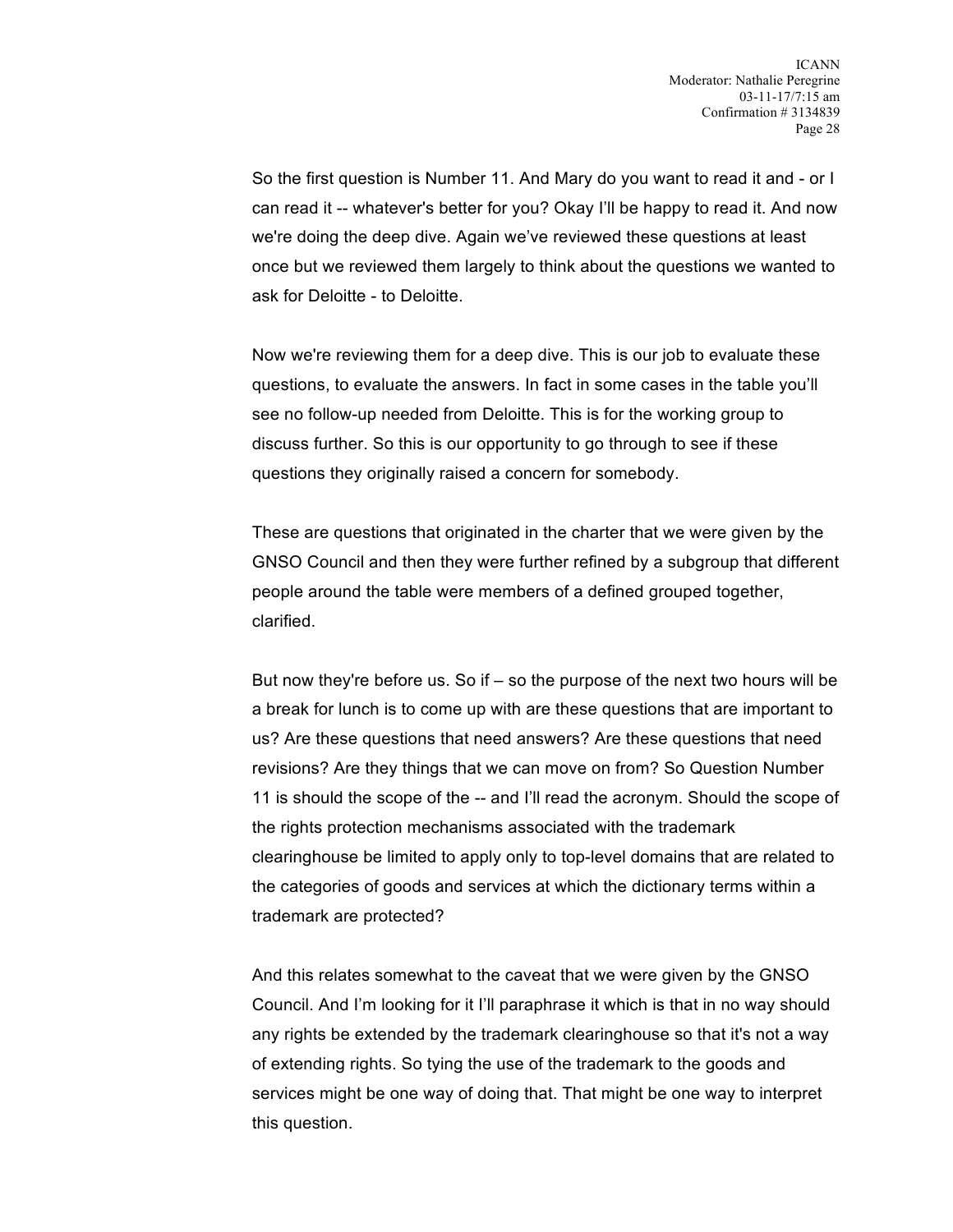So as you can see we have some information from the STI about the use of trademarks and claims in sunrise. And we have some information from the Applicant Guidebook that says that all new gTLDs will be required to use a trademark clearinghouse to support its prelaunch or initial launch period rights protection mechanisms.

These RPMs at a minimum must consist of a trademark claims service and a sunrise process. So right now there's no tying of the goods and services to the rollout of a new gTLD. So your goods or service could be for clothing but you're going to be able to use it for .lawyer.

Is a good? Is that bad? Are there technical considerations? Does nobody care? Susan?

- Susan Payne: This yes Susan Payne for the record. I just wanted to just make one quick point which I know we all know but we do keep overlooking I think which is that you don't get any rights from putting your mark in the trademark clearinghouse. It doesn't create anything. It gives you the opportunity to spend more money during defensive registrations and having notices go out to registrants which don't prevent them from registering. So you don't create rights by putting the mark in the trademark clearinghouse.
- Martin Silva: Although it's true that it doesn't create...
- Kathy Kleiman: Martin could you introduce yourself?
- Martin Silva: Yes I'm sorry.
- Kathy Kleiman: I'm sorry.
- Martin Silva: I'm Martin Silva from the Noncommercial Stakeholder Group. It is true it doesn't create rights itself but it can lead to some sort of abuses of the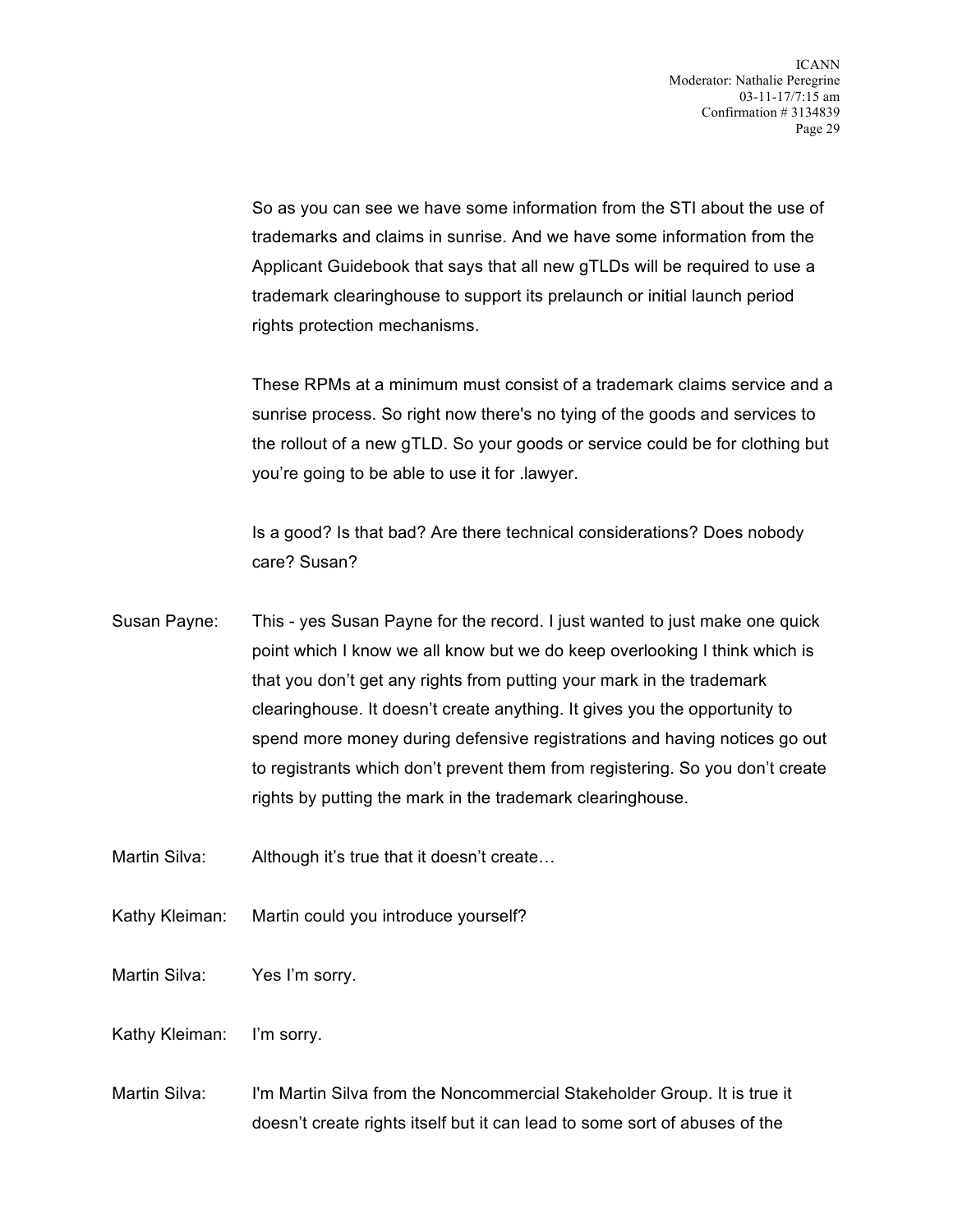system if we are not careful. It may not be an exclusive right to anything but I don't think it's irrelevant the effect that it has that things are being protected or registered specifically. It may be overdue on what we actually want the trademark clearinghouse to do.

- Kathy Kleiman: Thank you Martin. Heather Forrest please.
- Heather Forrest: Thanks Kathy, Heather Forrest. I take Martin's point but I think to the extent that we have concerns around that we need to be addressing that in the notice that's generated upon attempt to register a domain name. And that's let's say the differentiation of classes of goods and services is not something we should be asking a trademark clearinghouse provider to assess themselves. We were very careful of drafting those mechanisms to work with things on their face if you like.

And I can only see us going down this road of putting more discretion and power in the hands of a trademark clearinghouse provider one or many and then complaining that they've abused that and/or applied standards inconsistently and so on and so forth. So I think the mechanism is there and that's the careful drafting of the notice and what happens on receipt of that notice. Thanks.

Kathy Kleiman: Brian Beckham.

Brian Beckham: Thank you. Brian Beckham for the record. Just to dovetail on what Heather said I think there are a lot of reasons the answer to this is an obvious no. It's a very nuanced area but two obvious ones are trademark owner might submit the registration for one class out of the 45 possible classes of goods and services for recordation in the trademark clearinghouse. So Apple for example could submit a trademark for computers and not for music services and so would they be allowed into the .music registry for example for a registration certificate that was founded on selling laptops?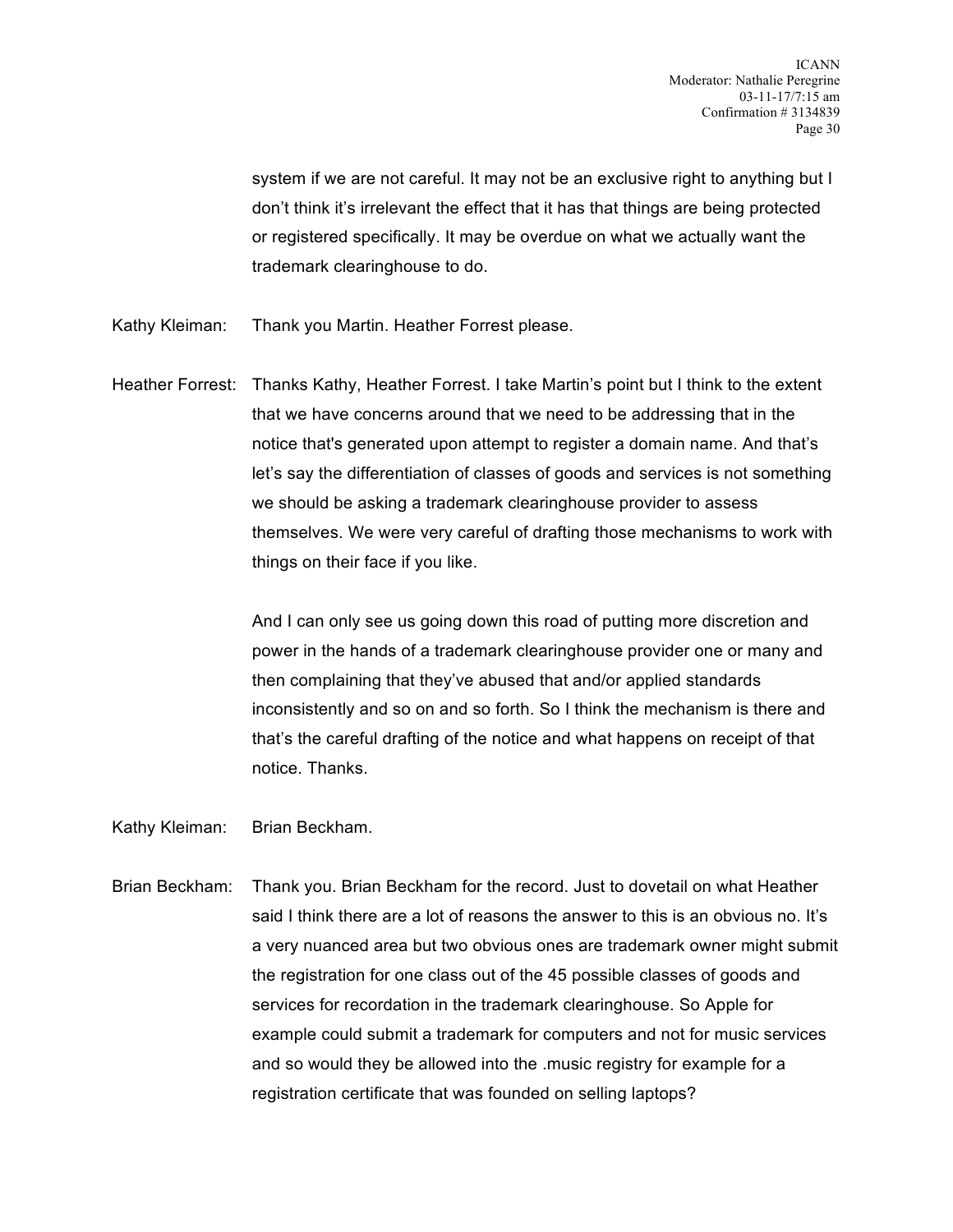Another is the concept of bridging the gap. So again to use the Apple example they started off selling computers and then many years on they got into the service of providing music and iPods and things like that. So again even beyond possibly addressing this in the claims notice there are some fairly nuanced issues that I think just couldn't be captured in these types of proposed limitations. Thanks.

Kathy Kleiman: This is Kathy Kleiman. But to play devil's advocate if you have Apple should Apple have the right of first registration during the sunrise period in .food? Does that go beyond the categories of goods and services with which that mark is protected? So I have a question I know there are registries in the room and I'm looking at one directly so feel free to answer.

> It's my understanding based on material that Mary Wong found from the GNSO recommendations that registries have the ability to do a matching if they want to, that the categories of goods and services -- Deloitte's not there anymore -- are in the Deloitte trademark clearinghouse database and that registries if there was a .lawyer or .food could pick and choose categories of goods and services that are related. Is that accurate and how difficult might that be technically?

Jon Nevett: Jon Nevett for the record. Yes I believe it is available. The – but it's pretty complicated and pretty - it would be very difficult to implement for a lot of reasons. One would be I don't want to say a majority but I think it's pretty close to a majority that the new extensions other keeping the brands aside are generic terms and they're not specific to a class of goods and service.

> So we have, you know, something like a .shoe would be specific but ., you know, using the example .online or .website or .guru things like that that are just pure generic terms that would be really hard.

I think some registries may have done this and certainly we talked about it in the policy development in the last round which was having a land rush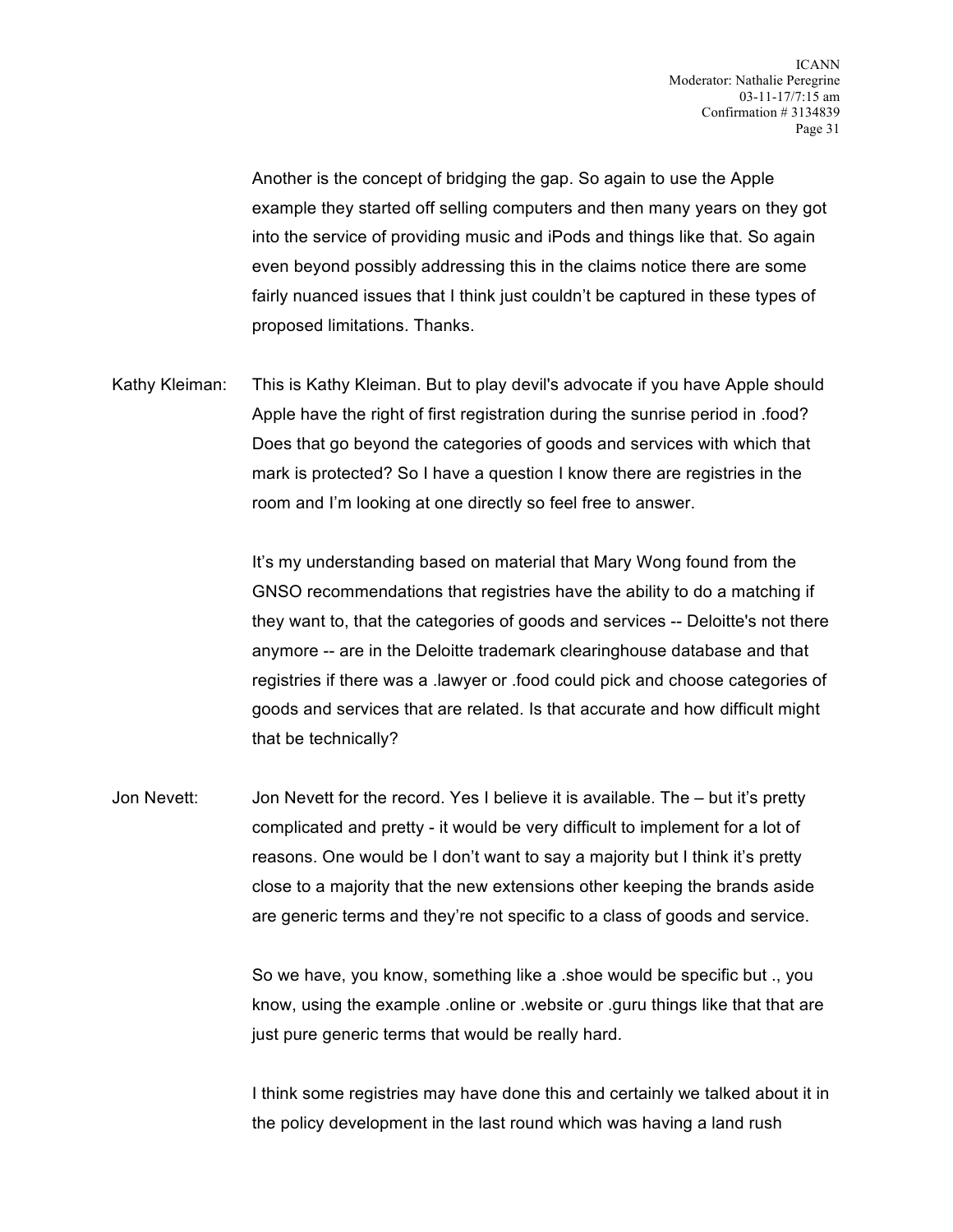process exclusive maybe to a geographical area. So if, you know, .Paris might want to only use French trademarks or something in the second land rush process or if you're a .shoe registry maybe you want to look at classic goods and services for another pre-launch pre, you know, launch process. I don't know if any actually did it or not but certainly that's one of the things we talked about why we wanted the class of goods and services in the clearinghouse. Thanks.

Phil Corwin: This is Phil Corwin speaking on a personal capacity. My personal view on this question if I had seen what might be considered abuse whereby someone with a trademark for a specific class of goods and services was doing sunrise registrations across hundreds of TLDs that had nothing to do with the goods and services I might be inclined to answer this question in the affirmative. But in fact what I've seen is much lower use of sunrise registrations that was probably than what was expected in the beginning of the program based upon a number of factors both the sheer number of new TLDs, the cost of annual registrations and many of them which is not a fixed cost as we've just seen with one - announcement from one major registry where, you know, it far exceeds what we've seen at legacy TLDs for many of them.

> So it's kind of led to from what I've heard from my colleagues in the trademark world a general view of other than really important TLDs for our goods and service that we're just going to monitor and use UDRP or URS if we think there's been bad faith registration and use by a domain registrant but otherwise when - we haven't seen trademark owners registering their mark across hundreds of TLD's in a sunrise period for a variety of factors.

And also it would be somewhat difficult there are so many TLDs which are generic in nature .online, .XYZ, et cetera, et cetera. So for many of those it wouldn't even have any effect because they by their nature they'd have to be open to anyone who has registered their trademark for any class of goods and services. And then the others you'd have to have some vetting process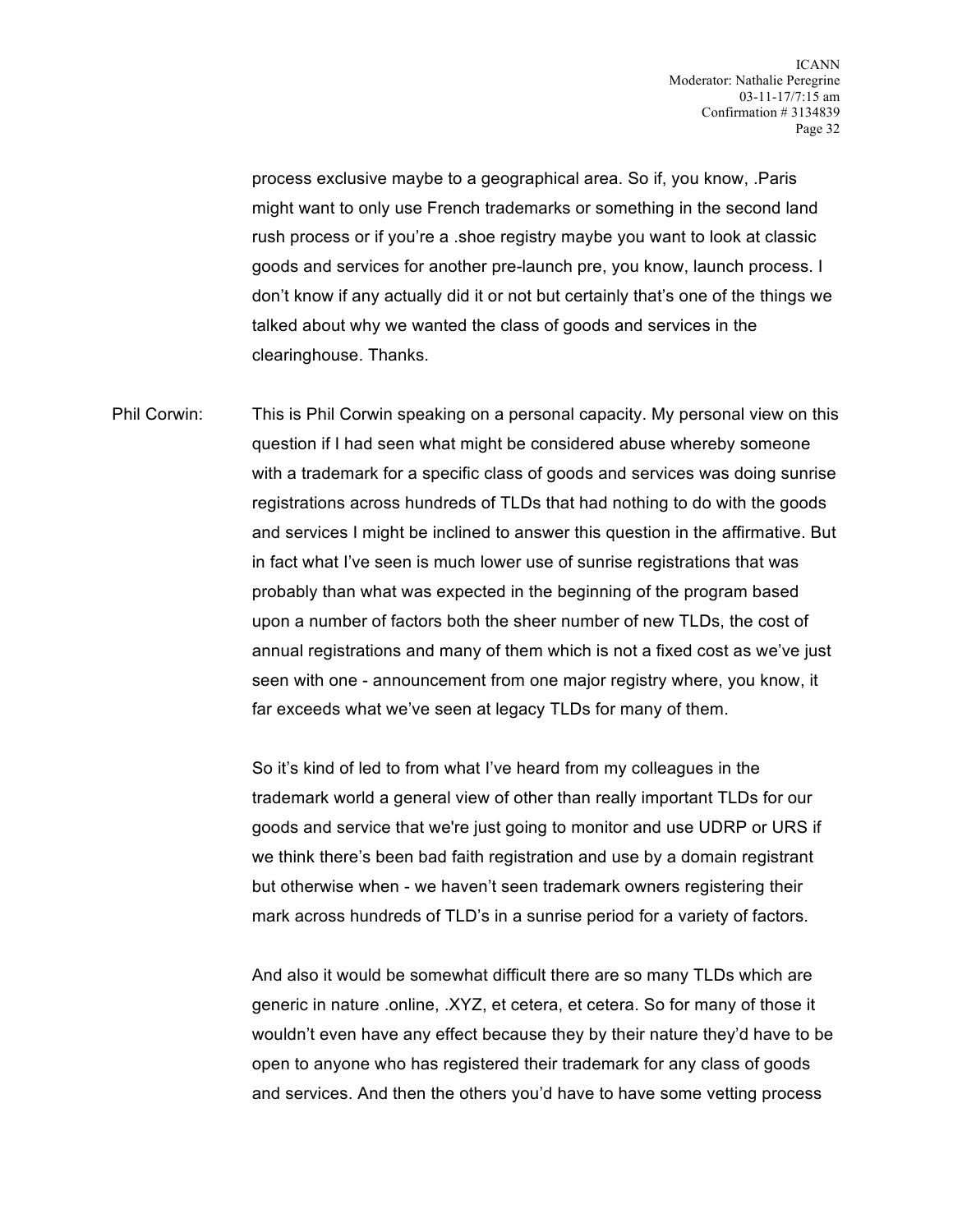to say, "Oh you want to register in .shoe well is your trademark relevant to footwear clothing or is for something else?"

And then, you know, I can think of examples where, you know, I know my auto dealer they've got a trademark for automotive vehicles. But in the showroom they sell clothing with the mark and they have with the logo on the T-shirt or the jacket and they might want to protect their mark in clothing even though that's not their principal business. So I think you get into all kinds of technical difficulties with trying to if you're inclined to answer this question in the affirmative of where it wouldn't matter for all the generic TLDs and there would be lots of questions to answer for the verticals. Thank you.

- Mary Wong: We have questions from Greg Shatan who is in the room and then George Kirikos is on the audio bridge.
- Greg Shatan: Thanks, Greg Shatan for the record. First just want to note this is not a question about the trademark clearinghouse and so I'm not sure why it's in here at all. It's a question about sunrise and claims which should probably properly addressed when we're dealing with sunrise and claims and not with trademark clearinghouse itself. But since we're here and it's been put here I'll make a couple of remarks on it even though it's out of order.

The idea of TLDs that are related to the categories is a insanely nebulous concept unless we're talking about TLDs that are truly being restricted. If any - if there's a need to prove that you are in the footwear business to enter to register in .shoe or that you actually own a horse to be in .horse there might be a - some a small smidgen of validity to this concept but related too is just insanely broad.

You know, unless we're going to require and it's into and to as Phil remarked, you know, so many different technical problems and are we going to require that if you have registrations in 40 classes because you have a, you know, conglomerate type of business or very broad business that you register each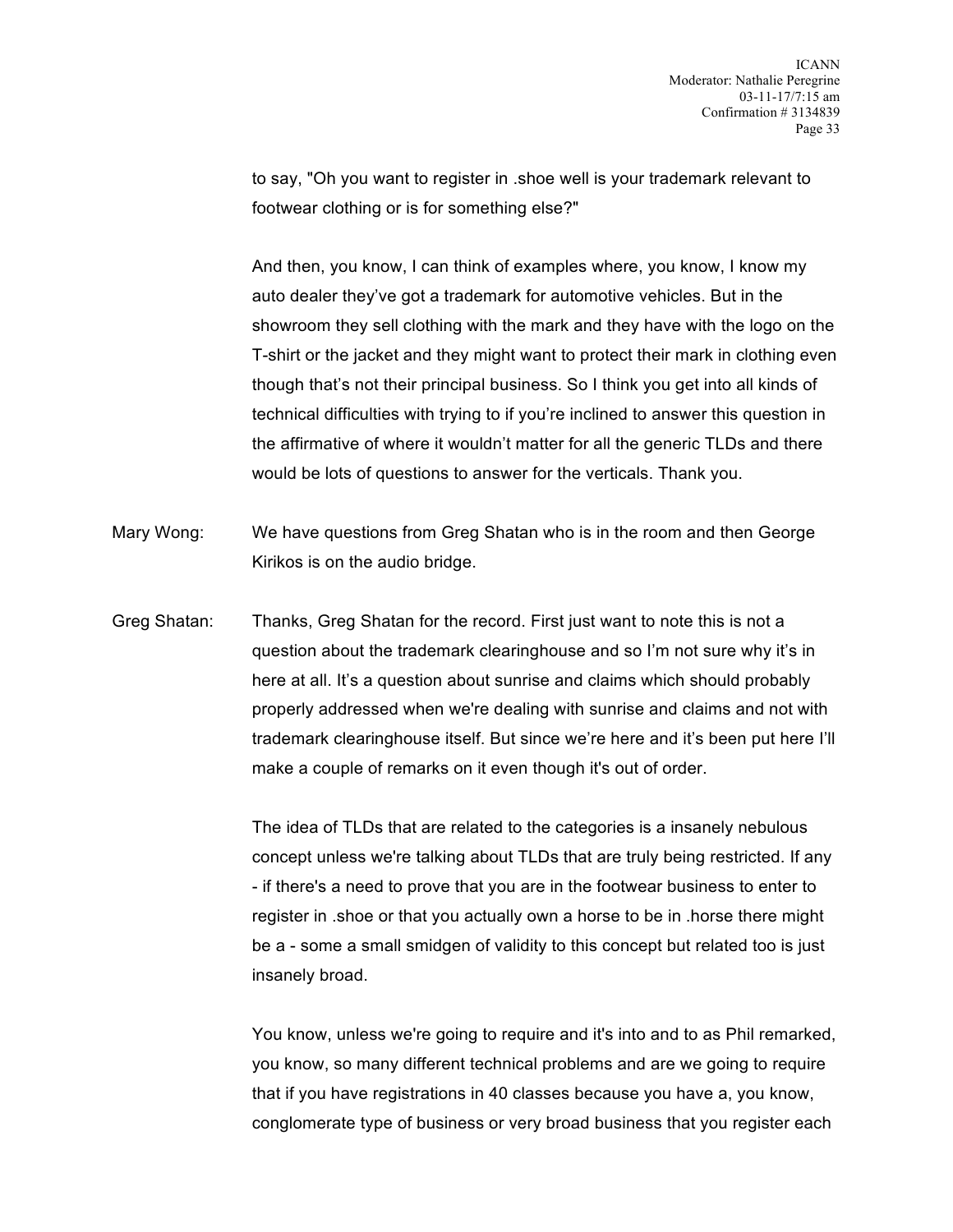of those individually in the trademark clearinghouse and pay? That's another way to suck money out of trademark owners.

And so if we're not going to do that how are you going to figure out as, you know, Phil said whether there's, you know, who knows if Apple has a food related business and then Apple.food and .food is actually a .brand so it's not a particularly good example here but if Apple.food is it could be a legitimate one even if we are going by this related to test.

And how do we know what it's related to? What if I'm a footwear lawyer or an apparel lawyer can I register in .shoe in a sunrise if I have a trademark for my law firm? You know, you're in the – you do a lot of Internet law. You know, could you register your law firm's name in .web? If - even if it's only there for legal services in sunrise? Or would you have to define legal services related to the Internet in your class description? The class descriptions are written differently in different countries. There at least the ways that they're actually registered. The US tends to be very narrow. Other countries will allow for more of a laundry list.

The writing of descriptions of goods and services is stilted and arcane and does not, you know, match kind of the way people speak normal English language. It's an art form to draft a description. So there's, you know, so many different things going on here but the whole idea of going down this path, you know, it's not – I don't like to use slippery slope argument but this one isn't a slippery slope it's just an abyss. Thank you.

Philip Corwin: And I'd like to note Greg I always like to note when I agree with you when you mentioned .horse I was thinking well there's a very famous bootmaker in Texas called Lucchese boots. Now they might have a – they clearly have very legitimate reason if they want to register in .shoe. I don't think there's a .boot but why wouldn't they also have a legitimate reason to register in .horse since their market to a large extent they're cowboy boot. Cowboys ride horses and they market to people who operate ranches who buy their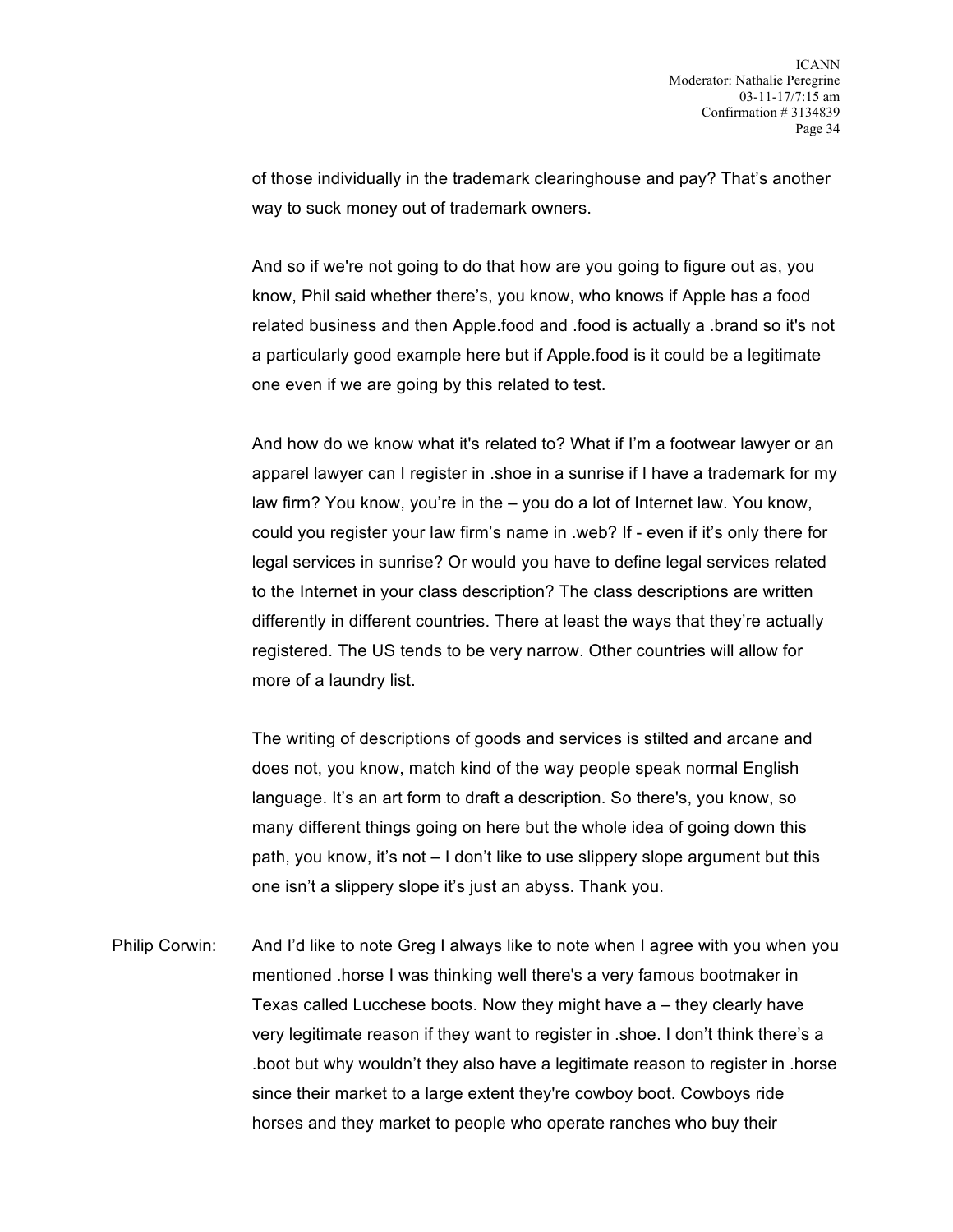footwear for working wear. So there's all kinds of reasons why a trademark owner might have a legitimate reason to register in a vertical TLD that's not exactly their goods and services but where they do want to protect their mark for other marketing reasons.

Kathy Kleiman: This is Kathy Kleiman taking off my co-chair hat and just saying again a devil's advocate a question was asked about generic terms earlier. And if the trademark clearinghouse were just limited to what we had talked about originally sunrise and trademark claims what you were saying would make more sense to me.

> But again perhaps as devil's advocate it's now being used also in protective marks list and private protected marks list as something in the trademark clearinghouse database can now be blocked across hundreds of top-level domains. And in that case what is happening with the use of generic terms like Apple by people who are using it in a generic way? And it looks like Jon Nevett might want to be responding?

- Jon Nevett: Yes. I just want to clarify that -- Jon Nevett for the record -- that a block is no different than a registration. It's essentially a registration by a different term. So if they are eligible for sunrise they are eligible to register their names in sunrise and therefore they're are eligible to block during sunrise as well.
- Greg Shatan: I'd also remark that Apple is not a generic term if you ask Apple. So let's not use the word generic term when - for things that it doesn't mean. Thanks.
- Kathy Kleiman: For those who are listening this is an ongoing topic of discussion is what is a generic term. Thanks. An online question. Susan or...
- Susan Payne: Well I was just going to I was going to say what Greg said but I will build on it. I mean it isn't really an ongoing discussion. I think we've discussed it quite extensively. And I think we did agree within this working group that we would avoid using the term generic. I realize some people have been not on - in the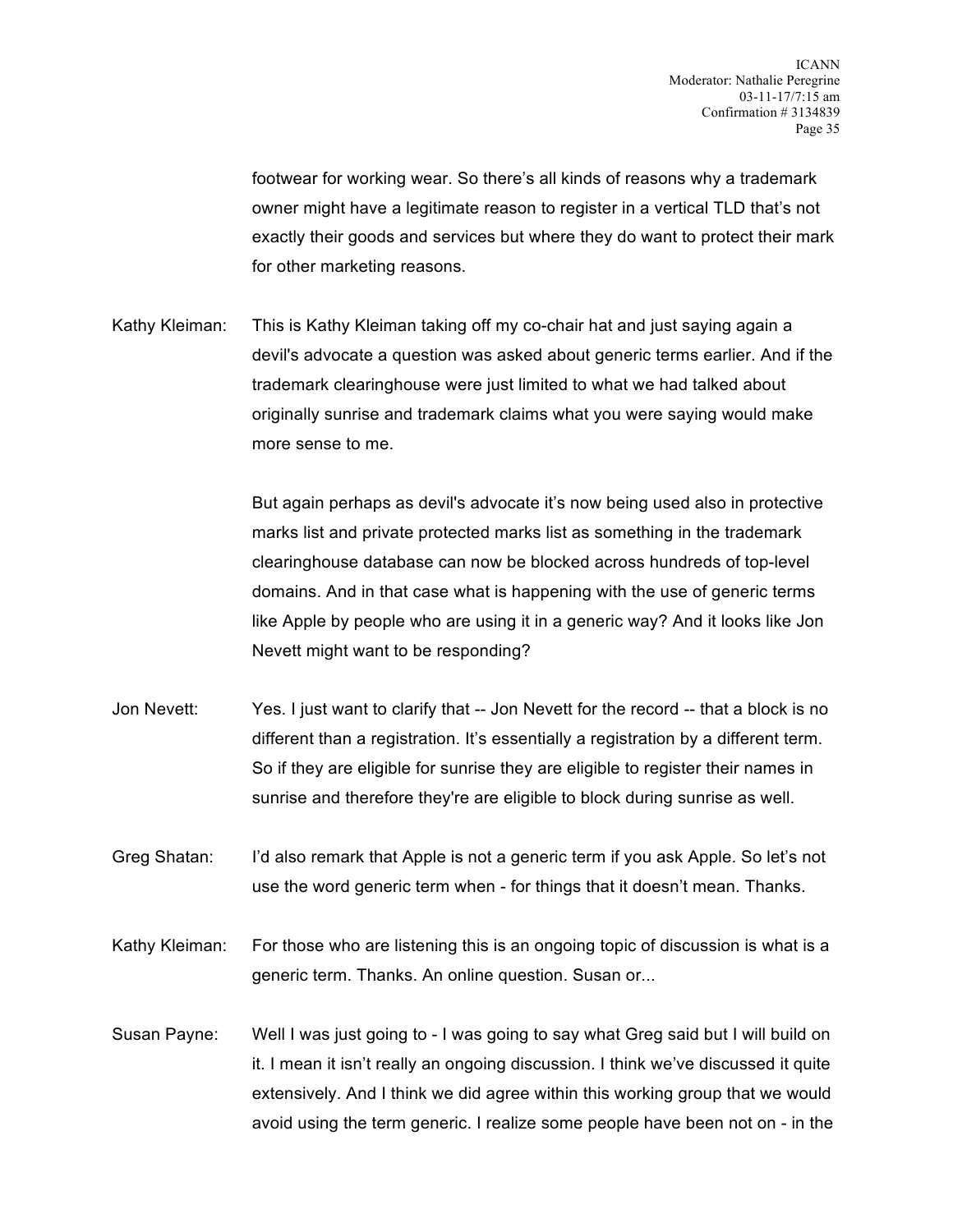working group. But I think within the people who've have been participating in the working group I think we've all agreed that we should try to use the term descriptive because that's less loaded.

Kathy Kleiman: I think descriptive in dictionary, dictionary terms also. Thanks. We have an online question. Oh he's on the phone. Go ahead George.

George Kirikos: George Kirikos for the transcript. You know, one of the points that we made in the chat room is that while we need to stop mixing up the claims notice from the sunrise because they have obviously different effects and sorry I can hear an echo.

> The - I think the main concern with the sunrise period is that you have to look at why the marks are being recorded. If it is for defensive purposes where somebody actually wants to defend their mark and not to resell the domain that they obtained in the sunrise period that's one thing like Apple or Yahoo or Verizon may register three or 400 sunrise domains in order to prevent future UDRPs or URSes. They're doing it to save future costs. And that's one possible scenario.

> And so the concern there is I guess for the commonly used term that some people are calling generics but the ordinary words that have multiple potential uses that there's a potential overreach if we allow people to register them in any top-level domains because one of the purposes of the UT TLD programs was to, you know, expand choice and allow more users to have access to the so-called good domain names, you know, the ones that everybody wants, the short domains and the commonly used words especially, English dictionary words.

The second situation though the second scenario is when people register in the TMCH marks that are kind of marginal for speculative purposes and this we saw in the .eu roll out where people would register marks for say plectrums which are guitar picks in categories that are marginal. They did it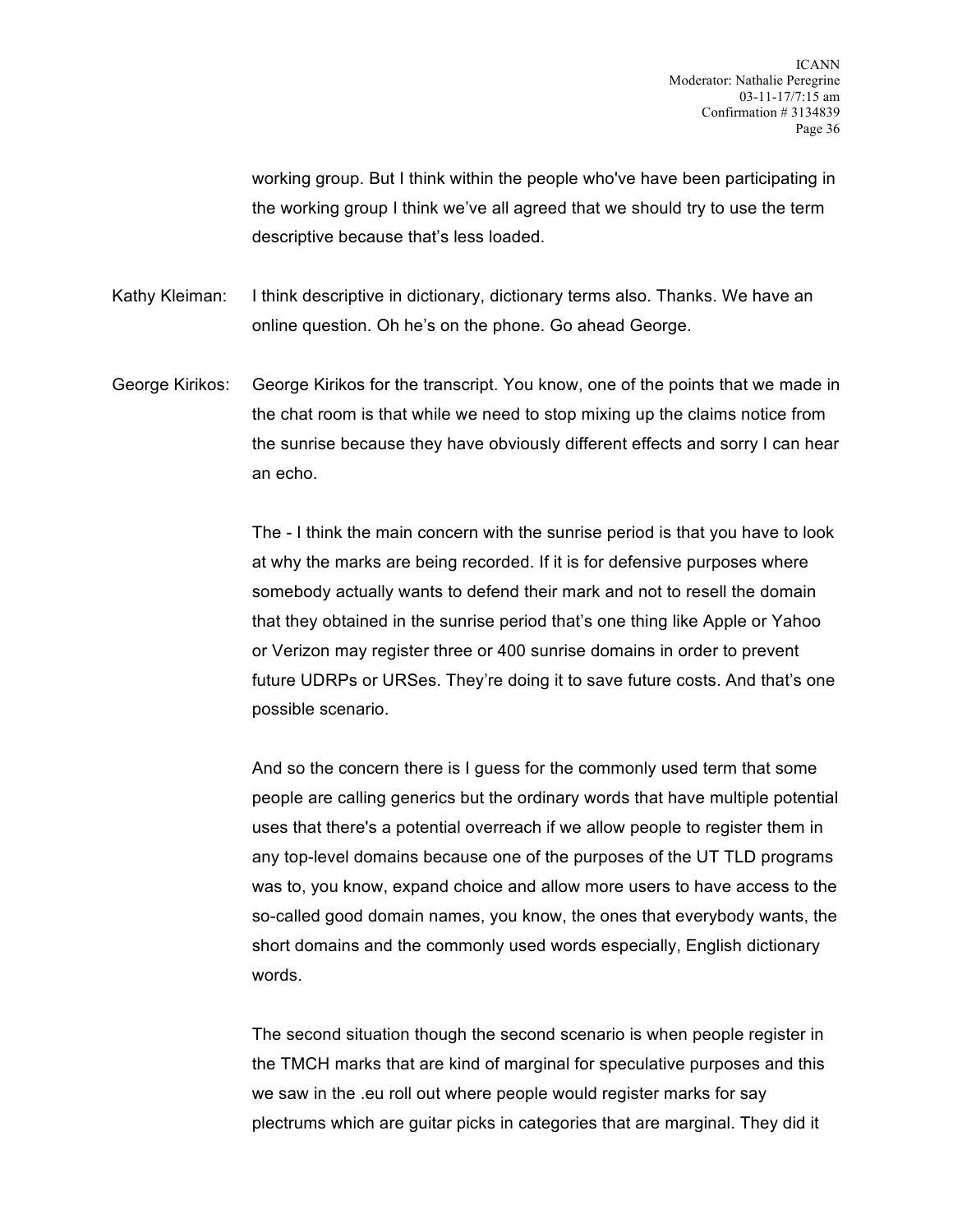for, you know, common dictionary words like games and travel and finance. One of the examples was for AutoTrader where there was actually a dispute and they found that, you know, obviously that was an abuse of the process.

And one way to prevent that use I guess the word the is a common example that we've discussed. If that those speculative portals would probably be reduced if the domain name could be (unintelligible). So if you registered for example the word travel in some obscure country or some obscure mark but then use it to obtain travel .whatever a very valuable domain name which is far more valuable than the underlying trademark then to prevent abuse one could say that you can't later transfer that domain name unless you also transfer the underlying mark to that new domain holder. So that would, you know, prevent somebody from registering travel in, you know, 500 different TLDs and then reselling it 500 different times to 500 different users. Thanks.

Kathy Kleiman: George thank you for first being up in the middle of the night your time and for coming on to express what you're saying, not just typing it but coming on to talk -- appreciate it. One of the points I take from what you said -- this is Kathy Kleiman -- is the speculative or gaming aspects of the situation we're setting up with the trademark clearinghouse.

> And I think George raises an interesting point. Is there anyone who wants to talk to that a little farther? Normally we set these systems up thinking that people will use them in good faith but when they don't that's, you know, we have to factor that in as well. Given that we've seen some of the uses, we've seen some of the abuses is there something that could come in on this question for that issue or as Greg Shatan pointed out is it something we should be talking about more when we get to the sunrise and the trademark claims and other uses? Greg I understand you have your hand up.

Greg Shatan: Thanks, Greg Shatan for the record. Just briefly I think it, you know, it would be an interesting discussion to figure out how to limit speculative and gaming aspects but we shouldn't limit it to the trademark clearinghouse or the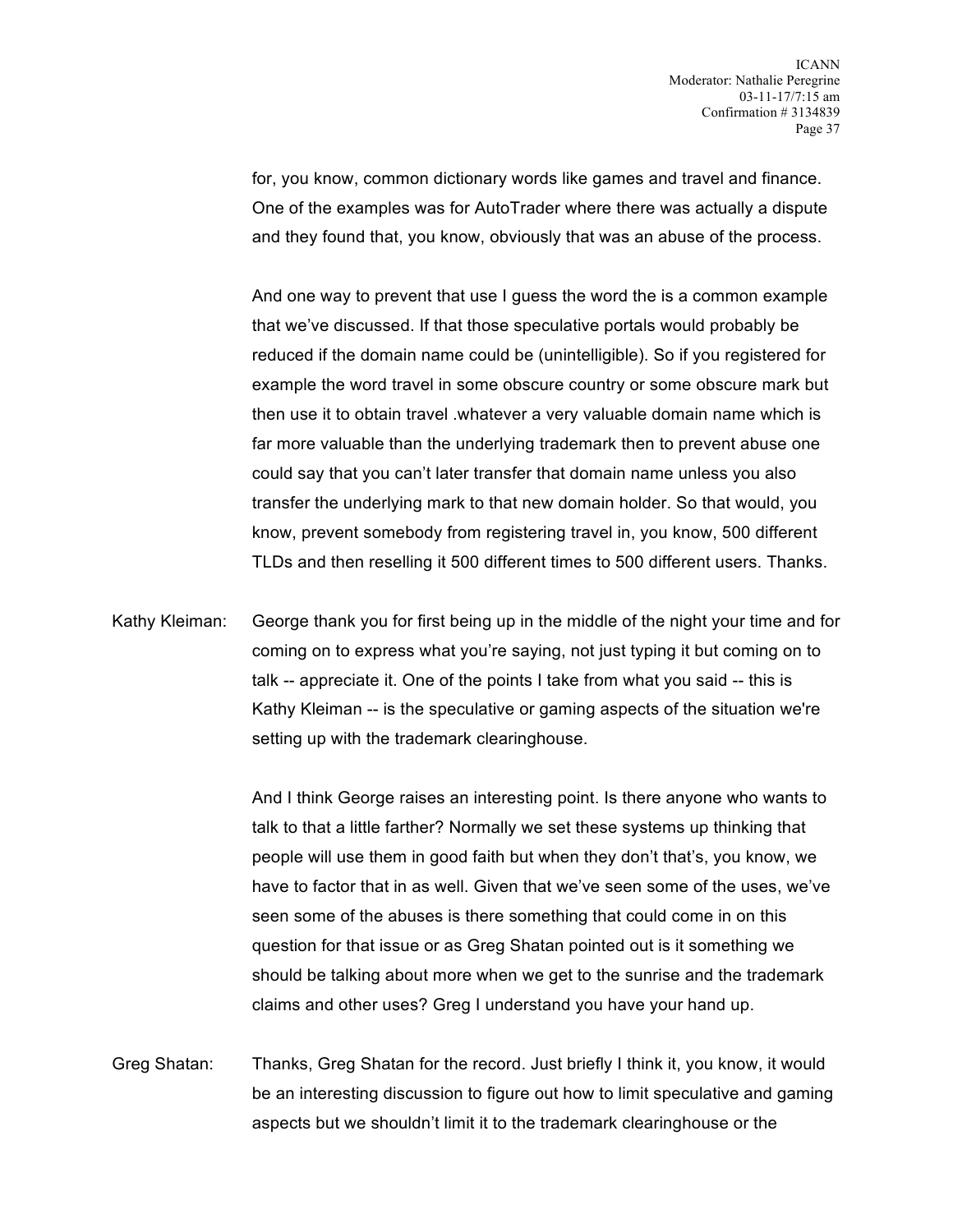sunrise. Maybe we should limit it to the DNS or we should look at it in the DNS generally and think about how beyond the UDRP and other things we might eliminate the speculative and gaming aspect of domain name ownership.

As I, you know, some people might think that that is an inappropriate use of the DNS generally. So we can open that up for discussion. I'm glad that it was brought up. I wasn't intending to bring it up but now that it's on the table I thought we should put it on our radar as, you know, for RPMs is that's, you know, generally it's an interesting aspect of the DNS is that, you know, if people can kind of claim empty parking spaces and then charge if you want to park in them. You know, that kind of works in your sporting events at least in Boston with chairs but I'm not sure if it's a great, you know, model for the free and open Internet. Thanks.

- Philip Corwin: I will just say Greg in a personal capacity that if you think that's a issue ICANN can - should pursue you can ask for a issues report from staff and start a new PDP on that. But that's outside the proving of this working group. Thank goodness we've got enough on our plate.
- Greg Shatan: It may not be outside the remit of the working group. We'll look at that later if we want to.
- Jon Nevett: Kathy?
- Kathy Kleiman: Oh, John go ahead.
- Jon Nevett: Thanks Jon Nevett. Real briefly we should maybe discuss that very issue Kathy that you raised about the gaming part of the clearinghouse when we're talking about the transparency and openness of the clearinghouse itself because the more transparent it is the less likely there will be gaming. And those of us who could deal - do with it and deal with it rather would be would have more transparency to see those names and to take action.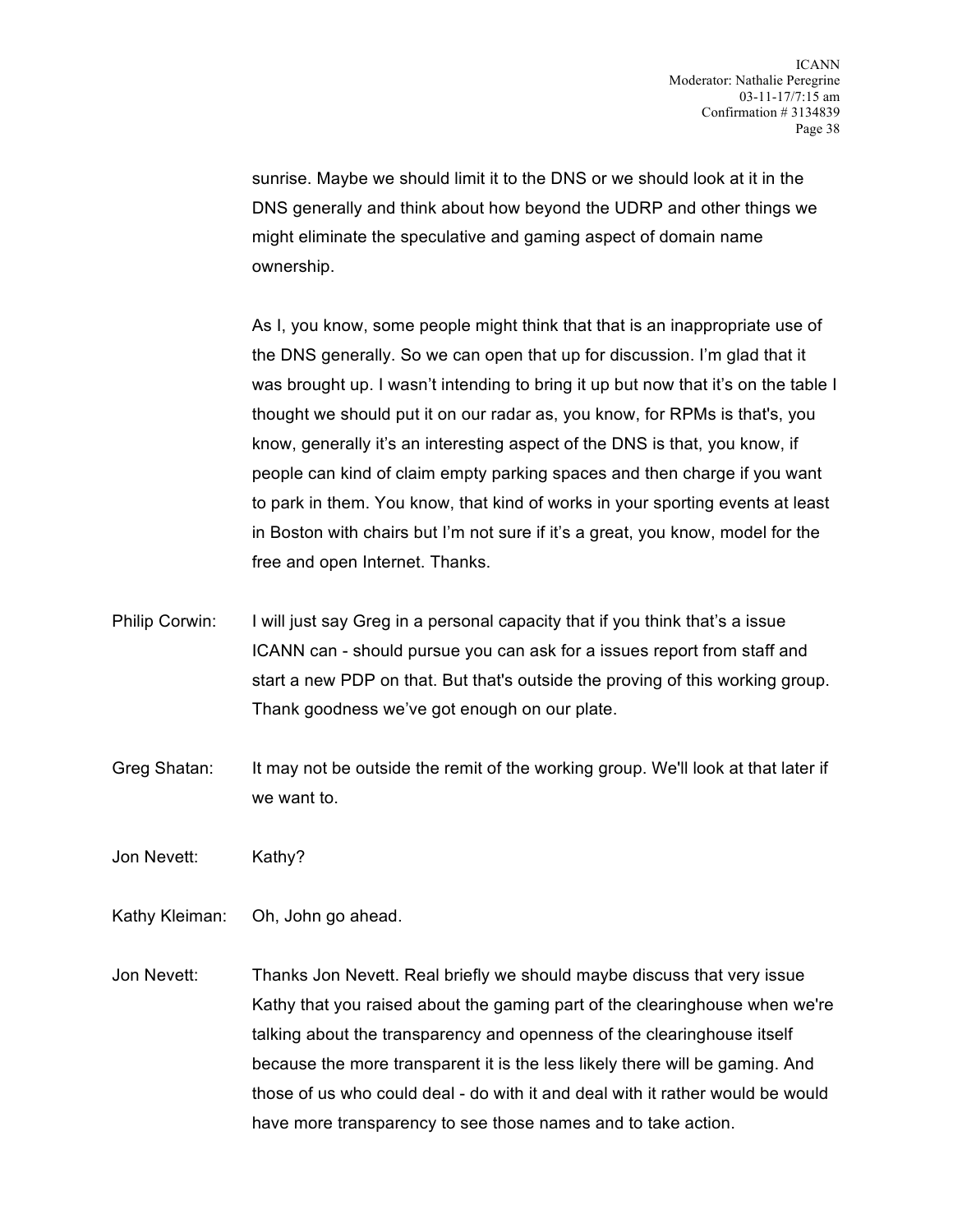ICANN Moderator: Nathalie Peregrine 03-11-17/7:15 am Confirmation # 3134839 Page 39

- Kathy Kleiman: Well that because sometimes it's hard to circle back. Do you want to there's a lot embedded in what you just said. Do you want to kind of unwrap that a little bit since we are talking about gaming and speculation right now?
- Jon Nevett: Sure. Just, you know, registries could take certain actions that could circumvent some of the gaming and having transparency to seeing what is in the clearinghouse and, you know, knowing what names as opposed to backing into that would help us in that endeavor.
- Kathy Kleiman: Terrific. Well I've made a note that we should look at that also later on. Thank you. So unless anyone has anything absolutely burning on Question 11 I think we've discussed this and appreciate the robustness and - of the discussion and we should move on to Question 12. Any objections? Any further comments on 11?

And I'd like the suggestion that we'll also be revisiting 11 as we go on to the applications of the rights protection mechanism and look at the openness of the clearinghouse itself. Okay question 12. So I'll read it and it will be up on the screen shortly. This is by the way we're moving on to the next table Category 4 costs and other fundamental features. This is as the title says this is under the title remaining TMCH charter questions matched with documentation from the Applicant Guidebook and other materials developed for the 2012 new gTLD program Categories 4, 5 and 6.

So Category 4 as those of you who have been with our program for so many weeks know is cost and other fundamental features. So Number 12 is are there concerns about operational considerations such as cost, reliability, global reach, service diversity, and consistency due to the trademark clearinghouse database being provided by a single provider?

If so how may they be addressed? I don't think I need to preface this too much because I know there are people who want to jump into this discussion.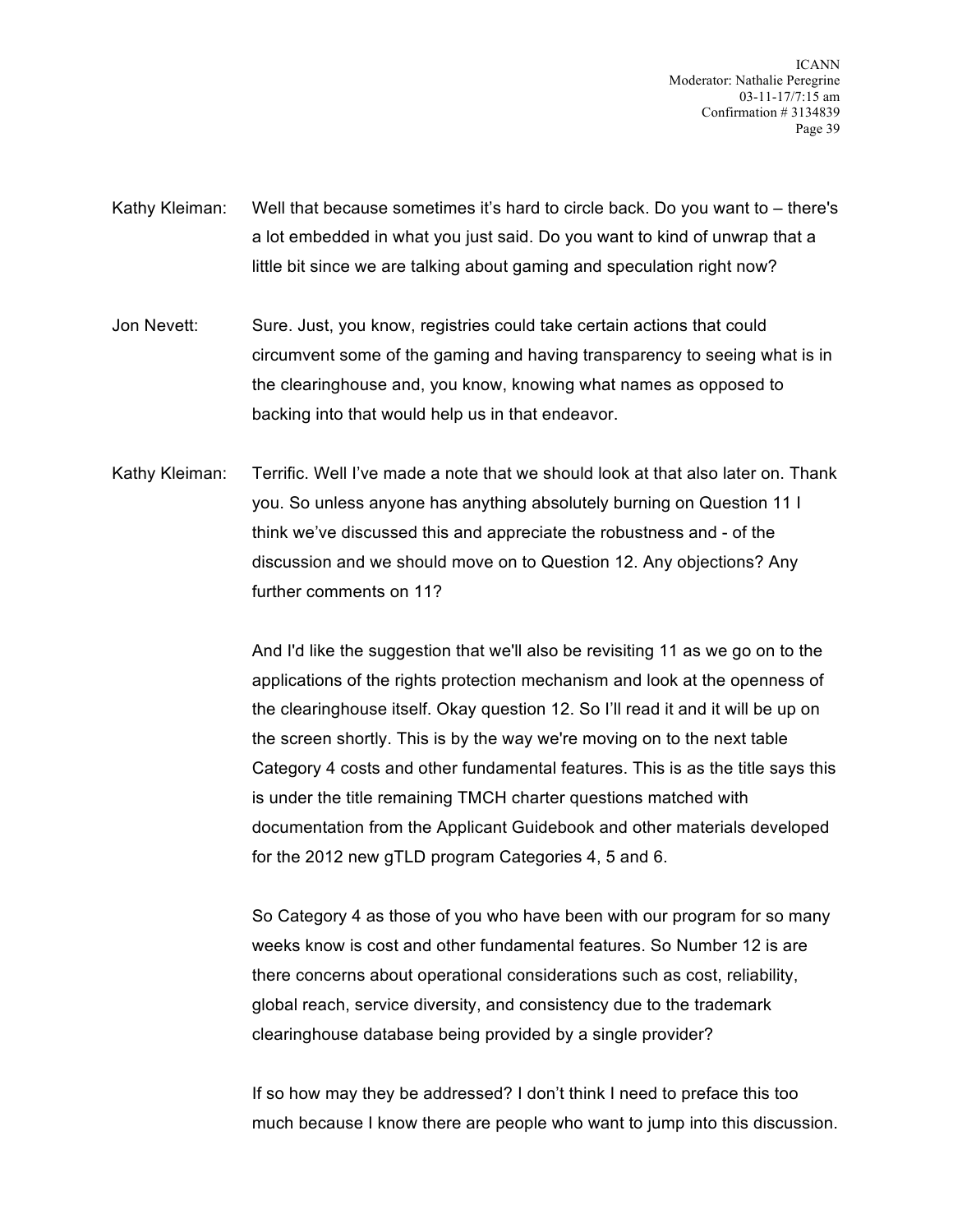But the issue of the single provider for the trademark clearinghouse there are actually two single providers, a single kind of front end provider is Deloitte for the verification marks and putting them into the clearinghouse. And then a single user interface thing with the registrars and that is IBF. So would anybody like to talk about the single provider issue? We have (Kirk Prince) and then George Kirikos in the remote participation.

(Kirk Prince): Thanks. This is (Kirk Prince). So I think in discussing single provider we're put in the cart in front of the horse a little bit that what we care about is matters of policy are, you know, is price the most important feature? Is reliability is the most important feature? Is diversity the most important feature? And then as a matter of policy we tell ICANN these are the things that are important to us and you go implement it.

> I know as an implementer in my former life in ICANN and before that there's a lot of ways to skin that cat. Somewhere you get - sometimes you get the best price by negotiating hard with a single provider, sometimes you go out for multiple bids. You really want to give the implementer some freedom to implement the policy in a way that they can most effectively do that. So I think our goal here is to tell ICANN look it we think this could be done more cheaply. You know, look at the cost across the board and what are the opportunities for getting cost down?

We think, you know, reliability is most important so you need to pay attention to that or consistency and then, you know, and then we could provide some implementation guidance to ICANN. But it's I think it's really up to the implementer whether there's a single provider or not. And so I think we should focus more on the policy outcome that we want rather than how it's effectuated.

Kathy Kleiman: Thank you. George.

George Kirikos: George Kirikos for the…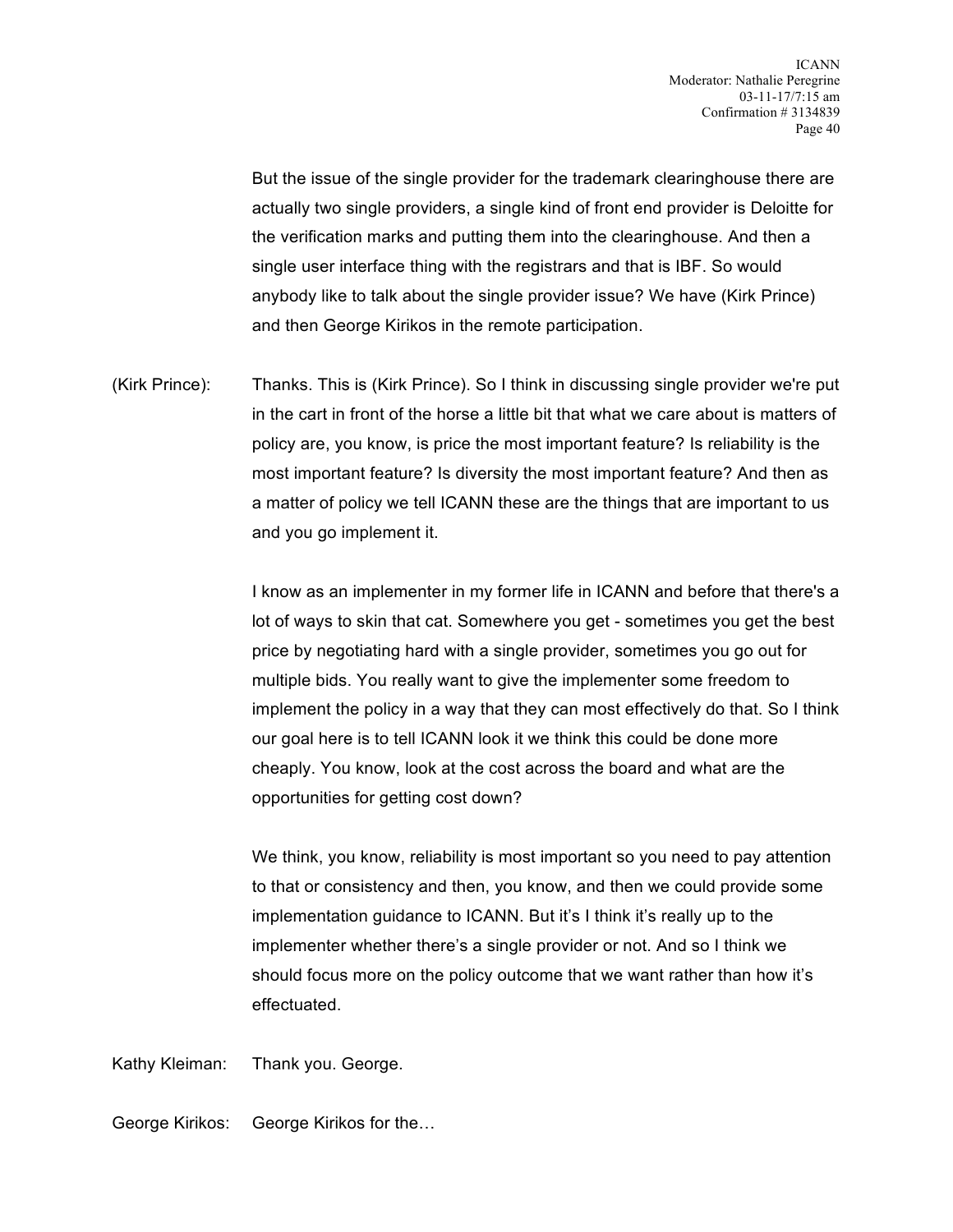ICANN Moderator: Nathalie Peregrine 03-11-17/7:15 am Confirmation # 3134839 Page 41

Kathy Kleiman: George come on in.

George Kirikos: George Kirikos speaking for the transcript. Yes I definitely agree that there should be either multiple providers which would either - which would lower cost through competition or alternatively there should be a single provider via a tender process. And actually the tender process should be regular say every three years, every five years. So there would be a given set of standards for the provider to meet and whoever bids the lowest for the contract would get the contract.

> We saw for example what the dangers are when you have a single provider with the unit registry will raise prices for domain names of by 3000% recently or they announced it for six months from now. So you don't want that to happen when you have a sole provider of the services like we do now. Thank you.

Philip Corwin: George this is Phil Corwin. I want to play devil's advocate a bit here it seems to me I know there's a theory out there that if there was more than one provider of clearinghouse services there might be resulting competition that would lower the cost to trademark owners. And I'm open to that argument if people can provide some economic proof of it.

> But it seems to me that because the clearinghouse is just a database that is the basis for the actual rights protections of the sunrise registration and the claims notice there has to be – there can't be multiple database. It had to be a single unified database. And it's kind of to me my mind it's kind of like a natural monopoly just like every registry, every TLD is a natural monopoly. There can only be one registry operator because you can't break it up.

So I'm not convinced given that there's going to have to be some party maintaining a single unified database. What we'd really be talking about is separate parties that would verify the marks that went into the base. And I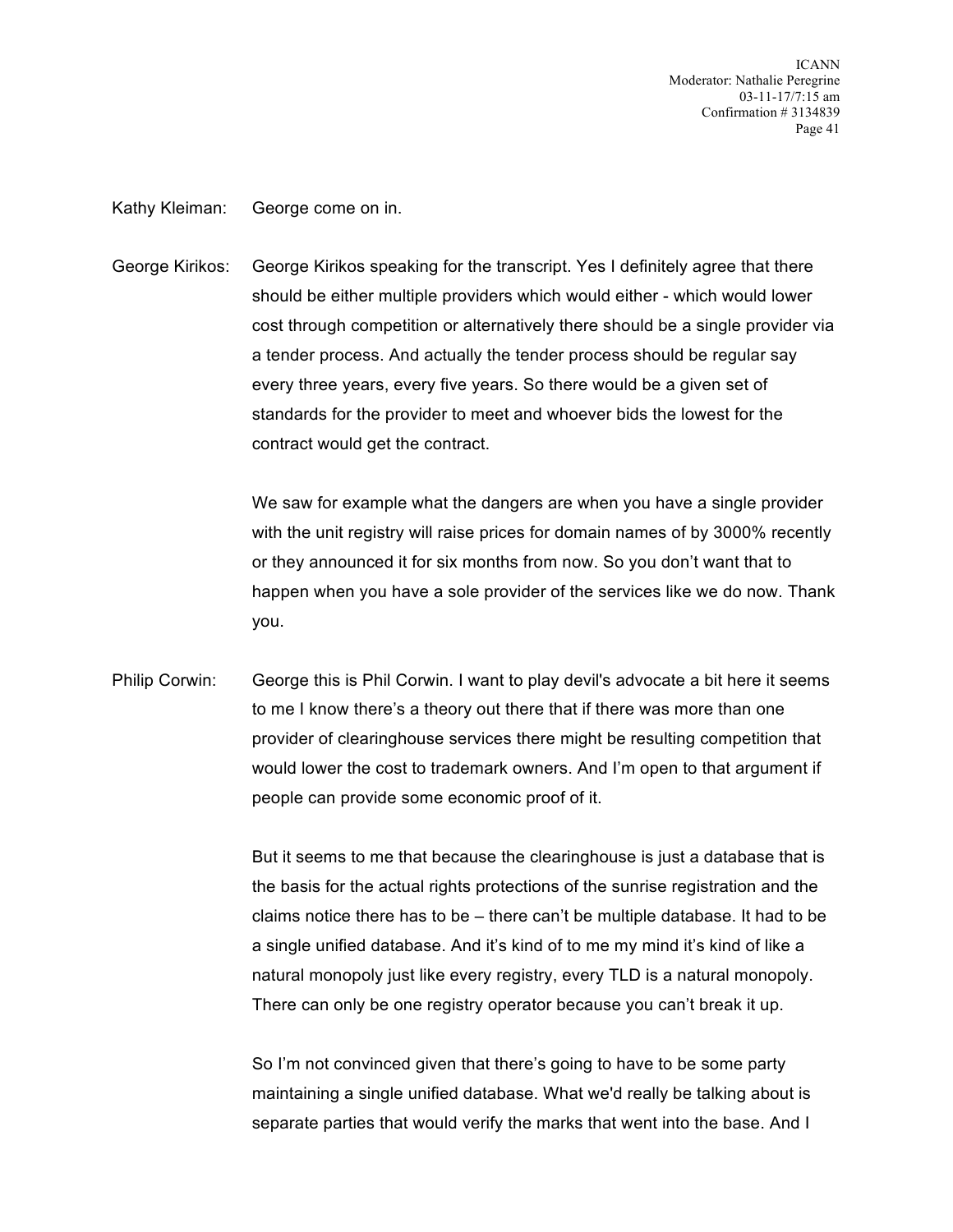guess theoretically the competition could lower prices but on the other hand there might be an argument that, that just makes the whole system more inefficient, would result in potentially higher prices. There are no significant discount.

So the jury's out in my mind but I think we need to differentiate between the database which must be a single unified database and the verification functions which I guess could be performed by more than one party. But I haven't yet seen a solid economic case that would that there's a high probability that would result in lower cost to trademark owners if we can reach lower costs and thereby encourage save them money and encourage greater use of the clearinghouse service that would be worth looking at in my mind.

But I think we need to get beyond just a simple theory that oh, more competition equals lower prices and get into really a more sophisticated analysis of whether there's anything to that argument? And those are all personal views but I'll be glad for any response from you or anybody else in the room.

- George Kirikos: George Kirikos.
- Philip Corwin: Go ahead George.
- George Kirikos: Yes I did want to respond. You raised the technical issue of whether it's a natural monopoly and I disagreed that as long as there's a master list of the providers then there's no technical reason why there can't be more than one of them just like there are for, you know, for domain names themselves. You know, you could have multiple registry providers as long as you have one master list of all of the registries, i.e., ICANN.

From a technical point of view the registrar would simply loop through the list of TMCH providers and go through them one by one just like they do when they're checking for domain names today. They search through multiple TLDs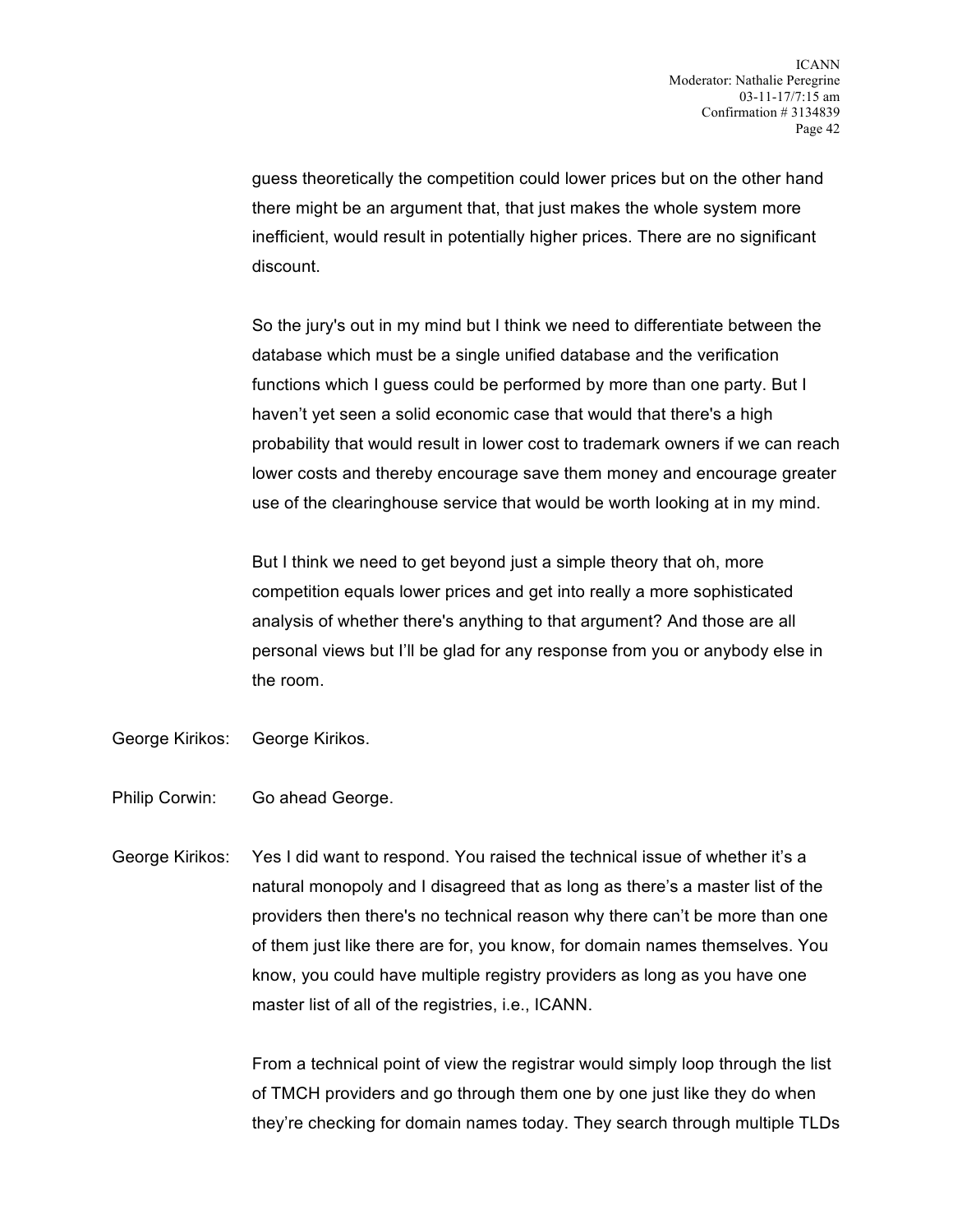for a given string so technically it's not a problem. Economically, you know, you'd definitely get more - you could definitely get lower prices when you have more competition or you get competition in terms of level of quality of the services. So I think having that greater choice would definitely help the trademark holders and obviously I'm not necessarily on the trademark holder's site on this issue but generally speaking, you know, we want lower prices. And so from an economic point of view it definitely would make sense. If you're not going to have multiple providers then the only other option is to have the regular tender process so that you don't get locked into one provider forever. So you would have the regular tender process and give it, you know, award the contract to whoever's willing to do it at the lowest possible price. Thank you.

- Philip Corwin: Yes I'm going to quickly respond and then we have a number of people who want to speak. I agree on the claims notice if there were multiple providers in kind of a fracture database of course each provider could generate a claims notice that – but what you're suggesting is that each registry when they get a request for a sunrise or if they're offering a protected marks list service that instead of checking a single unified list they'd have to check against multiple separate lists provided by different providers of clearinghouse services. To me that seems less efficient and perhaps more costly as a result at the registry level. But I'll stop there and we have a number of people who want to speak. Kristine Dorrain.
- Kristine Dorrain: Thanks, Kristine Dorrain for the record. I just had a question because I keep coming back to this every, you know, time we have a call. I'd be interested especially since there's so many people in the room about data. You know, what are the concerns? People keep coming back to cost. I mean is cost a deciding factor? Is this why trademark clearinghouse participants aren't using the trademark clearinghouse?

But there's other factors that we've listed, reliability. Where are the - I want to hear where are the complaints? Tell us about as a working group tell us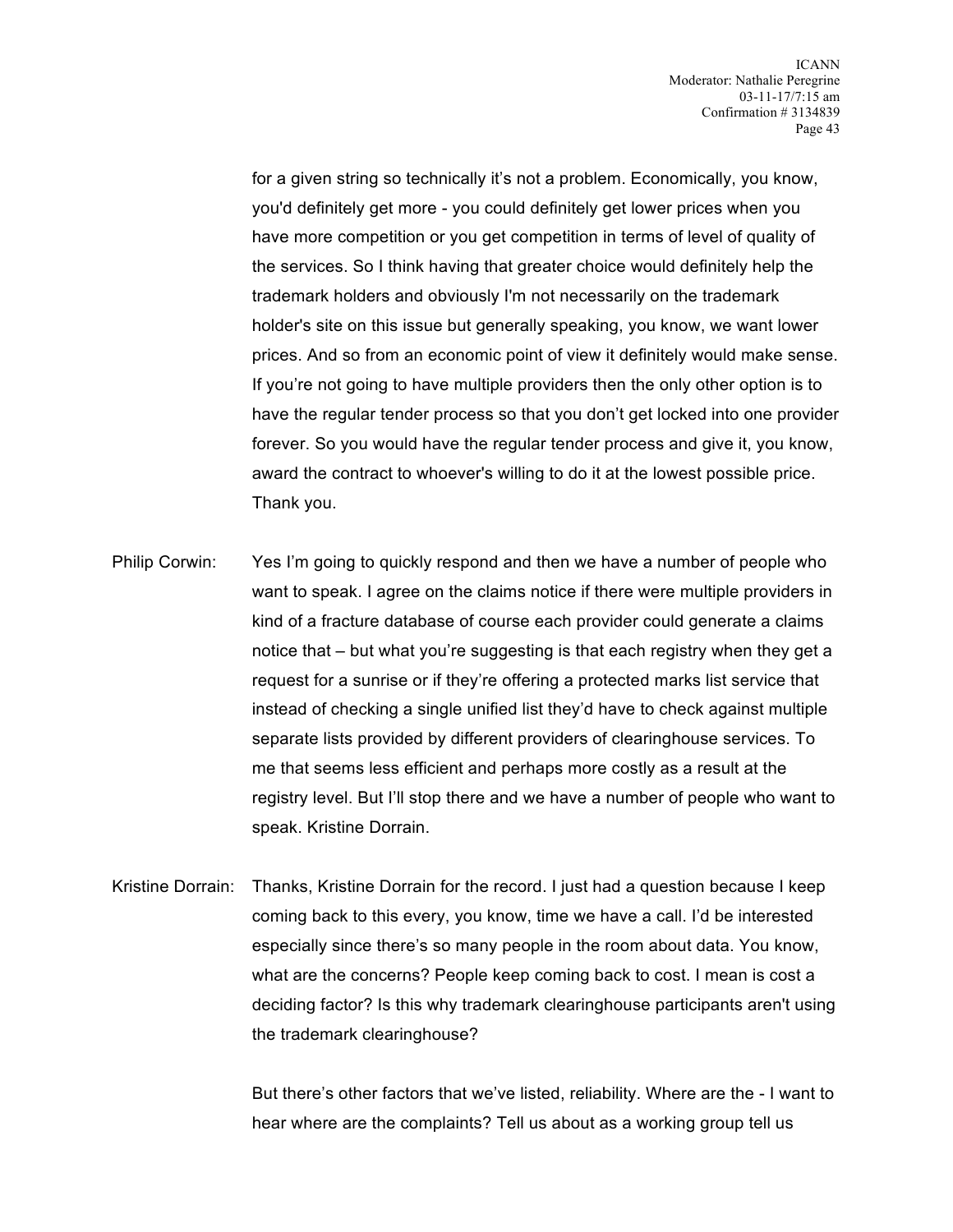about where the reliability issues are? Tell us about the, you know, diversity issues? And we got some information from Deloitte on that.

But we can't really fix the problem kind of to (Kirk)'s point unless we sort of know where the problems exist. And then we keep coming back to cost but I haven't really heard any complaints about cost. So I would really encourage people since there's so many people in the room if you have a perspective or an experience with the trademark clearinghouse that you think should factor into this particular charter question to please come to the mic and share it so that the working group doesn't pass it by because the only way we're going to know about community concerns is if you take the time to bring it up. Thanks.

- Philip Corwin: Thank you Christine. And yes I'd like following-up on your question I'd like to hear let's say theoretically if there are multiple providers the annual cost of a clearinghouse registration dropped from \$150 which is what it is now to \$100. Would that significantly increase total registrations across all the multiple clearinghouses or would it stay about the same? I'd like to see at least some anecdotal thoughts or evidence on that. But excuse me?
- Woman: (Unintelligible).
- Maxim Alzoba: Thanks Maxim Alzoba. Just note about the potential…
- Philip Corwin: Yes.
- Maxim Alzoba: …yes, if we hypothetically talk about multiple databases that the it's not just trademark. It's also flags like verified, unverified, good (unintelligible) rights, get expired and things like that. And these information they cost money because to pass verification you have to call someone to pay someone to do this work and I'm not sure that it's going to be shared.

So we will have to be aware that it might rise in need of technical review of those issues like you have multiple databases. You have to synchronize for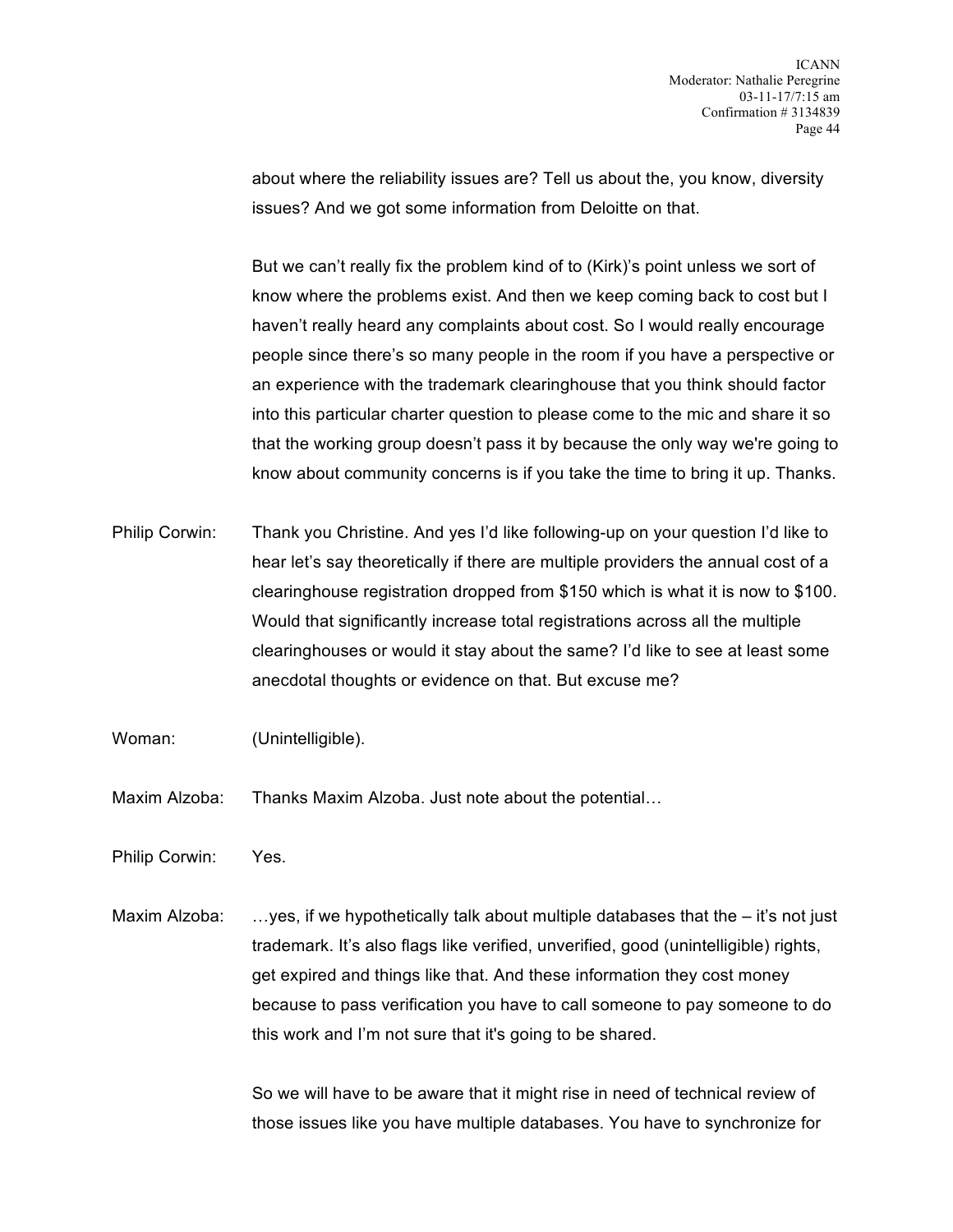example your operator verified trademark A will be good for sunrise and my operator verify trademark B. In some parts of IT business it's resolved via multiple grievances that we respect the verifications. In some parts of business they because of high competition they do not like each other so they do not share. So we will have to be aware that it's not just magic. We grade focus. We will have to resolve technical and business-wise issues before yes implementing things. And it might take significant time because here we talk about legal aspects and we will have to talk about operational aspects and unfortunately technical. So just side notice. Thank you.

Philip Corwin: Yes thanks. That's a very useful comment. Just so everyone knows our next speaker is going to be Greg Shatan then Michael Fleming then the gentleman at the microphone. So Greg go ahead.

Greg Shatan: Thanks, Greg Shatan, a couple different points. First the idea of fracturing the database seems to fly in the face of the very idea of the trademark clearinghouse in the first place which was to create a centralized database with and ultimately consistency of things like verification and the like and that to create multiple fracture databases whatever, you know, automation you might solve to deal with this and which assumes that they're all up and running simultaneously and all sorts of good things it just seems to me that we're basically, you know, taking away the first principle of the trademark clearinghouse by creating multiple trademark clearinghouses, you know, which would be in some sort of competition. And competition could also breed other things like well if I want to gain some market share I'll be an easier verifier or I will, you know, offer both discounts or the like or I won't verify at all.

> I mean we have certainly, you know, issues with TLDs where there are loose standards. So I think that having multiple domain or TMCH operators, you know, I think, you know, leads us into a cavalcade of problems. And no matter how hard you try that there's always going to be inconsistencies even in a good faith exercise.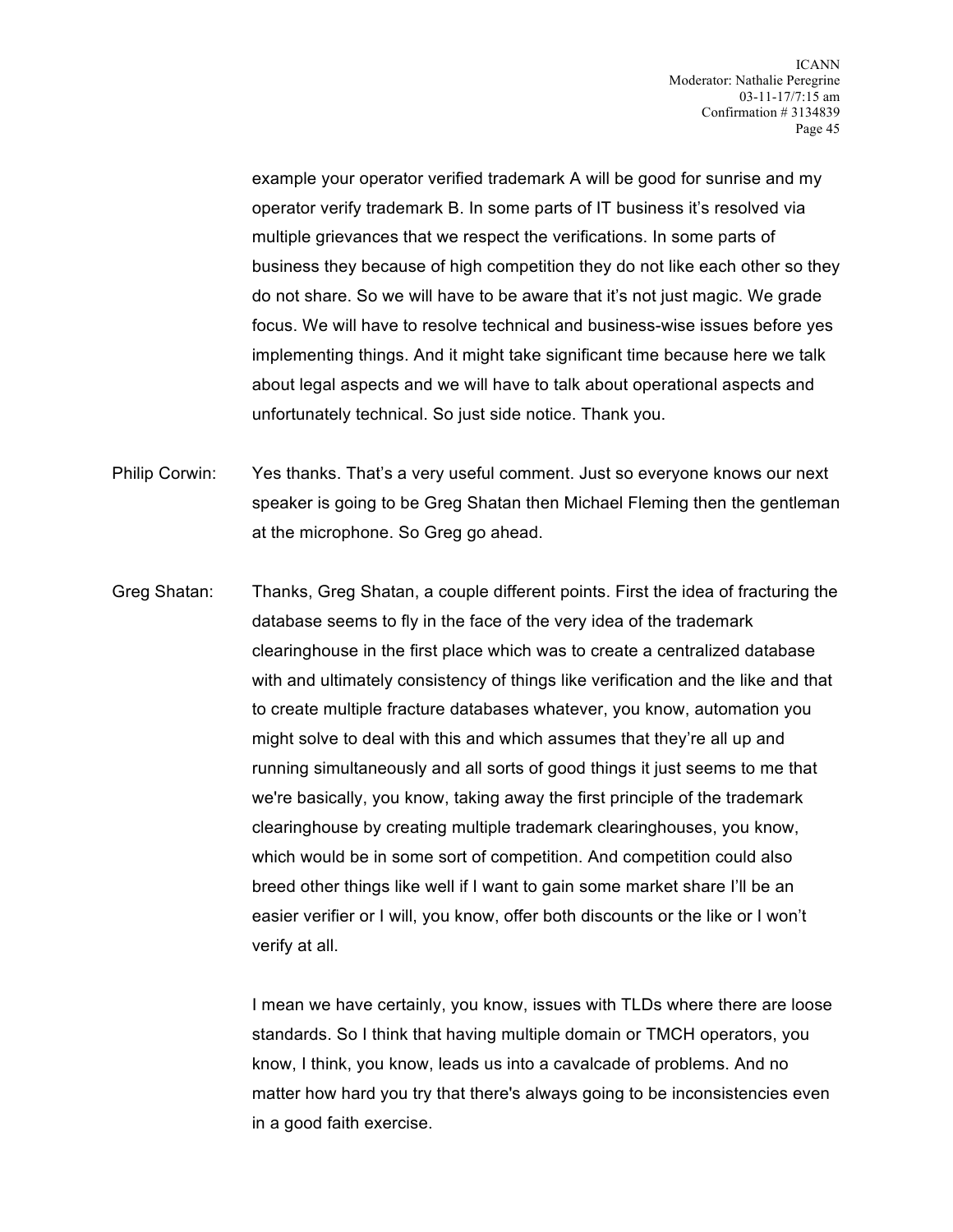If you go to a model with a single database and multiple providers of the output kind of like registries and registrars the downstream provider's prices are going to be limited by whatever price the data holder charges just like, you know, you're not going to sell a domain name at a loss if you're a registrar. I assume you're not. So, you know, the prices are going to be constrained by that. So people are just going to have to decide what their profit margins are. It's not going to be that big a difference.

But I think in in terms of the idea of, you know, the tender and all of that there are some costs in developing the trademark clearinghouse the first time. And my understanding is that the registration figures have been disappointing in terms of the projections that were made when all of this was just a gleam in our collective mind's eye and that those sun costs may or may not have been recouped at all and that if you're going to essentially turn that over to some other provided they would have to make the first provider whole in terms of those sun costs.

And then the third provider downstream would – might be required to make the second provider whole with what they pay the first provider. So, you know, we're not talking about a cost-free franchise to operate the trademark clearinghouse. There is a cost here. And so I think there's – we're getting into all sorts of economic and business issues and at best most of us in this room are amateur economists. There probably are a few who can make some real claims.

But, you know, if we could I think if we could look at all of this, you know, we'd be creating we need a whole separate working group just for transferring the trademark clearinghouse bases on the trademark clearinghouse on a fair basis. And just to respond last to (Christine) I certainly have clients, you know, with large trademark portfolios who are very selective about the trademarks they put in the clearinghouse because of the cost.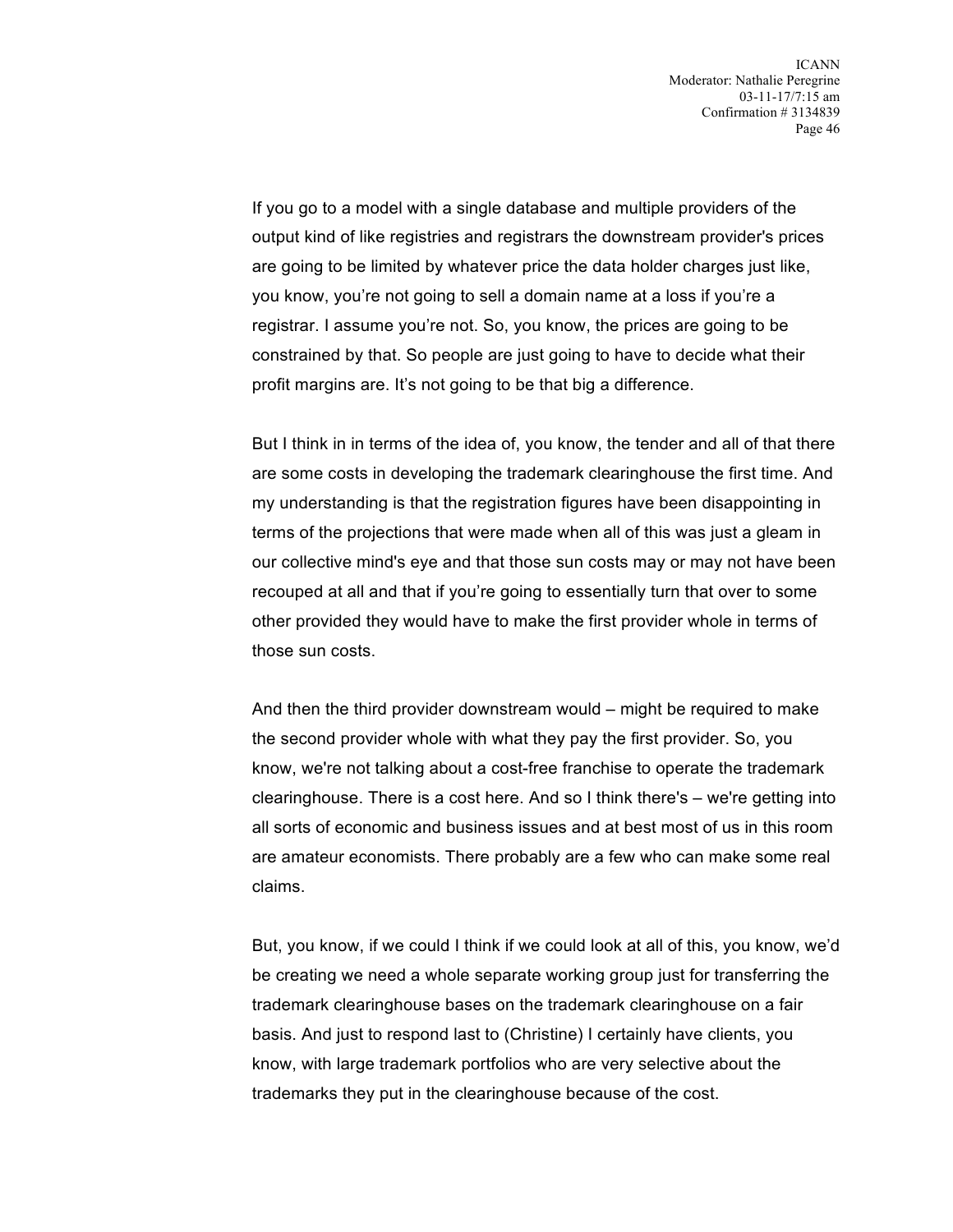You know, they may have 1000 trademarks. They may have 100 trademarks but have them registered in 20 classes. And if we, you know, whether, you know, if you look at any of the class issues whether we get into a more classbased system or even at the present time you might have to register each of those to get, you know, full protection for instance if a claims notice comes and the person wants to see what your registration is they see is not in their class they'll – they may go ahead but what if you also have a registration that is in their class?

But you didn't put that one in because you didn't want to spend another 150 bucks. Now 150 bucks is fine except if you've got 1000 marks that's 150,000 bucks. And then you've got that every year. And the other half of this is that, you know, the question of what is the value which goes to in essence what is the value of the new gTLD program to brand owners versus the cost? And the general kind of - and is the value more than nuisance value for many of them? So this is basically, you know, like for many trademark owners how much are you going to pay basically just to protect your rights and to kind of be whipped on a regular basis? It's not like you're buying, you know, sometimes you are in fact buying a right that you really wanted but other times you're just being basically extorted not to use too strong of word of course, of that of your money.

And, you know, the - there's so many different ways you can pay but if the overall gTLD space, new gTLD space is not a particularly vibrant place then you're also going to say that's not really worth the money to put this - all of these marks in the TMCH. So but definitely the costs are such that most clients are very selective in terms of what they put in. Thanks.

Philip Corwin: Thank you Greg for that veritable banquet of food for thought. I'm going to announce know after the two speakers that I noted previously we're going to break for lunch. I'm going to ask - there's plenty of food for anyone, everyone. I'm going to ask the audience to let the members of the working group go and take lunch first and then they'll be plenty left for those in the audience. So it's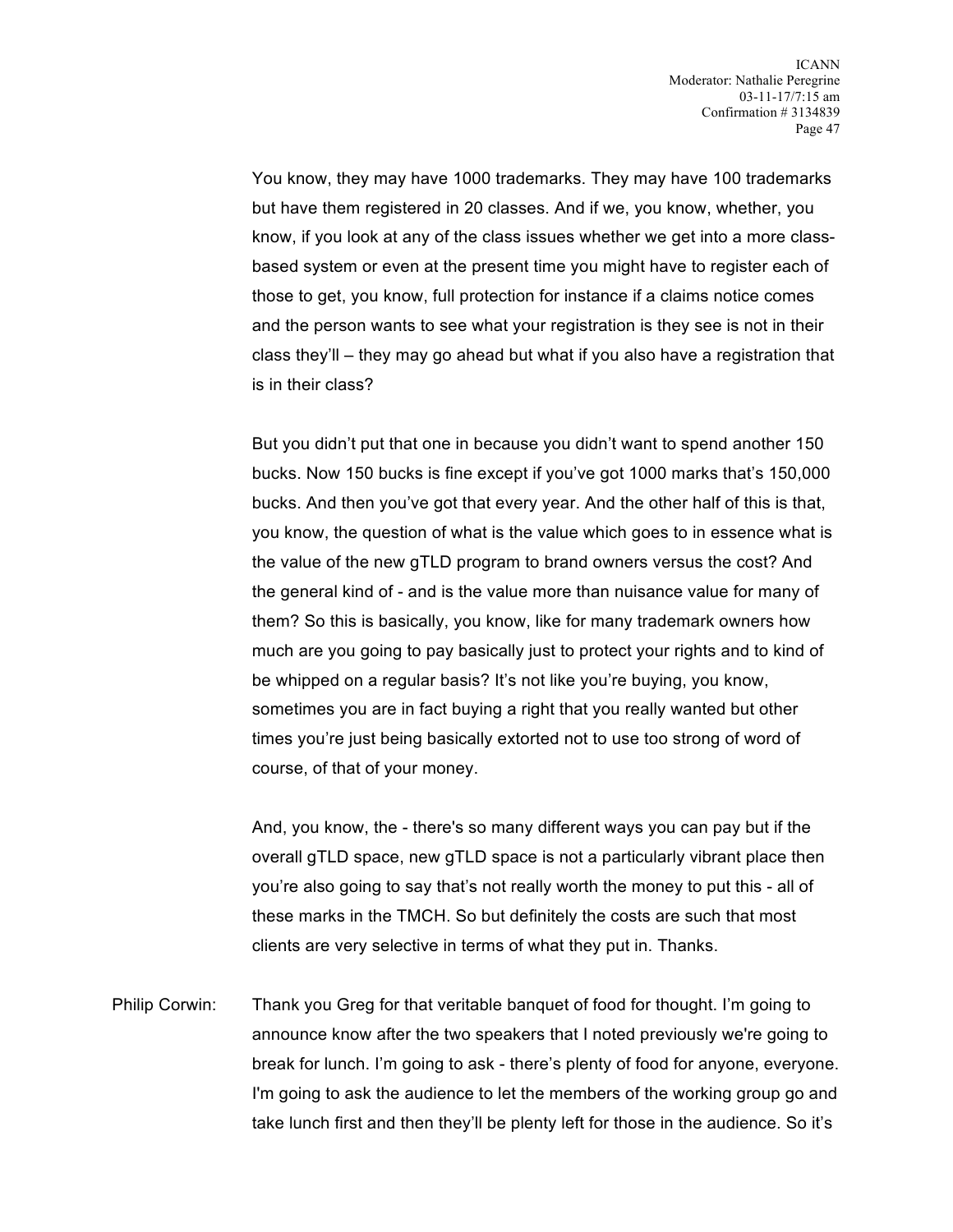Michael Flemming then the gentleman at the mic and then we're going to break for lunch. And then we'll resume this conversation post-lunch.

Michael Flemming: Sorry this is kind of high. So I can see upwards. But just for a question of clarity are we – when we talk about the TMCH database…

Philip Corwin: Could you say your name for the record?

Michael Flemming: Oh, I'm sorry Michael Flemming. My name is yes, Michael Fleming for the record. But just for a question of clarity when we talk about the TMCH database to me the first thing that comes to my mind is the technical backend when we're looking at that. But from the discussion that's already been had I think it – there's a sense of clarity that there are two providers in this but in that aspect when we talk about whether or not there should be multiple providers I think that perhaps from what I've heard so far there could be a consensus that keeping one centralized database back in per se is what it would be necessary because when we look at this it to me it's kind of like a multiple registry or multiple registrar for the same TLD. You wouldn't have the same - you wouldn't have multiple registries for one TLD. You'd keep one technical registry for one TLD and then have multiple registrars to authenticate that, authenticate those domain names. I think it's similar in that aspect when you look at the TMCH. You have one back end and then you could possibly have multiple validators in that aspect.

> And then just to respond to Greg's ask one thing that - I'm sorry one thing that Greg said on the cost if we really want to look at whether or not these costs could potentially be less if we introduce new providers I think we need to look at how those costs are allocated now. For example does the validator – does the validating side of the TMCH now pay the backend a certain amount depending on how many trademarks are submitted? I think that we can see this for registry - looking at this in a similar registry aspect for the registry agreement we can see where how the - sorry registry will pay ICANN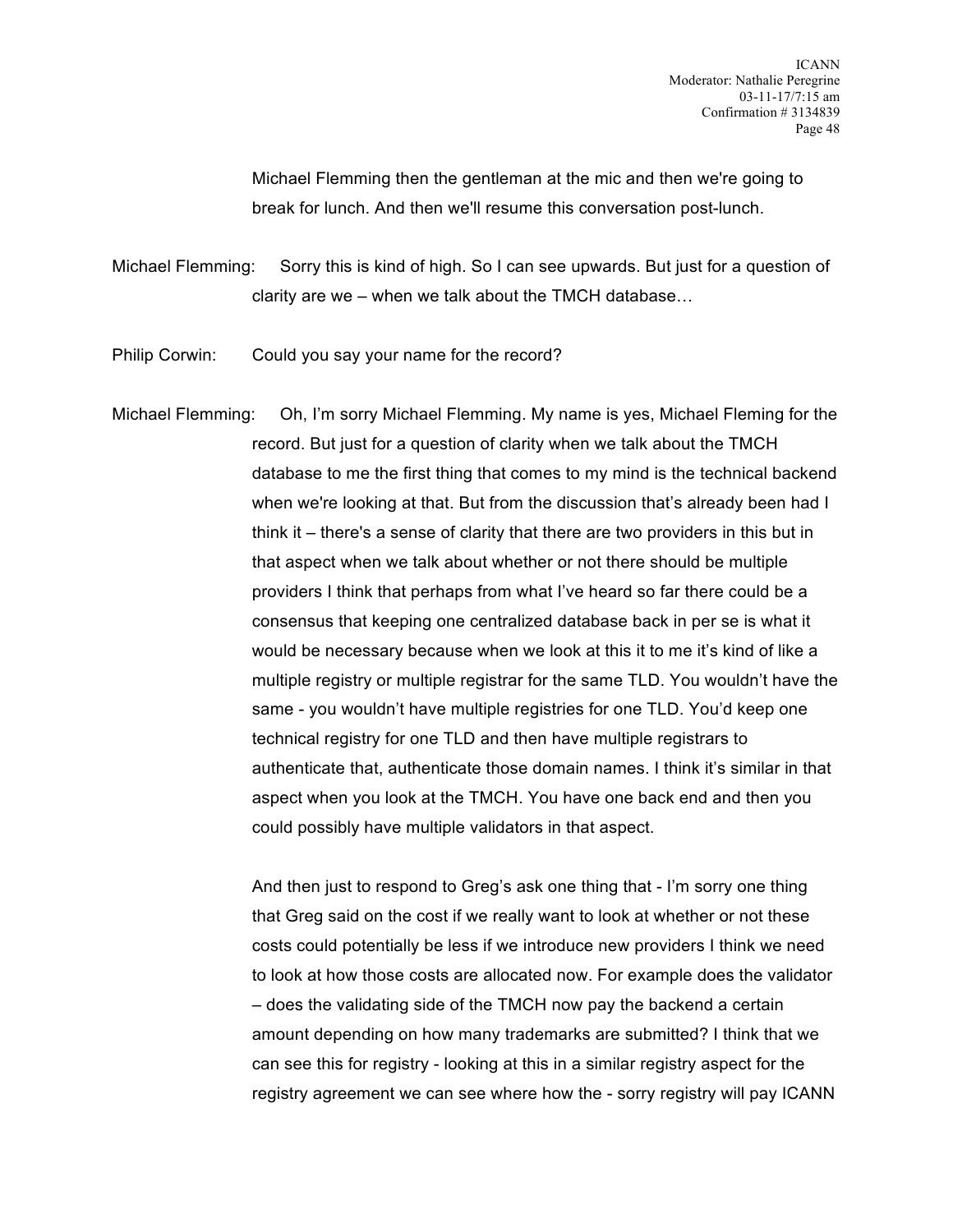and but in a different aspect we don't know how those costs are built up or how those costs are carried out with the TMCH.

Therefore whether or not to assess a – there could be a cheaper cost I think we would probably want to have that kind of information moving forward in order to know whether or not it could be cheaper if we have multiple providers. Thank you.

Philip Corwin: Thank you. And our last speaker before the lunch?

Jan Corstens: Jan Corstens, of Deloitte. So I don't really have a question, more of a bit of an advisor remark. I hear us talking about a lot of kind of options with multiple validators. It obviously as an auditor we are already used to that. As you know in financial audit many regulars have defined that the books and records of a company by obligation needs to be audited by multiple parties. That legislation exists for instance in France.

> I just want to add to that that is a very complex environment which requires definitely the necessary regulation on how you organize such a thing. And my advice is to look into existing regulation that exists from that and find examples on how you do that. I mean you can just imagine that if validated a - is validating – giving negative advice on trademark X and trademark X goes to validator B and he gets a positive advice there how do you deal with that? So how do you for instance organize consistency between validators? And I think the community definitely needs to create proper policy on how to organize that if you want to go for a multiple validated system. That's my advice.

Kathy Kleiman: I'm glad you were here for this and provided a response. Thank you. Circling back to what Kristine Dorrain said, you know, and also thinking back to a rule of thumb when we were doing the PDD RP the Post Delegation Dispute Resolution Policy is there a problem? Is there a cavalcade of problems to use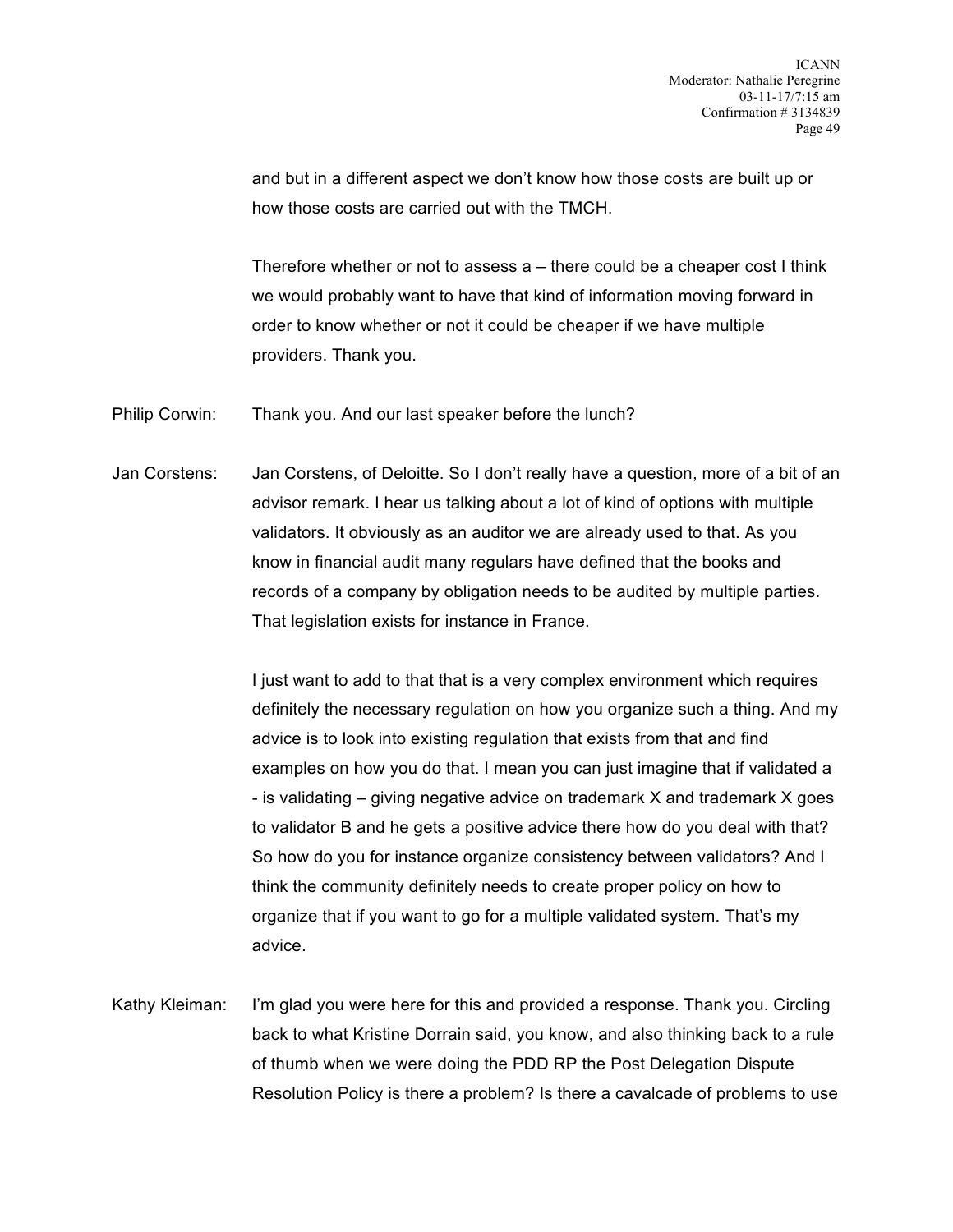Greg's phrase? Before we come up with solutions I would suggest is there a problem that needs to be solved?

So something to contemplate over lunch as well as all of the other wonderful questions we'll be dealing with this afternoon. Our break will be half an hour. We'll be coming back at 12:45. And we invite the working group and also you - everyone's who observing to join us for lunch but the working group first please which Phil urged me to remind everyone. And, you know, please solve everything over lunch. Thank you.

Philip Corwin: Welcome back, the fun's about to begin again. We're going to resume. Our closing time is 1:45 so we've got 45 minutes left. We're going to try to get through Question 12 and many one other question. And then we're going to turn in the last five minutes of the meeting to looking at our schedule, the projected work schedule for this group in looking at what's ahead in the next few weeks and how we stay on schedule.

> And closing out the last discussion a personal observation by this co-chair I have not heard throughout our discussion of the trademark clearinghouse any significant criticism of the quality of the work that it's doing about - and any significant operational issues. If we've missed that somehow and people have real concerns and think they're not working right let us know but I haven't heard that yet.

> On this question of multiple providers there is that simple theory out there that more providers would provide more competition would lower prices. I think we've heard today that if we go to multiple providers there are legal and technical and business issues that must be considered to make that work if that's the right way. But I think the decision would be premised on cost reduction. So I would say that the trademark attorneys and trademark owners in the room if it's your belief that more than one provider would provide significant cost savings that would encourage greater use to obtain the benefit for the clearinghouse I think kind of the burden's on you to make that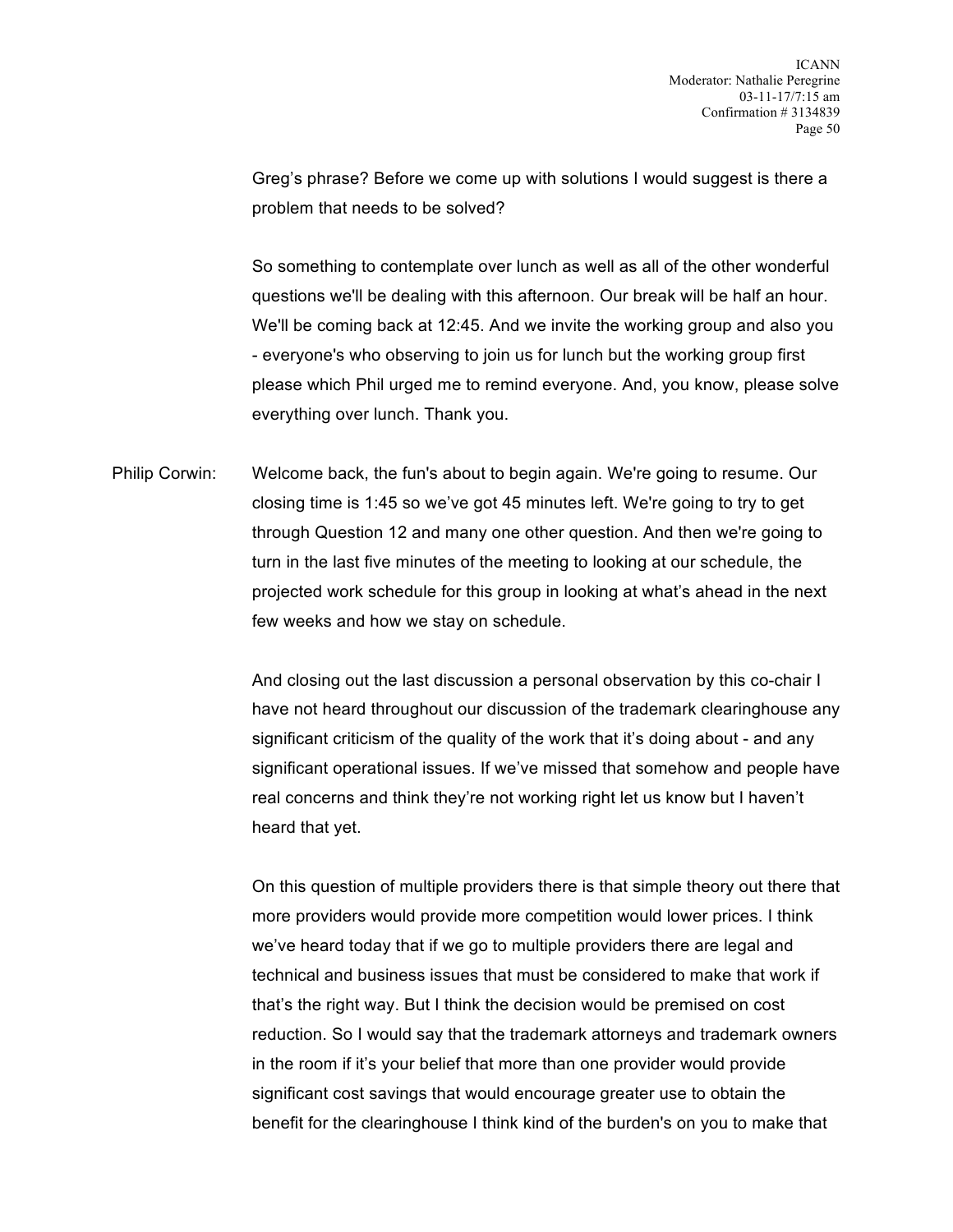case. If we don't hear the trademark community making a strong case in that regard we're probably not going to recommend going beyond a single provider.

So I'm not saying it shouldn't happen I'm saying we haven't heard any strong concerns about the actual operation of the clearinghouse. And if people think there should be more than one provider we need to have the case made for why we should go in that direction toward a recommendation on that otherwise I haven't heard, this co-chair hasn't heard a convincing case made for going on multiple providers as of this date.

And I don't know if my co-chair has anything to add on that subject? She does not. So let's get into the next question, Question 12.

Kathy Kleiman: Actually moving on to Question 13 and we're only going to touch on Question 13 briefly. Amr could you move forward on that plays? Oh actually we're going to read it and then skip it but I just wanted to let you know what we're skipping. So this is 13. It's a very important question. We're not skipping it because it's not important. Are the costs and benefits of the TMCH reasonably proportionate amongst right holders, registries, registrars, registrants and other members of the community in ICANN?

> The co-chairs have made an executive decision that we're going to lump this with question 16, our very last question in the Category 6 of balance. And that it would be a more appropriate there when we look at the overall balance of the trademark clearinghouse system. So if there's any objection to that please let us know otherwise we'll move on to Question 14 which seems to be more in keeping with the types of question with the conversation of Question 12. So Amr could we move on to 14 please hearing no objection?

Okay. Question 14 is how accessible is the trademark clearinghouse database and rights protection mechanism right protection actions and defenses to individuals, organizations and rights holders semi-colon, as well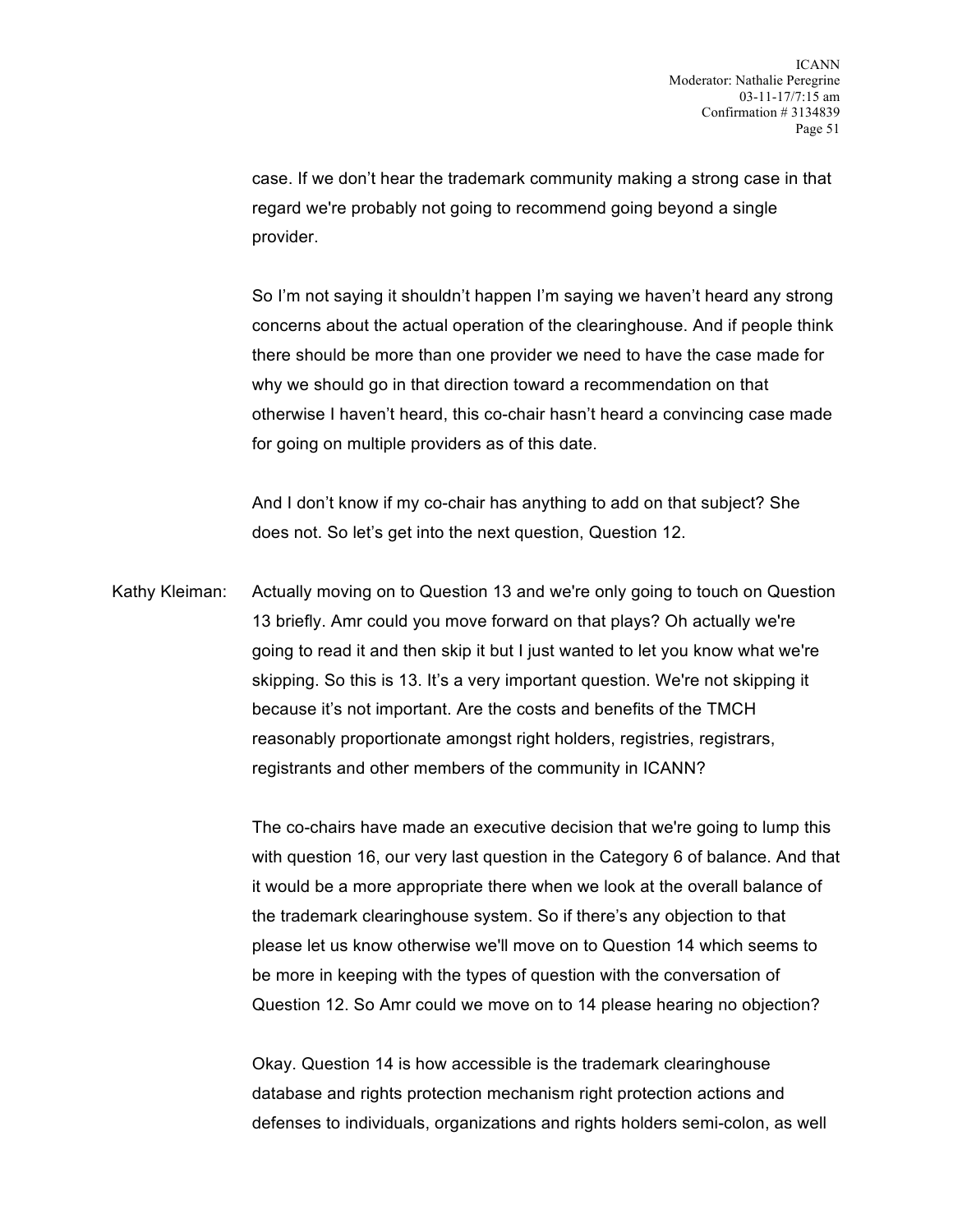as trademark agents in developing countries? And there's a footnote to the word accessible that this word is used in the sense of asking whether the trademark clearinghouse its existence, purposes, and how it is used is known to the types of stakeholders mentioned?

So this is clearly a condensation of several or a consolidation of several questions that were in the charter. So how accessible are the actions and defenses involved with the trademark clearinghouse as well as how accessible is it to trademark agents? Once more of a policy question once more, a business question but both of these have been combined into the accessibility. And one of the issues here, just one of them is the access of the trademark clearinghouse to - and let me flip back to my questions, to challenges by third parties. This is the preceding I understand has not been used yet but it is - that this is part of the rules and is part of our question to the trademark clearinghouse so accessibility of the trademark clearinghouse to challenges.

And so I wanted to ask I believe Deloitte is still in the room and they know that I'll be asking this question if they could tell us a little bit about third-party challenges to the clearinghouse to marks in the clearinghouse and how this is handled so that we know it for going forward and for this question?

- Jan Corstens: Jan Corstens Deloitte and thank you (unintelligible). So from day one there has - and that was a requirement. There has been a dispute process in place which as rightfully stated has been used mainly by the people that were already working with the trademark clearinghouse and not so much third parties. That process can be explained by Vicky I think yes.
- Vicky Folens: And so a trademark holder who does not agree with how we verify can actually dispute that to the clearinghouse and provide the reasoning thereof. But also a third-party can dispute a trademark record that is in the clearinghouse based on – that we did not do a correct verification. The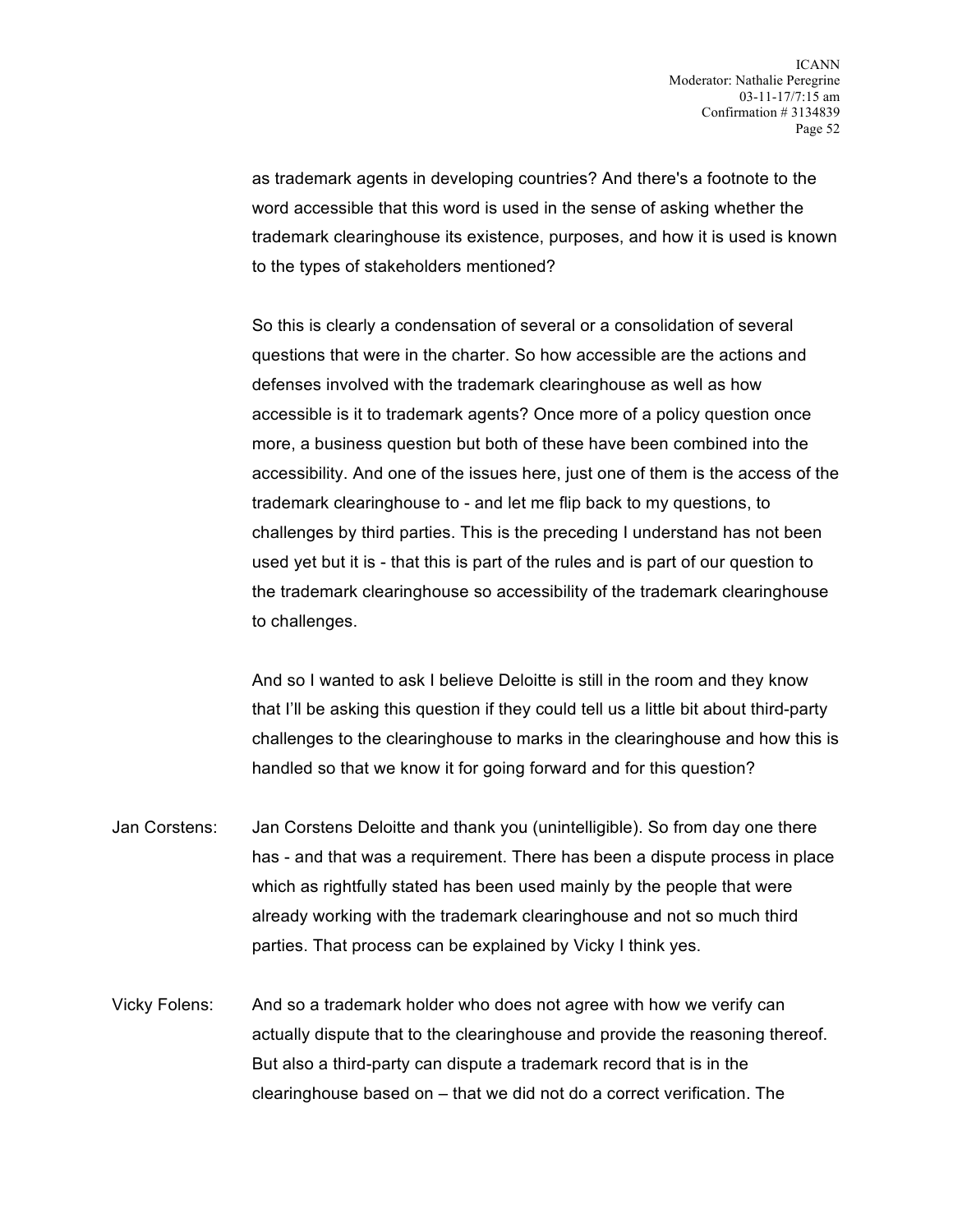question that could be stipulated is how do - how does a third-party receive this information if the trademark clearinghouse is not publicly accessible?

It's because of they get that information from the trademark claims notification that that moment that a third party gets a - receives a trademark claims notification and for example goes to the trademark office and sees that the trademark is for example no longer valid in the trademark office he could then provide that information to us and we would then take that into account.

Kathy Kleiman: Terrific, thank you. And was I correct in saying this hasn't been used yet, the third-party challenge?

- Vicky Folens: That is correct.
- Kathy Kleiman: Okay. Okay does anyone have any questions just about the challenges to the trademark clearinghouse that would go to Deloitte? Okay thank you. So back to the question how accessible is the trademark clearinghouse database and the rights protection actions and defenses to individuals, organizations, and rights holders? Or people can speak to how accessible is it to trademark agents in developing countries? Is there anyone who would like to comment or talk about this?

Philip Corwin: I see his hand.

Kathy Kleiman: Go ahead.

Man: Kathy there are a couple of hands up in the Adobe Connect room.

Philip Corwin: We've got some hands up in the chat room. First is Greg Shatan. Old hand then please take it down Greg. And George Kirikos is that an old hand or a current hand?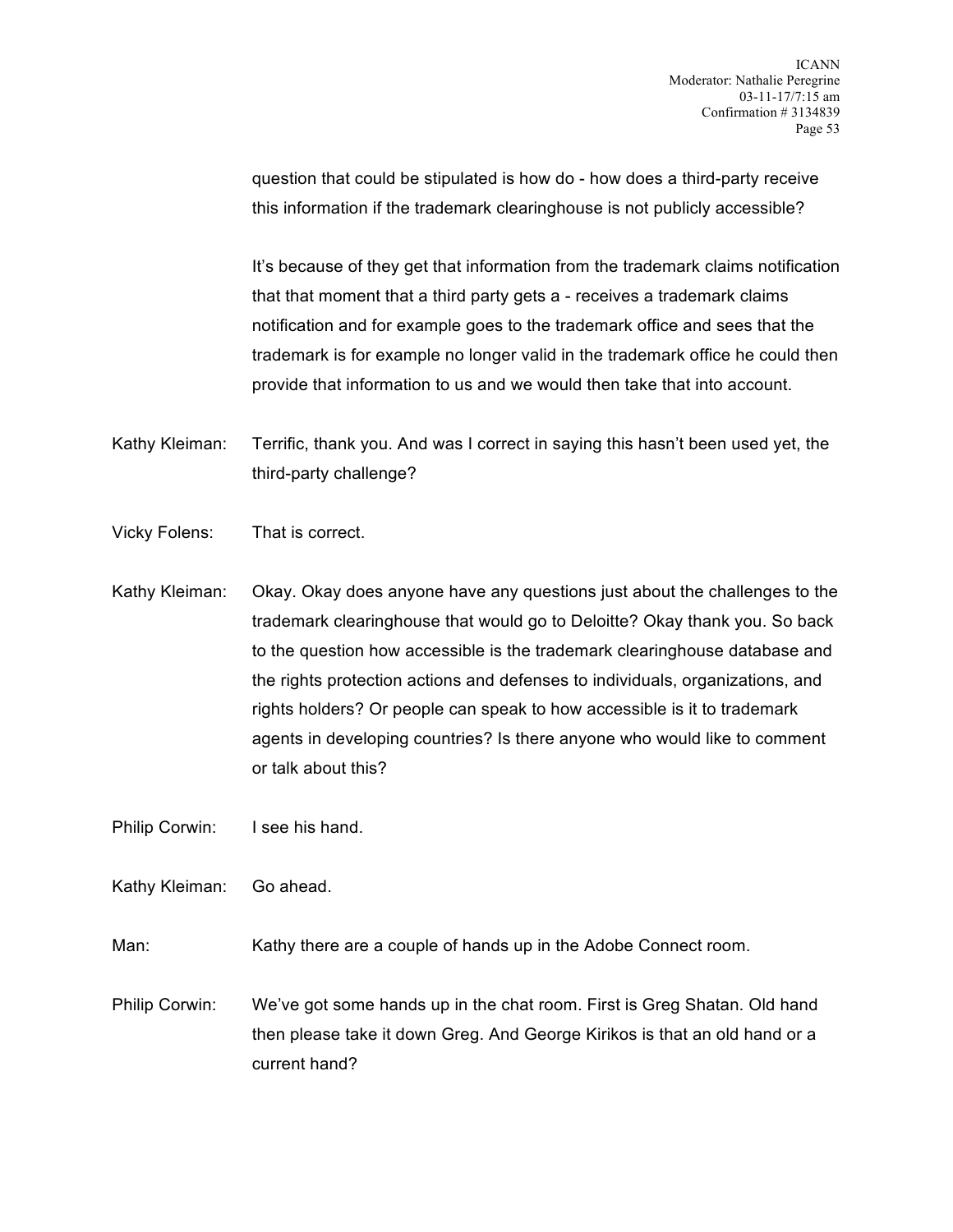- George Kirikos: George Kirikos. It's a new hand. I'm not a trademark holder or well not trademark agent but I notice that in the Deloitte statistics there are only 605 marks for all of China which is actually less than that of say a smaller country like Canada or Australia. So perhaps one might be able to infer from those statistics that the access isn't equal for Chinese registrants than it is for those in the West. For the United States for example there are 11,230 marks. This is on the Page 5. Well there's two different tables but I'm looking at the one on Page 5, 5 or 6. It's the long table so it's multiple pages. Thanks.
- Philip Corwin: Thank you George. Phil for the record. I would just observe that, you know, a low number of registrations from a significant large country with many trademark owners like China might be indicative of difficulty of access or might be indicative of less interest in using the clearinghouse for some reason. So I don't know that we make a firm conclusion that it's an access issue just based on the number of uses from a particular country. And now Greg has a new hand up.
- Greg Shatan: I have a new hand. I think the reason for that the Chinese difference may be the fact that you can't register Chinese character domains in most top-level domains. So there's going to be less application, you know, just in the IDN, in the Chinese language IDNs where there'd be applications. So that probably has a lot to do with the low penetration of Chinese trademarks into the database rather than any other more far-fetched thought because there's, you know, certainly equal access I would assume. And if there isn't then somebody – anybody can become an agent for the TMCH not too difficult. And there's a market of a billion people waiting for you so have fun.
- Philip Corwin: Thank you Greg. Any other comments or questions in regard to Question 14? If not we can move on. I don't see anyone hands up or at the mic and I don't see anyone in the chat room so let's move to the next question.
- Kathy Kleiman: Question 15, what concerns are being raised about the trademark clearinghouse database being confidential? What are the reasons for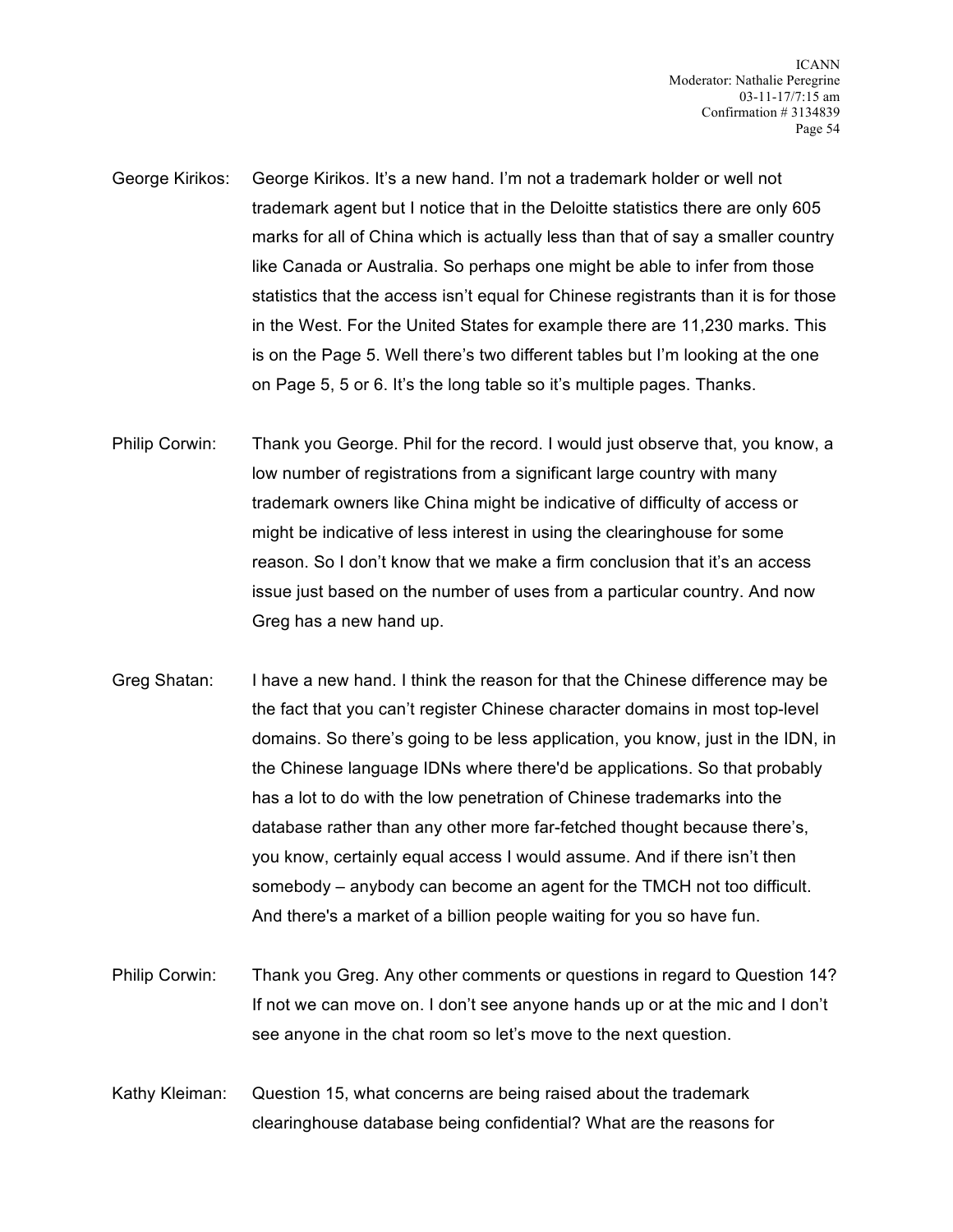having/keeping the trademark clearinghouse database private and should the trademark clearinghouse database remain confidential or become open? This is certainly a topic of discussion. We been mentioning it for some time in the working group. I just wanted to note that it's interesting that the FTI recommendations, those the rules approved by the GNSO Council and the board did not have a recommendation of confidentiality for the database.

And similarly the Applicant Guidebook doesn't seem to anticipate that as well. This appears to be something that was introduced during the implementation stage of the development. And there is a discussion of this in the fourth column of the table that we're looking at about minimizing abuse of the trademark clearinghouse data.

And so I was wondering if someone wanted to speak to, you know, maybe someone on both sides, someone wanted to speak to the relevance of or the importance of keeping this information confidential and someone wanted to speak to the relevance of opening it up? George go ahead please.

- George Kirikos: George Kirikos for the transcript. Since nobody else seems to want to step up I'll go first. I'll echo the concerns that the EFE raised that the database should indeed be public. Right now it seems that they're only considering the privacy interests of the trademark holders who want to keep secret registrations. But that should be outweighed by the interest of the public in ensuring that it's a database that is accurate and that the proof of uses are accurate. And that can only be measured by actually seeing all the marks and being able to assess them independently. So that's my concern and that echoes the concerns of the EFS I think. Thank you.
- Kathy Kleiman: Thank you George. I actually have the text in front of me of the trademark scholars letter that EFS sent today to the working group today or last night. And so let me just read. Our second concern is with the secrecy of the trademark clearinghouse database. Given that the trademark clearinghouse is exercising its quasi-public function we believe the public should be able to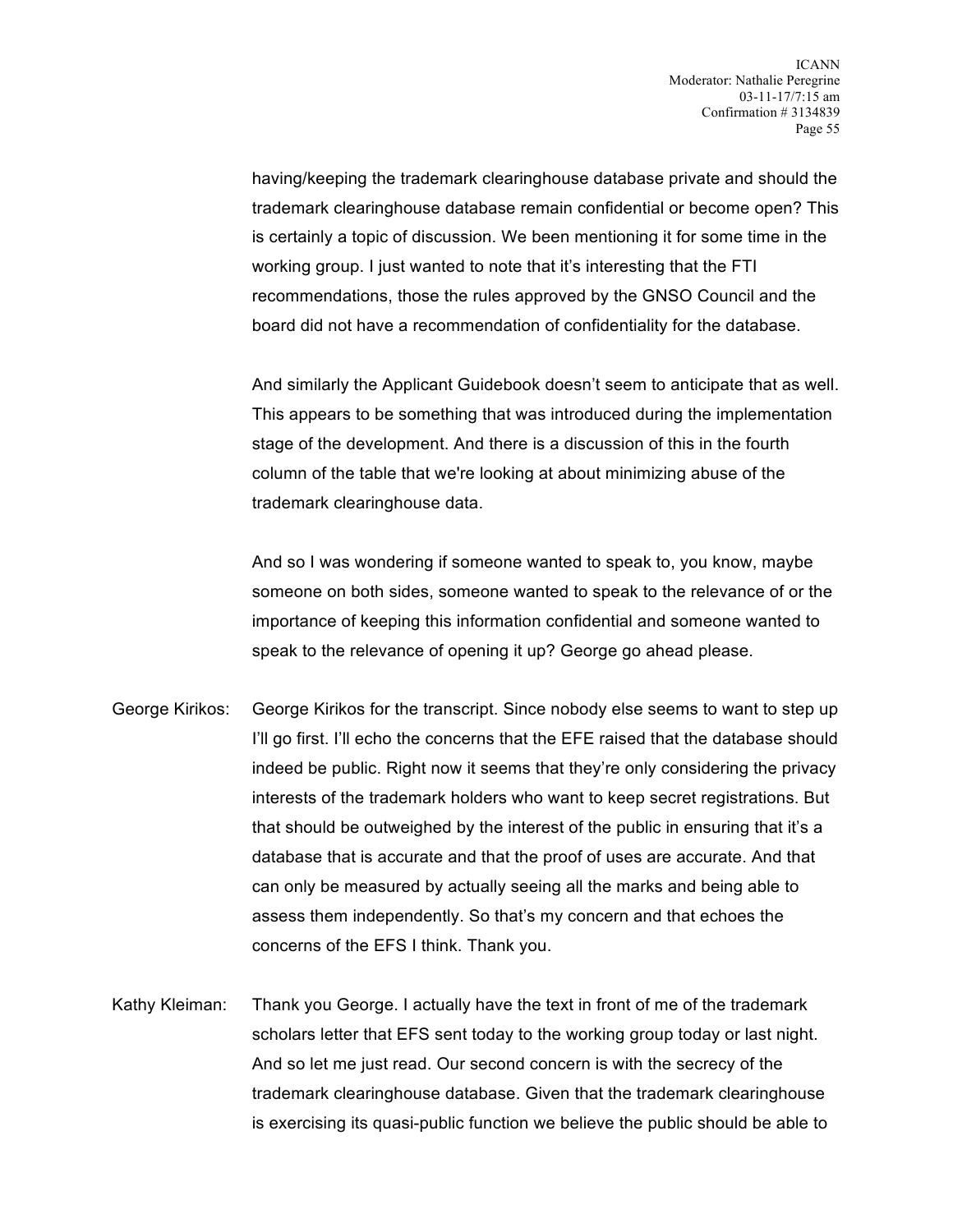search its database just as the public is able to search the US PTO the US Patent and Trademark Office database for trademarks. Trademark registries have always been open to public searches limited only by physical access. In the digital age the concealment of these records is a momentous and unjustified retreat from transparency. So that is – I knew that would kick off a discussion. Susan go ahead please.

Susan Payne: Thank you, Susan Payne for the record. Obviously the trademark records themselves are not being kept secret. They're completely transparent. Nothing has changed. The marks are in the trademark office databases. So to the extent that the trademark office is in question our agents are searching and can be visibly can be viewed then the trademark records are still viewable.

> What is not being viewed and I would argue shouldn't be is the decisionmaking process that a brand owner has taken in determining which of its marks it's decided to put in the trademark clearinghouse. And it's a kind of commercial call and a decision about how to spend budget and where I - if I'm a brand owner where I have the capacity to spend my budget. And I think that's really quite a - it's quite confidential commercially sensitive decision.

> And I do recognize that you can sort of somewhat reverse engineer even if you're not being nefarious. You can look at what sunrise registrations a brand owner has bought and kind of work out well obviously they got a sunrise registration so they clearly have a mark in the trademark clearinghouse. But is - if that's a very different exercise so to having the ability to just go in and view every single mark that every single person or every single brand owner has chosen to protect in one fell swoop and thereby determine which ones are unprotected and are fair game and I think it's unacceptable to be giving a kind of charter for cybersquatting.

Philip Corwin: Let me – I want to ask a follow-up question Susan. Phil for the record. You said the ones they - let's take a big corporation, Microsoft. Microsoft has lots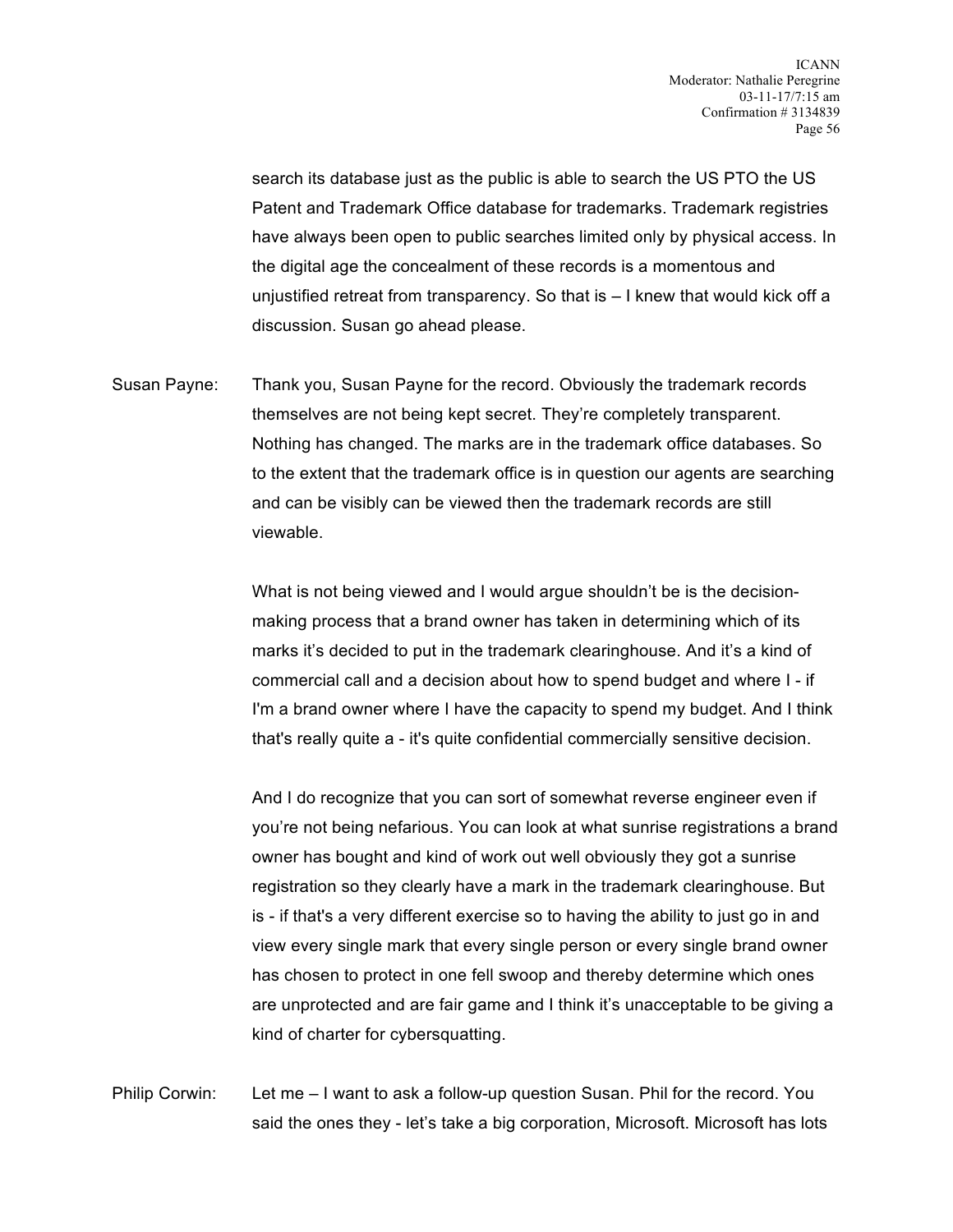of trademarks. They've made a decision whatever it's been. They're not going to register all their trademarks in the clearinghouse and they're not - and the ones they've registered they may or may not take advantage of sunrise registration for some of them if not all of them. And they may just want the claims notices on the other one.

But the other ones aren't - the ones they've chose not to register, not really unprotected. They're still protected by trademark law and by the UDRP and URS in the new gTLDs. There are protections. And I really  $-1'm$  just (resin) on the question that yet for the amateur bad person it's a barrier. But for any sophisticated criminal organization, phishing group -- whatever -- that wants to target a particular corporation it's not a – they can simply take – they can easily find out in any major jurisdiction they look into public database, they find out okay what is Microsoft registered in the United States? They're based in Seattle.

They get a list of trademarks. They pick out the ones they might be interested in doing targeting bad acts at. Any new TLD opens they start registering each and every one of those. And from the ones that generate claims notices said okay they're in a database. The ones that don't they said those are the ones that aren't and that they - they're not unprotected but they're less – they're not entitled to sunrise registration or a claims notice.

But Microsoft probably like many corporations subscribes to private notice firms that monitor domain registrations and let them know when any of their marks have been registered. So I'm just – I understand the rationale but given the general bias towards transparency and that the marks are coming out of public databases in the first place I'm still struggling of whether this is whether the confidentiality concerns outweigh the general bias through transparency in ICANN operations?

And I see my colleague Susan Kawaguchi raising her hand. I don't want to – well we've got Petter Rindforth and Greg Shatan and then we'll take Susan.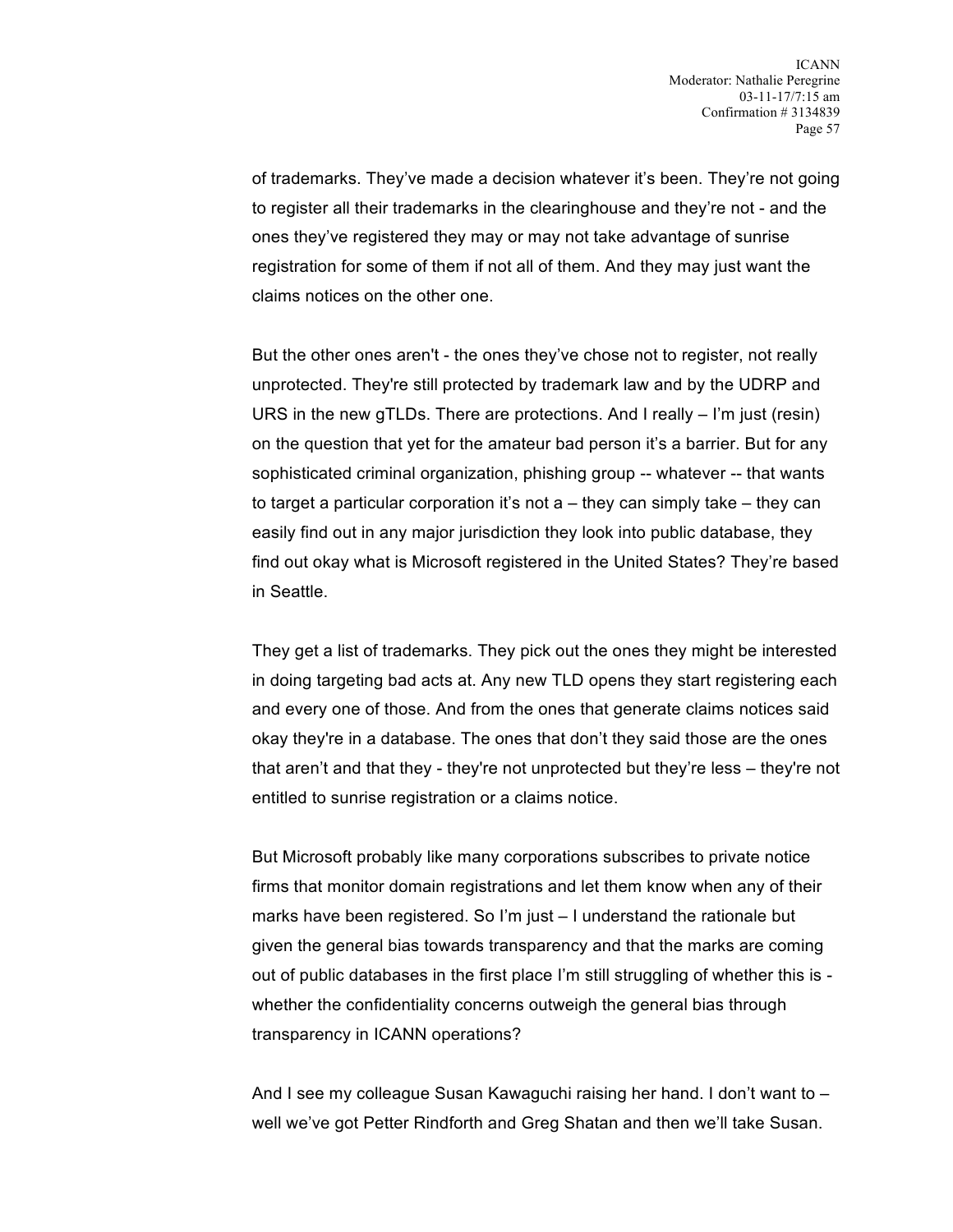So Petter, and then Greg and then Susan. I haven't made up my mind on this question. I'm just really trying to ask questions so I understand it better the pluses and minuses. Thank you.

Petter Rindforth: Thanks, Petter Rindforth, IPC. I have to admit that initially I was also fully supportive of a totally open system. But having discussed this particularly with some trademark owners that declared for me that the differences between the normal official trademark databases of course you can go in everywhere around the world and check out what's new, new applications and see the economic and marketing newsletters and make your own conclusions on what's specifically going on, what specifically is important for that company.

> But it's still a lot of extra work. Keeping the trademark clearinghouse fully open it makes so easy for each of the bad guys so to speak to check especially for companies that have hundreds of trademarks and maybe just have registered a few of them with the trademark clearinghouse.

You can easily come to the conclusion that these trademarks are on specifically importance for that company. And also we have to have in mind the limitations of the trademark clearinghouse. I mean you can see from the list, an official list and make your own conclusions what kind of small differences you can make in a domain name. And you can clearly go around without having that listed in the trademark clearinghouse. I feel that I can understand there's companies that still want the list to must be open, fully open because it's so easy to use it in a bad way.

Philip Corwin: Thank you Petter. Greg?

Greg Shatan: Thanks, Greg Shatan for the record. And just briefly first I would note that while the letter seems to have been self-titled the trademark scholar's letter that the - in fact a number of the signatories are not trademark scholars or even trademark lawyers or lawyers at all. So it's a - I guess they had trouble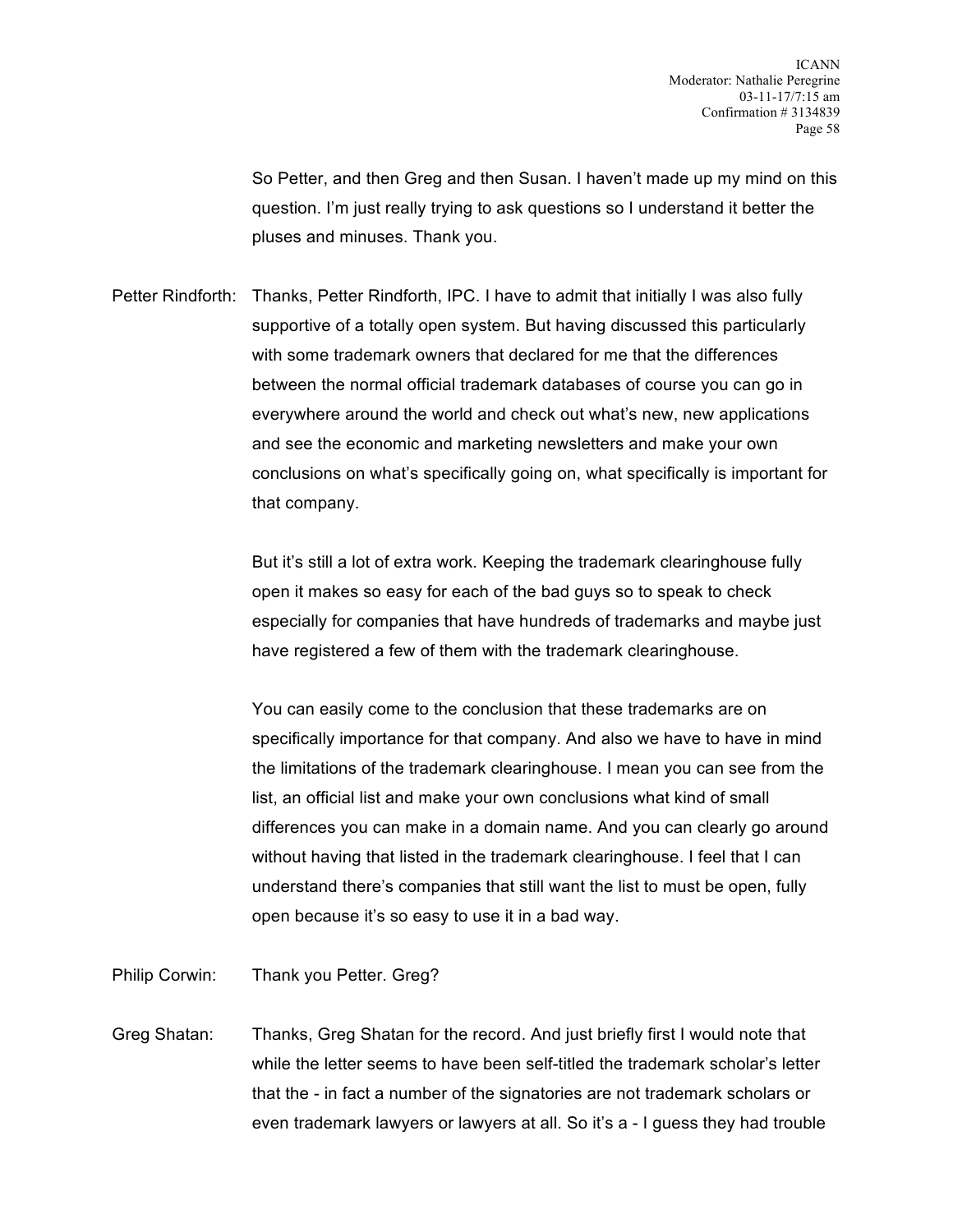filling out the roster. But in any case, you know, the letter goes into absolutely no analysis of the pros and cons as we need to do but only decides to traffic in words like secrecy and concealment and other sorts of inflammatory but not particularly analytical stuff so since we're in a family context here.

And so, you know, I think that while we obviously have to consider these issues, you know, this, you know, BFF shot across the bow, you know, is where they've gotten, you know, a bunch of signatories I think is one that we have to handle with care as a resource for anything other than sheer advocacy, you know, and then - and the cover note some might call it an article they put on top of it on their blog I think, you know, is just more of the same with even less of a veneer of civility attached to it.

So it's just basically a bunch of attack dogs that have been set loose. So I don't intend to find that very convincing although I do find it a bit frightening. So I'll, you know, look forward to discussing these issues. And I know that some of the signatories are members of the group so I look forward to working with them in the more appropriate give and take of our atmosphere here. Thank you.

Philip Corwin: Susan?

Susan Kawaguchi: Susan Kawaguchi for the record. I represent Facebook. I would agree with Susan Payne. I think, you know, if you want to know what trademarks Facebook owns then just – you could look those up in many jurisdictions maybe all. I never verified that. But I do think that the strategy and the decision-making that goes into taking the specific trademarks for a company like Facebook that's only online are - it's very critical. And we face a large problem of infringement which is really aimed at separating our users from their money in the most - for the most part is it's critical to a company to manage and strategize for a domain name portfolio. You know, we probably not even 95% of our trademark registrations did we use in the TMCH but those that we did were critical to the strategy we have in place for protecting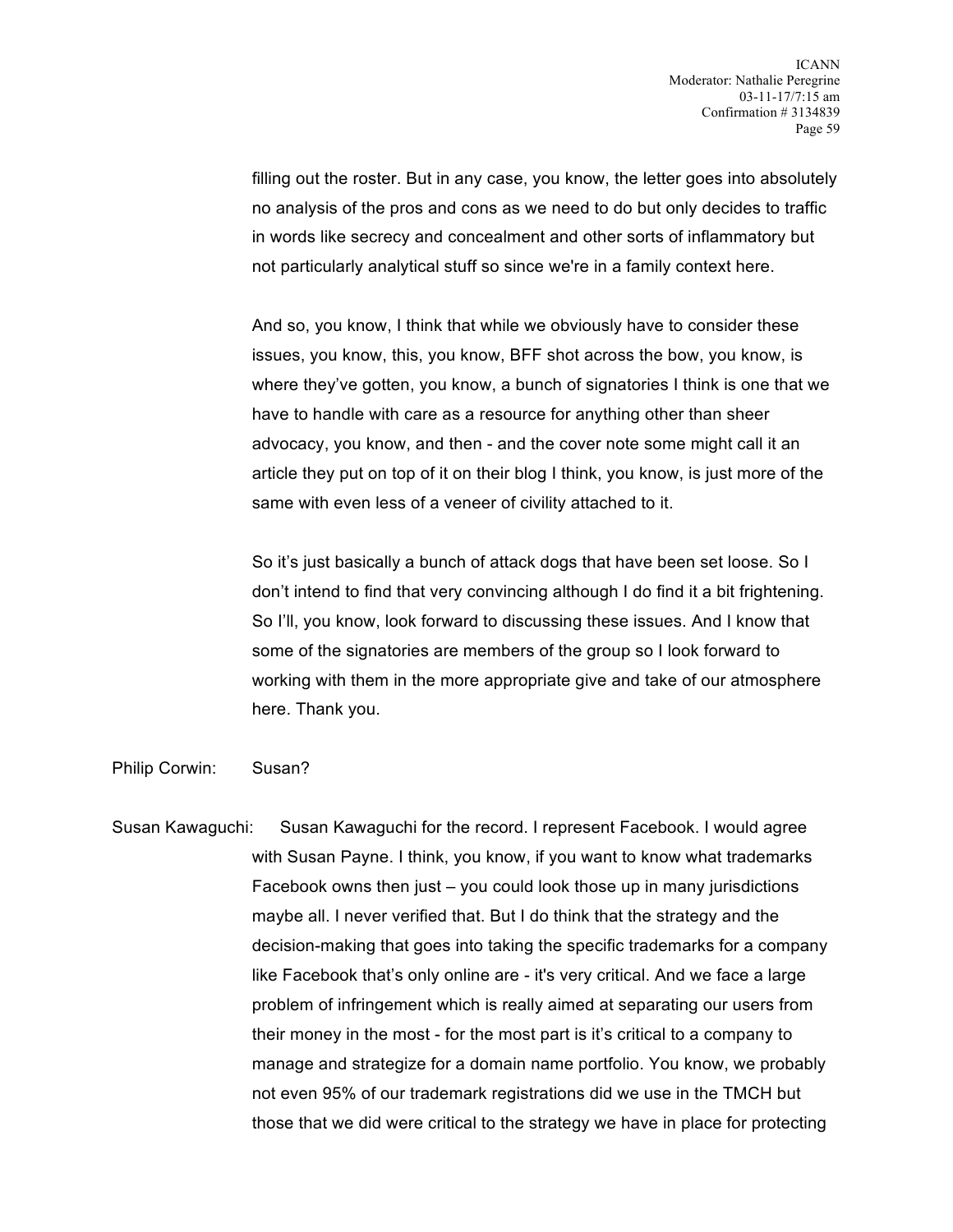the trademark and registering the domain names and to, you know, have somebody just look that up really quickly and go oh, we see what Facebook feels is the most critical in the domain name space and have a short list which then they can go say for example if Facebook Mobile was on that in the TMCH and then they just register Facebook Mobile with a zero and.com or well obviously new gTLDs not .com. but .whatever.

Then, you know, it just it's so like a cheat sheet primer for some out there that they only exist to abuse famous trademarks. So I would be - I'd have - to and I haven't followed this completely this group completely just because of other responsibilities at ICANN but I'd have to have someone articulate a really good reason. I just don't understand that if you can go out and figure out what our trademarks are why do you need our strategy that's in the TMCH?

- Philip Corwin: Okay thanks Susan. And Kathy wanted to speak and that I want to make a short comment after. Kathy and others who want to speak should raise their hands or come to the mic.
- Kathy Kleiman: So Kathy Kleiman. And here not responding in to my co-chair capacity but personal capacity because as Greg said we should have this discussions so because I come from a user group, noncommercial stakeholder group and we represent registrants. So let me say hypothetically isn't that exactly what you want for the deterrence that the trademark clearinghouse don't you want people to know exactly what you flagged as critical to your online presence because that's what we're going to stay away from?

So if I'm searching for, you know, I'm a lawyer in my personal life if I'm searching for a new company name, a new product name, a new service name, a new noncommercial organization name I go out to the trademark databases. I go – I search online. I see what's available in terms of domain names. And none of this may hit a flag because I may be in a different category of goods and services. I may be in so the trademark, you know, I'll probably be able to get the trademark, let's say hypothetically able to get the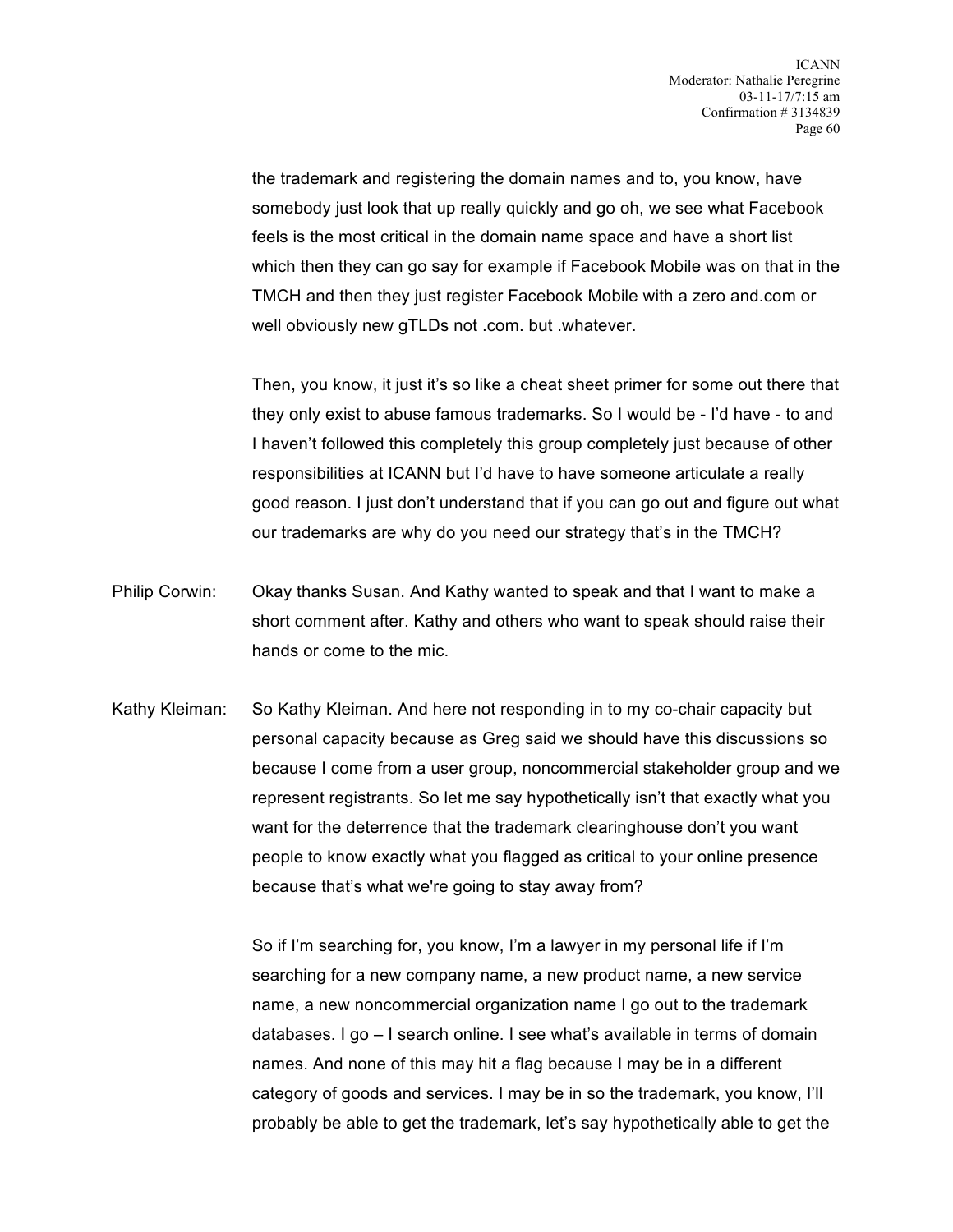trademark and the trademark in whatever country I'm in in the trademark database.

And, you know, I see the domain names available. So it's not till very late in my search that I'm going to hit a trademark claims notice versus as a searching agent for a client I'd really like to know what's in the clearinghouse because I'm going to avoid it. So I, you know, for the good faith actors in the world -- and I've got to believe the vast majority of registrants are the good faith actors -- don't you want that to turn the fact of making it public and then people are going to steer far away from it probably versus the bad space actors who may, especially very sophisticated ones may be out there, you know, logging trademark claims notices any - there may be ways around it. So let me just throw that out so that we have a kind of balance in the discussion. Thanks. Over to Phil.

Philip Corwin: Susan did you want to respond to that at all before I speak?

Susan Kawaguchi: If you don't mind. So I'm just not following how critical the TMCH database could be to trademark clearance and creating a new brand. I mean if you're going to, you know, you're going to look in any - whatever jurisdiction you're at least initially starting your business in and you're going to see those you're going to get a lot more information on depth and breadth of protection from the trademark for the trademark in for example the USPTO database than you'd ever get in the in the TMCH.

> Like I said, you know, we probably didn't even use 5% of our trademark registrations. I mean it's probably more like one I'd have to go through. I mean that changes on a daily basis for Facebook but, you know, the amount of applications filed but so I just don't I think that need that you've articulated which is interesting but I think that there's is a way to do that right now which is much more usable in the traditional sense than if - than the strategy and the information that's going to be provided for what I would claim is much more sort of bad use of domain name registrations.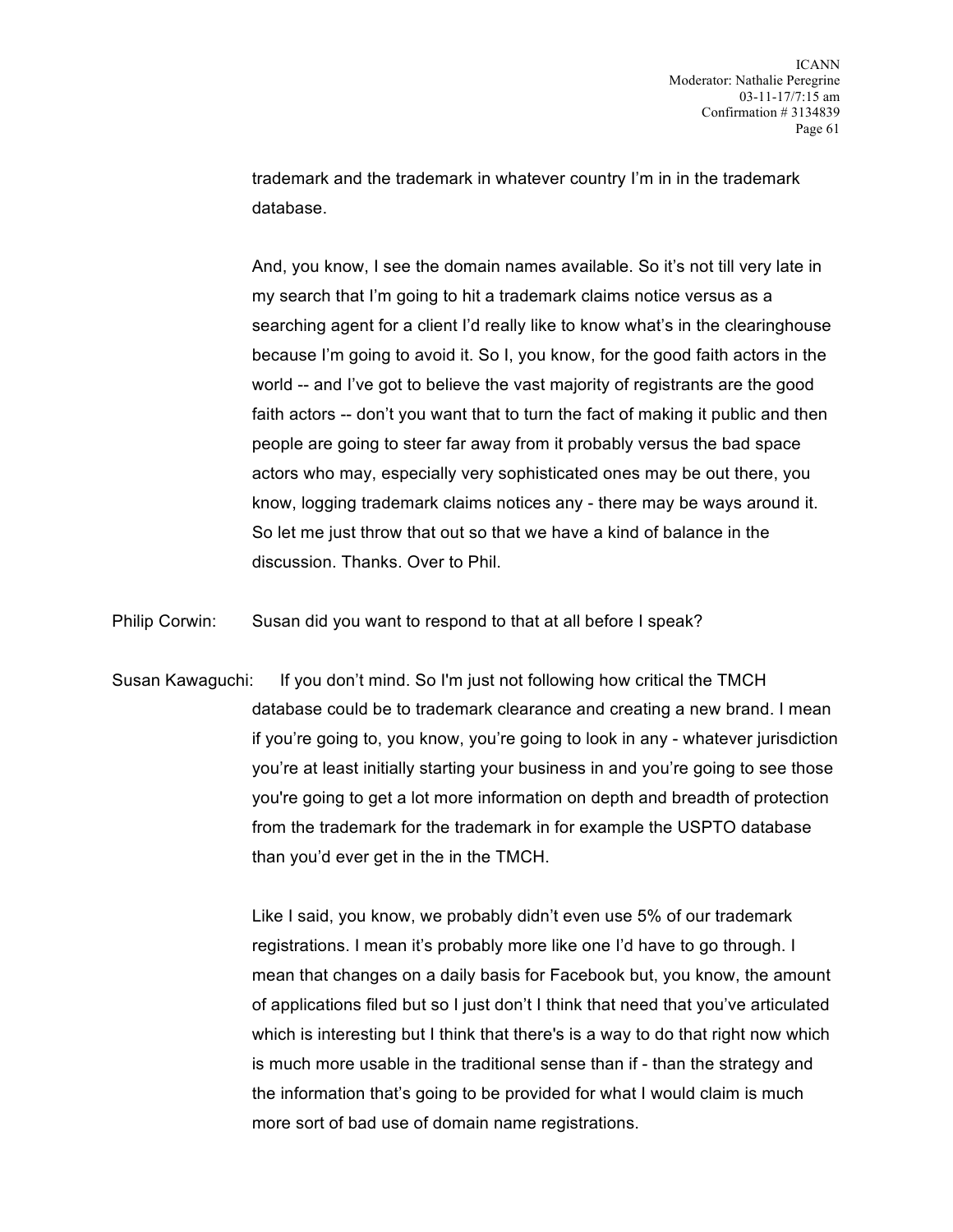I mean last year alone we had 60,000 Facebook domain names registered in this world -- 60,000. We only have 8500 domain names for our full portfolio. Sixty-thousand domains were registered. We probably registered 1000 of those. So where's – or even let's say I registered 5000 last year just to be overly cautious on numbers. You know, where are those other 55,000? Those aren't companies. Those aren't responsible companies, you know, trying to figure out a new brand. That's 55,000 domain names in all, you know, ccTLDs all that we could detect that were registered probably for, you know, a good percentage in the various uses. A few, you know, a good – a smaller percentage that our people just don't understand you can't use Facebook whatever. And that's just one brand. That's one of our brands 60,000.

So – and we only enforce against all of the ones that actually are live and in use. But, you know, there's a lot of people with portfolios full of my trademarks. So and then to hand them a strategy of these are the ones I consider the most important to our company and for a lot of internal reasons that may not be available and understandable to the public yet it's just it  $-$  I'm not arguing against it completely but give me some really valid reasons why it should be completely transparent when all of those trademark registrations are available publicly?

Philip Corwin: Greg we note your hand. I'm going to make a quick statement and then we'll get to you. I want to know - I heard and both could be correct. I heard Susan expressing concern that if the database was public bad actors could identify the ones that were in the clearinghouse and were less protected and target those. I heard you expressing concern that it - by - it would - they would be more likely to target the ones that were in the clearinghouse there were regarded as of greater value by your account. I guess both could be true depending on…

Susan Kawaguchi: Types of the ones that I considered.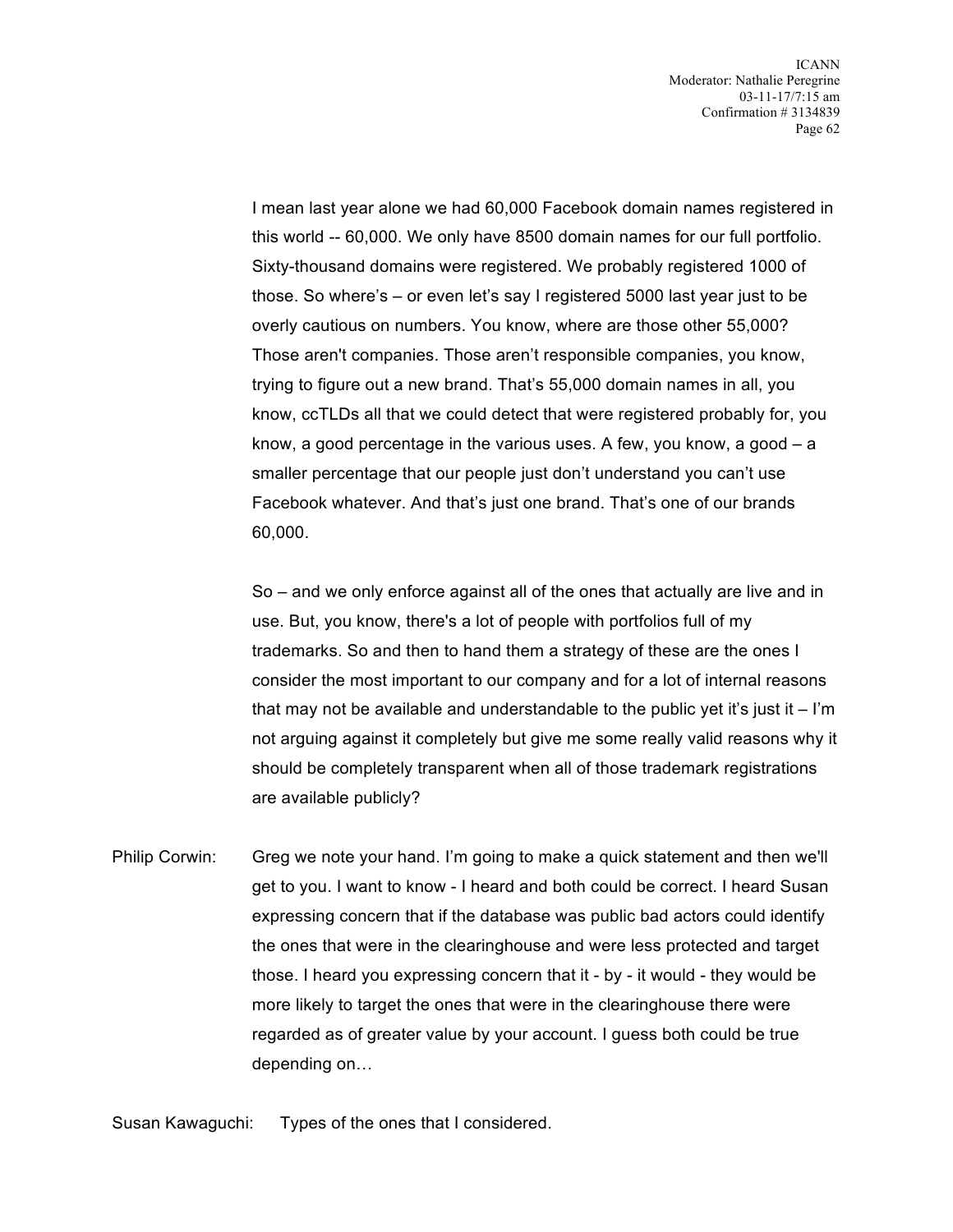ICANN Moderator: Nathalie Peregrine 03-11-17/7:15 am Confirmation # 3134839 Page 63

Philip Corwin: Yes, right. I've observed that if I want to be a typo squatter I don't need to look at the clearinghouse. I just go after the Facebook trademarks I want to typo squat on and register those and see what I can get away with. I want to raise two other issues. I think George Kirikos at one point earlier in this conversation and maybe Jon Nevett said something -- I don't want to pull him into this if he didn't -- but they're observation there is some gaming in the system of people obtaining trademarks on things like the word of the and that if the database was more transparent we could identify and possibly do something about that type of gaming.

> And then I heard the people from the clearinghouse when they were speaking saying there might be a halfway point where you could make the database more accessible to certain trusted priorities like trademark attorneys, trademark agents -- things like that but not the entire general public that there might be a halfway point. So I just wanted to raise those two issues and see if anyone had comments on whether the lack of transparency makes it more difficult to identify gaming of the clearinghouse and whether there could be some greater openness of the database without full exposure to the general public? I see – I'm going to let Susan respond then we'll get to Greg. He's had his hand up. Go ahead Susan.

Susan Payne: Yes oh how to respond? I suppose I mean yes, I mean there's been – we all keep talking about this one example because it's the only one anyone has been slighting, you know, the, T-H-E. It's able to be a valid trademark but it's quite clear from the context that the person who registered that and has then use it to get some (resin) does to appear to have been doing so to gain some advantage in getting sunrise names first.

> But there's one example of amongst all of the marks that are in the trademark clearinghouse and I think we keep focusing on that one example because it's the only one we've got. I mean, you know, we have to keep going back to where's the harm? And we haven't got many examples of harm. And I think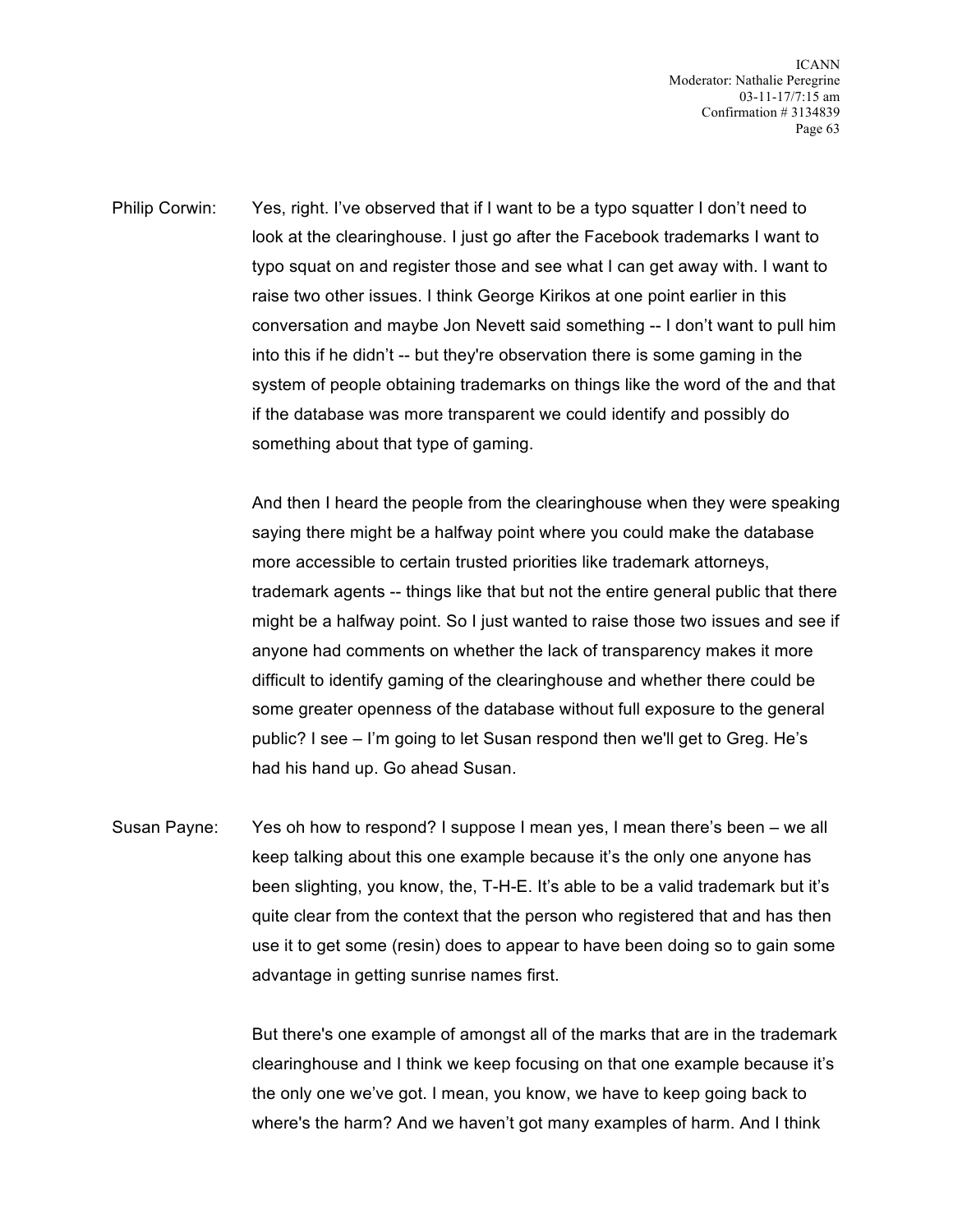there's a real risk that you can throw the baby out with the bathwater in trying to fix something which is not really that big of a problem. And okay, you know, we all know about that example actually because he's got sunrise registrations. So you don't need to be able to challenge and view every mark in the clearinghouse in order to know that that guy has registered some sunrise registrations and gained what he believes to be an advantage. I don't see that as a really good argument that outweighs what we would see of the drawbacks.

Philip Corwin: Okay. Greg why don't you go ahead?

Greg Shatan: I, briefly just two points. I think and Susan's point and my point I think are consistent. They're both about strategy. The point of, you know, Facebook revealing by its trademark clearinghouse registrations which marks they value. And they may be valuing them for reasons that haven't even launched yet. They may be strategic in their strat plan which they're not about to publish.

> And also equally strategically are the marks you decide are not particularly important or not important enough based on whatever your decisions are about the new gTLDs. You know, for most of my clients, you know, they registered maybe 10% of their marks in the clearinghouse. So it would be a lot easier to register the - for cyber squatters and others to register the other 90%.

Of course, you know, you only get the claims notice anyways but it's not a huge, you know, bar to even registering those that are in the TMCH. But at least, you know, revealing kind of what I called in the chat a reverse shopping list of the marks that I have not put in the TMCH, you know, you won't get a claims notice. And you can register them more freely perhaps, you know, not a good thing to - not to my mind.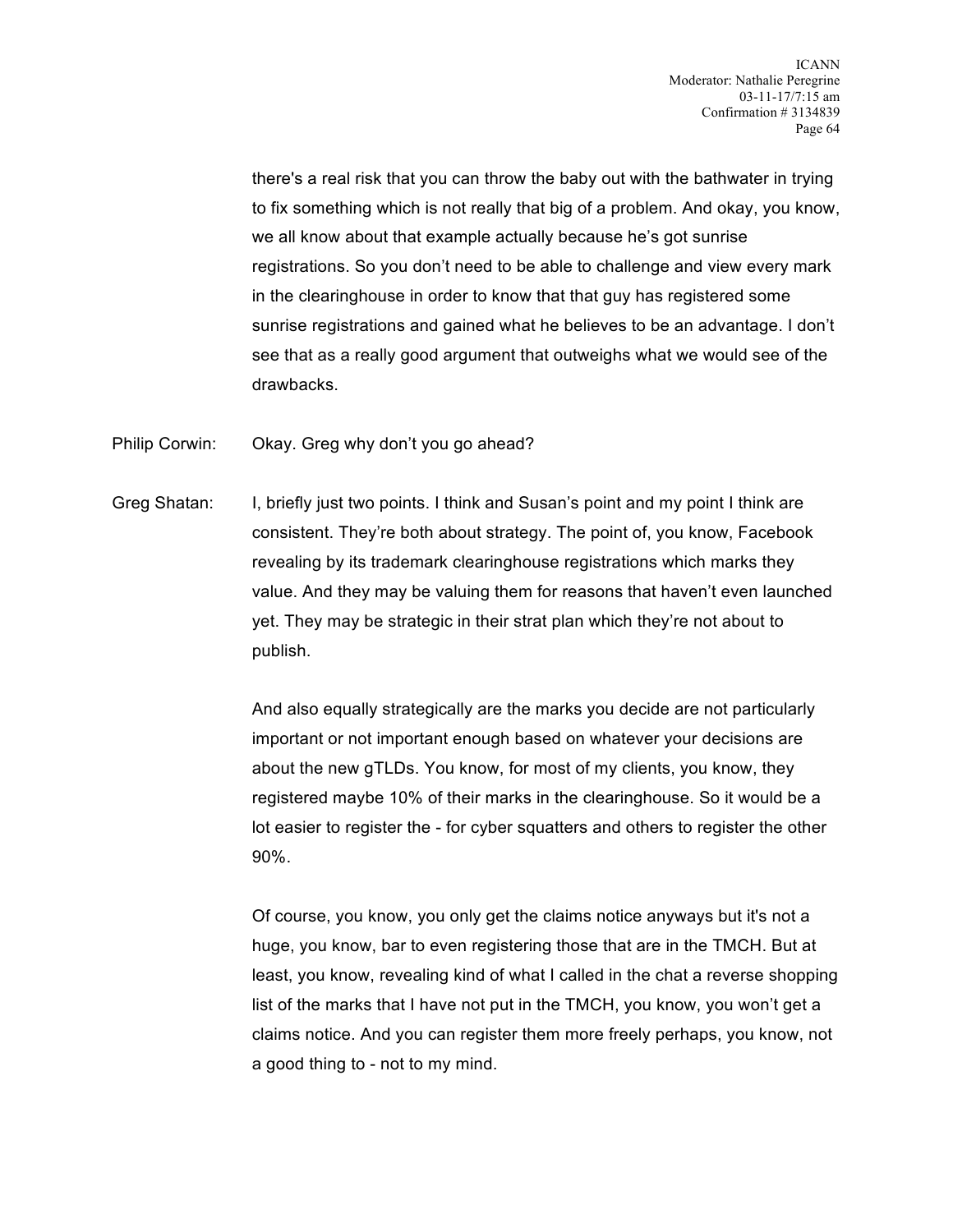But it's all about kind of revealing the strategy. And I said if you lower the price of the trademark clearinghouse to the point where everyone can throw their entire trademark portfolio in the database without it becoming, you know, a major topline expense for the company, you know, lower it by 90%, 95%. Then maybe we can talk about making it public because at that point it's no longer a strategic decision about what to register in most cases. But as long is it is priced at a point where it's going to be - or you need to be choosey and your choices are going to be dictated by strategy we have a problem. Thanks.

- Philip Corwin: Now Greg I have one question and I'm just not being a hard-core trademark holder but more a policy person I know companies employ private monitoring services. And you would know with your clients and Susan would know for – do they tend to give all of their trademarks to that monitoring service to know when the identical or confusingly similar domain has been registered somewhere or are they also selective in how they use the monitoring, the private monitoring service?
- Greg Shatan: Most of my clients are selective. You know, for some they've also been selective in their general brand development so their less selective in their monitoring. But many clients have, you know, trademarks of greater or lesser value to them for a variety of different reasons and they're really only going to monitor those where they, you know, there's is going to be a long-term use, there's going to be, you know, a certain amount of concern.

You know, at some point, you know, you may – obviously there are a wide variety of clients strategies. And there's some clients that will throw everyone into watching services or even multiple different kinds of watching services. But for the most part, you know, in managing a trademark budget it's usually more a matter of trying to make a king-size bed with a twin size sheet than it is a matter of trying to decide how you're going to spend all your money.

Philip Corwin: Okay George has his hand up. So make your comment.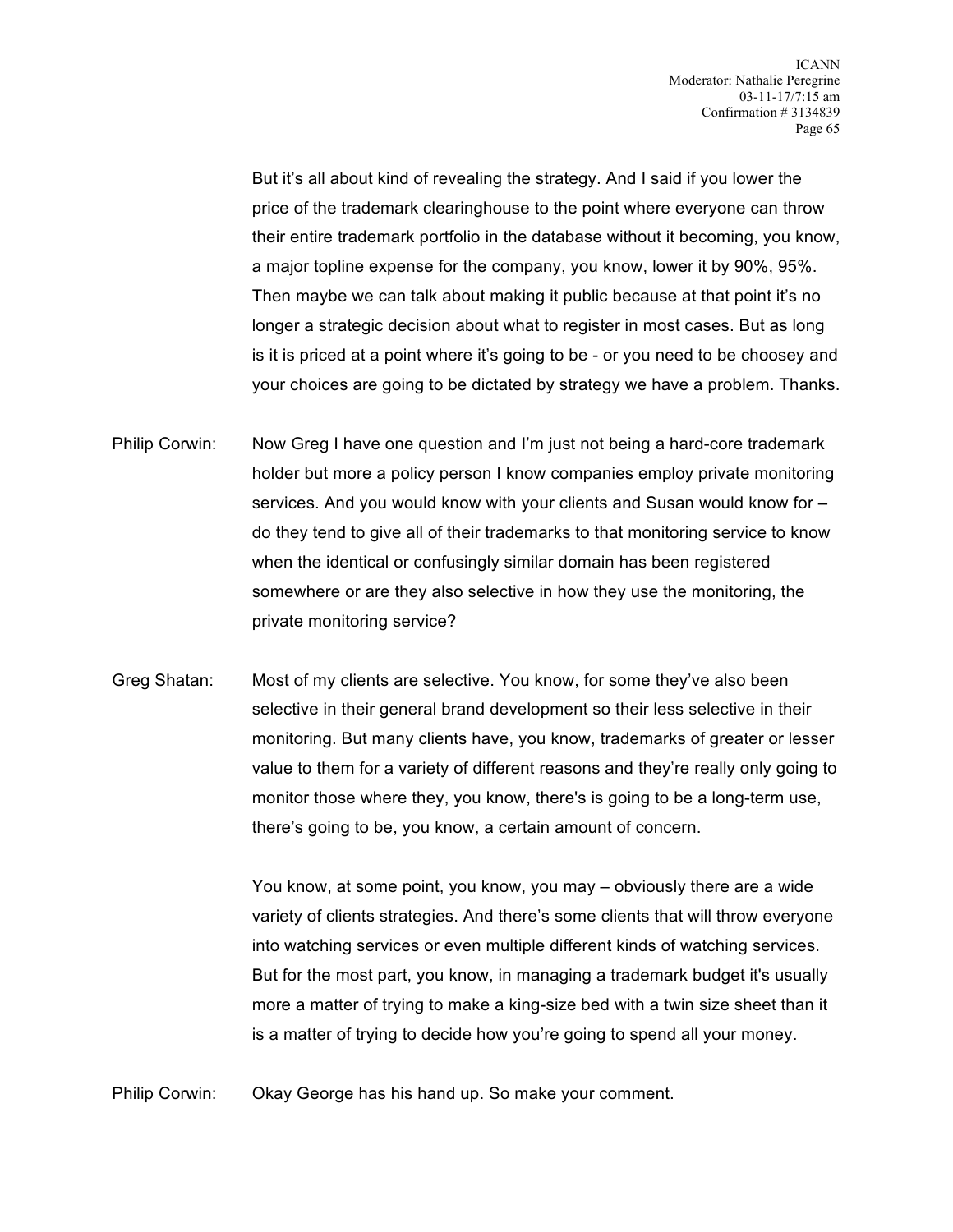Kathy Kleiman: Okay Kathy Kleiman again in my personal capacity. You know, it's weird in this age that of ICANN where we're talking about transparency and openness and accountability everywhere that this database wouldn't be transparent and open. The GNSO Council recommendations and the board recommendations did not envision a closed database. They just didn't.

> In terms of harm that's a very good question to be asking. And again going back to the good faith actor and I urge people who do registrations for a living to think about this and provide input because we're going to be closing this discussion which is a great discussion and I'm very glad were having it. The deterrent effect knowing ahead of time as you're doing the research for a new product, new name new small-company, new entrepreneur or new bid company or new organization knowing ahead of time what's in the trademark clearinghouse database seems to be a natural progression from the trademark office to the trademark clearinghouse to know what to avoid what you don't want to register, what other people are claiming rights to because you don't want to get that trademark claims because 93% or more are going to turn around and say no. Then that's going to be the end of the process when they're trying to – they've done the research. They - now they want to go to the registration and they're going to get that trademark claims notice and turn around.

> So it seems like there's actually benefit in flagging everything for the good faith registrants of whom I think the majority of the world is to flag ahead of time what it is they should be avoiding so that they see it in the trade - in their trademark office and they see it in the trademark clearinghouse. And they too can effectively choose their strategy. Just a thought. I think we have George on the phone and then we go on to…

Philip Corwin: No we're going to…

Kathy Kleiman: We will obviously be continuing this discussion. But we'll go on to…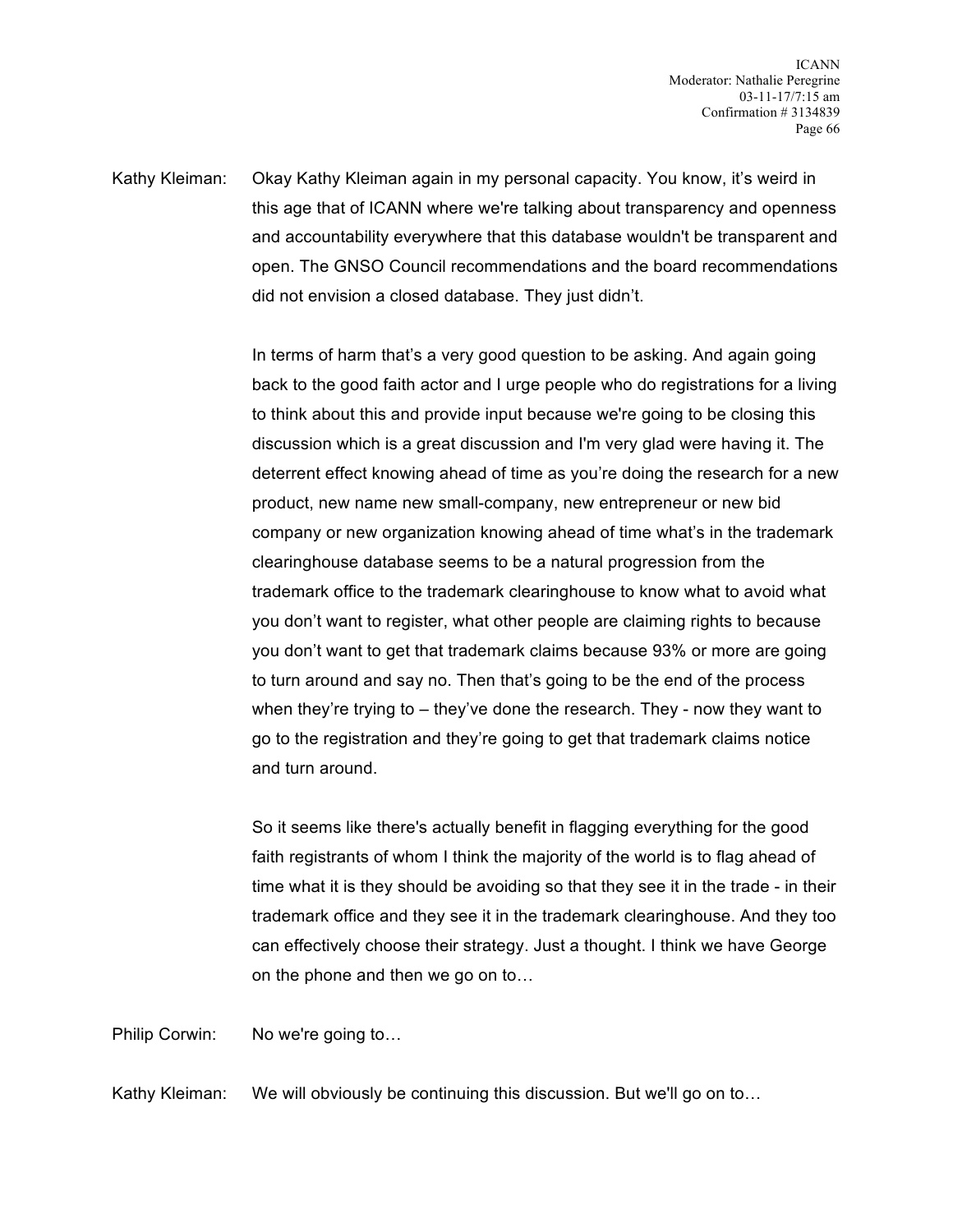ICANN Moderator: Nathalie Peregrine 03-11-17/7:15 am Confirmation # 3134839 Page 67

Philip Corwin: But not today.

Kathy Kleiman: …talking about timelines and time frames.

George Kirikos: George Kirikos for the transcript. One thing I just noticed because of Susan's statement is if we kind of break down the benefits and costs separately for the trademarks claims notices versus the sunrise aspects of the recordals then that might change the debate. Where I see it most of the abuse in terms of recordal being entered into the database are more geared towards the sunrise aspect of the trademark clearinghouse.

> So if we said that the marks that are going to be used for sunrise periods are all public and leave separate the ones that are only being used for the trademark claims notices that might help the debate because only about half of the marks in the TMCH are actually sunrise eligible. So if only the sunrise eligible ones were public that would go a long way towards improving things because there's going to be less abuse for the claims notices given that it's only there to provide a notice to the registrant to not actually jumping to the head of the line. Thank you.

Philip Corwin: Thank you George. Phil for the record, I appreciate your comment. I can imagine that the trademark advocates in the room would probably say that since getting sunrise rights requires proof of use those are the most valuable ones in the portfolio, the ones they most want to protect from revelation.

> But I have found this discussion very useful in bringing a lot of facts to the subject and help me clarify my own thoughts about this. We're going to after this marathon session we're nearing the end. We're about four minutes away from the end so we're going to turn to briefly looking at the work schedule for this working group after ICANN 58 and whether we're on track and talking about what we're going to do to stay on track.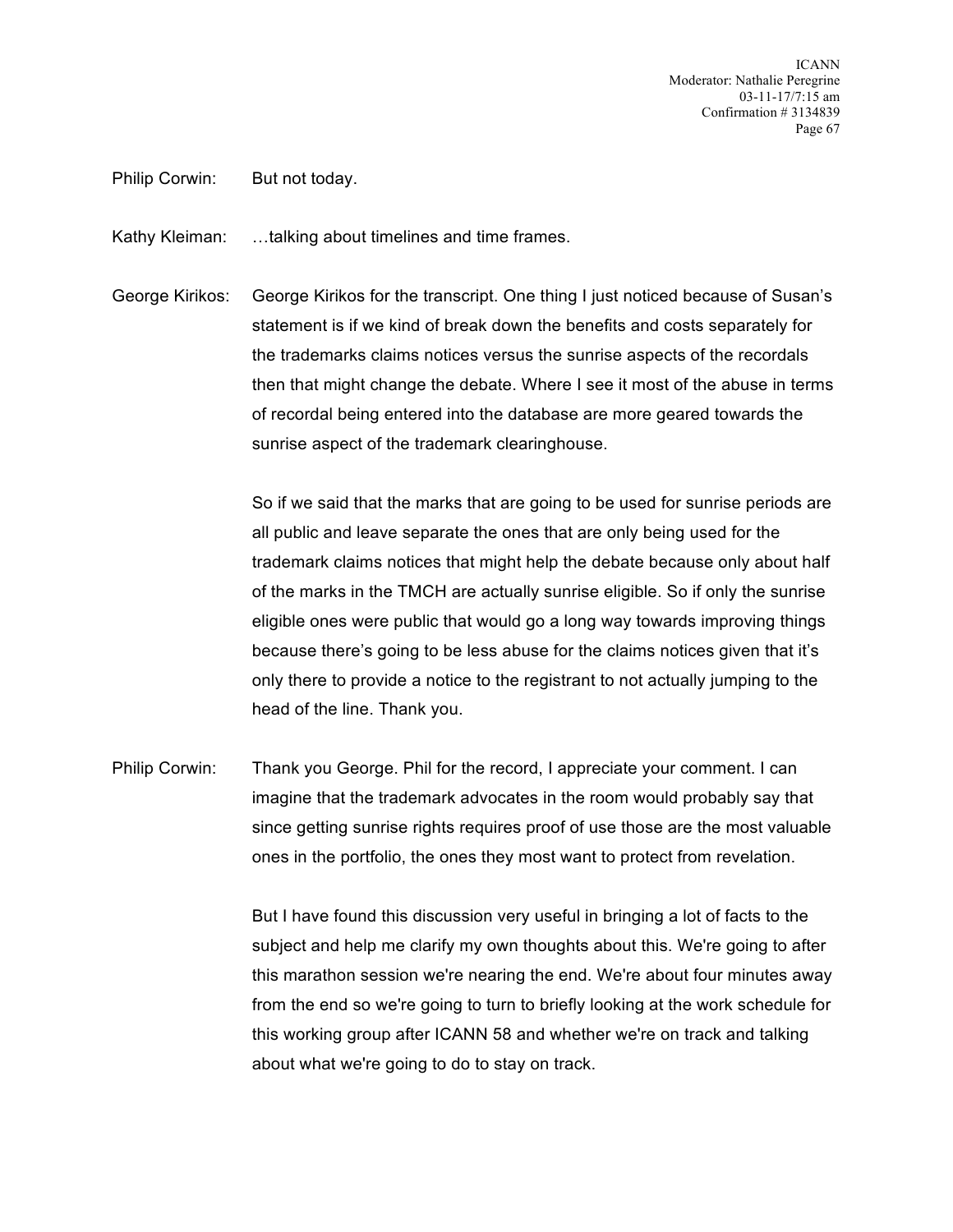- Kathy Kleiman: This is Kathy. While Mary's is calling up the documents for those who have been in the room who don't participate in our working group meetings they're generally held on Wednesdays. Well they're always held on Wednesdays generally between the hours of noon and 1:00 pm Eastern Time. So but there is a time designated once every four weeks for the Asia-Pacific region which is not a good time for Europe but a very good time for Asia-Pacific and late for the United States. So we try to make sure that it's a discussion that goes on around the world and we invite you to join us to become an observer or a member of the working group especially if you've found this discussion interesting today, come. It's a big working group already but we'd love to have more active members.
- Philip Corwin: Absolutely the more the merrier. Okay so we're we've got the calendar on display now. Right now we're at ICANN 58 and we are just wrapping up the intensive three-hour face to face session. We have a community session later on. Might I asked staff to remind me which day that is?

Mary Wong: It's just Wednesday.

Philip Corwin: Wednesday what time? Nine to 10:30 on Wednesday. And then we have no meeting the week after the ICANN meeting so people can recover and get back on their local time. And hold on I just have to - so then we're going to continue on trademark clearinghouse review the last meeting in March 1 the first one in April. So we're still on track right now. And the second weekend in April we're going to look at sunrise and claims charter questions.

> And were going to wrap up we project wrapping up clearinghouse review at the meeting of April 19. And then for the rest of April into early May we're going to be doing sunrise registration claims review scoping the issues. And then we're going to from mid-May through the first week of June we're going to be reviewing sunrise registrations and whether any changes should be made in that.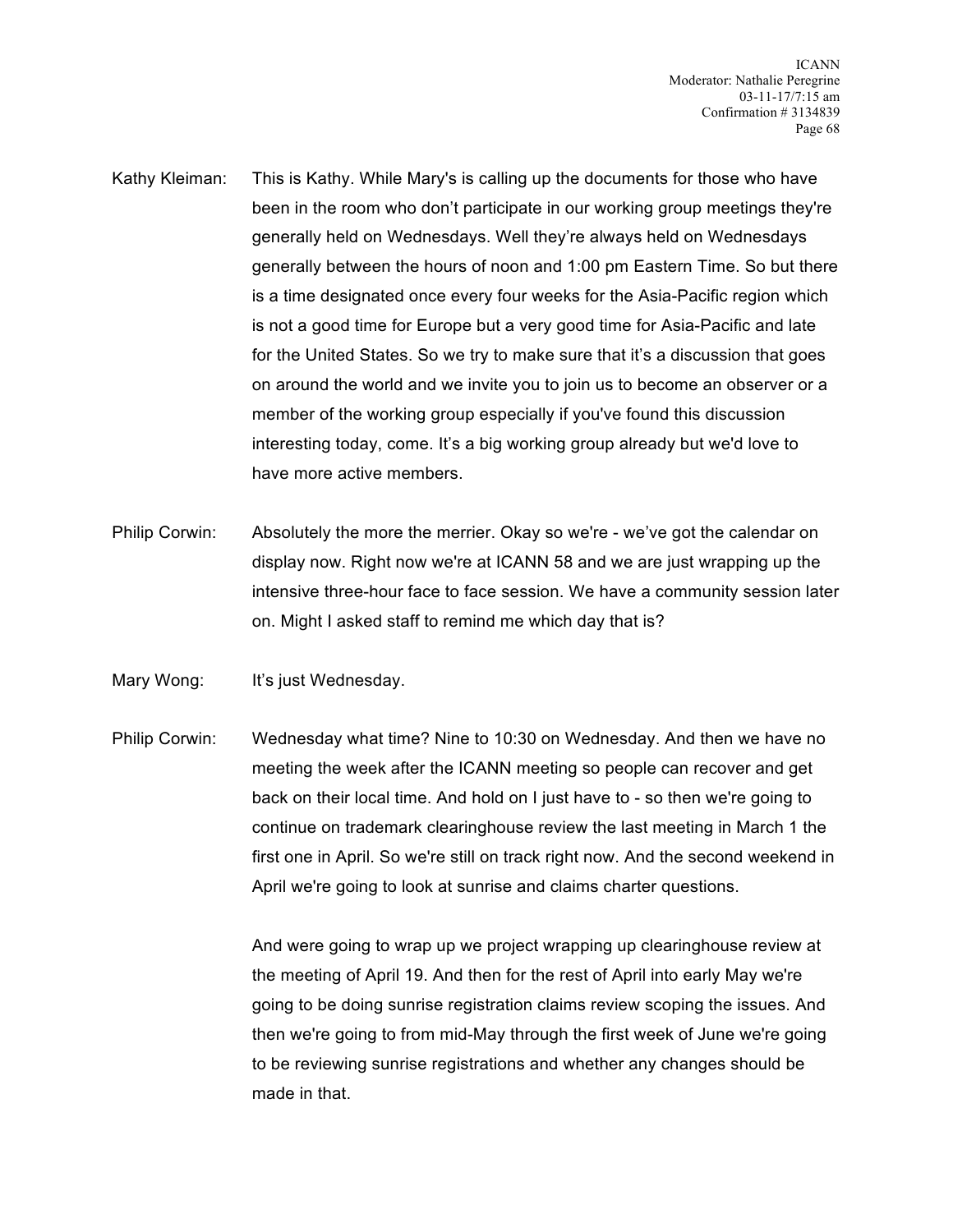And then we're going to prep for ICANN 59 how quickly it comes in Johannesburg. And will be meeting there the week, the last week in June. And that in July we're going to be getting into claims reviews, the trademark claims, the generation of notice and the wording of the notice and wrap up everything involved with the clearinghouse and the two related RPMs early August and then mid-August launch into reveal of uniform rapid suspension which will – it's the last major issue for phase one of our working group and it's a natural segue into phase two which will be on the UDRP which will start we project very early in 2018.

We can't tell you right now if we're going to - the co-chairs did have a call recently. And if it's required to stay on schedule we will start expanding the time of the meetings to either 90 minutes or even 120 minutes noting that the subsequent procedures working group has been regularly holding to our meetings particularly recently. And if we have to do the same to stay on schedule and wrap up phase one this year we're going to do that. But we'll be announcing that of course if we decide it's necessary to go longer meetings. So that's the schedule looking forward. Does anyone have any questions or comments about the schedule before we call this meeting to a close?

- Maxim Alzoba: Question.
- Philip Corwin: Maxim and then Susan. Yes go ahead.
- Maxim Alzoba: A small question about May 17 is the start of GD Summit and lots of registers registrars will be there. So I'm not sure that they will be able to participate.
- Philip Corwin: Yes. We'll make a note of that and the co-chairs will discuss it. I don't, you know, it's our meetings never resolve any issue in just one session. So I don't know that we'll cancel that week but we may adjust the schedule and the scope of discussion to account for the fact that we probably won't have any significant participation by contracted parties at that meeting.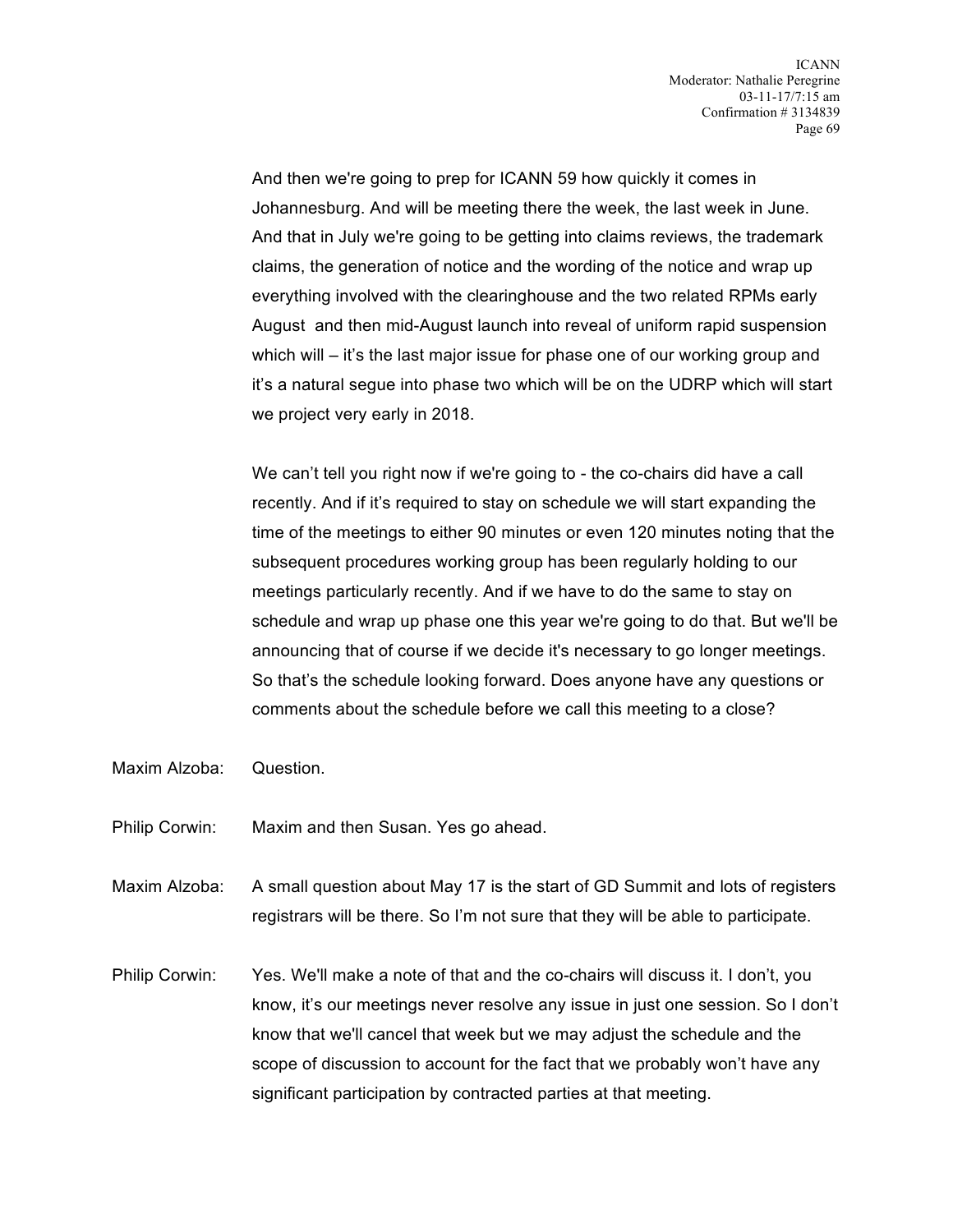ICANN Moderator: Nathalie Peregrine 03-11-17/7:15 am Confirmation # 3134839 Page 70

Kathy Kleiman: Okay.

Maxim Alzoba: Just a moment. It's about sunrise review and those parties they heavily involved in sunrises so it's better to have them at the meeting to have more…

- Philip Corwin: Yes.
- Maxim Alzoba: ...reasonable out. Thanks.

Philip Corwin: Well thanks for noting that. And again the co-chairs Kathy and I and J. Scott Evans will discuss that and work with staff to adjust the schedule accordingly. So take note of that. Did you have something Susan?

- Susan Payne: Yes really quickly. It was just even with extending the times of the calls and so on this is quite a challenging schedule to keep too given how late we are at the moment. We're kind of four months behind I think the previous workplan. So maybe it's kind of too late to be doing it with the TMCH but maybe when we get onto sunrise and claims we could take just a very short amount of time and prioritize what we're actually going to talk about and, you know, start with the highest priority.
- Philip Corwin: Okay. We'll look at that idea and we do want to, you know, there's always this balancing act between being fast and being thorough. And we want to get done as quickly as possible. But since this is the one and only time we're going to be reviewing all of this stuff for a long time make sure we don't miss anything important. So it's that challenge there. Anyone else in the room have anything to say? I think…

Kathy Kleiman: I do.

Philip Corwin: …Kathy has something to say. And before she speaks I just want to thank everyone in our working group for their dedication and hard work and sticking with this. It's important work. And I want to thank everyone in the room today